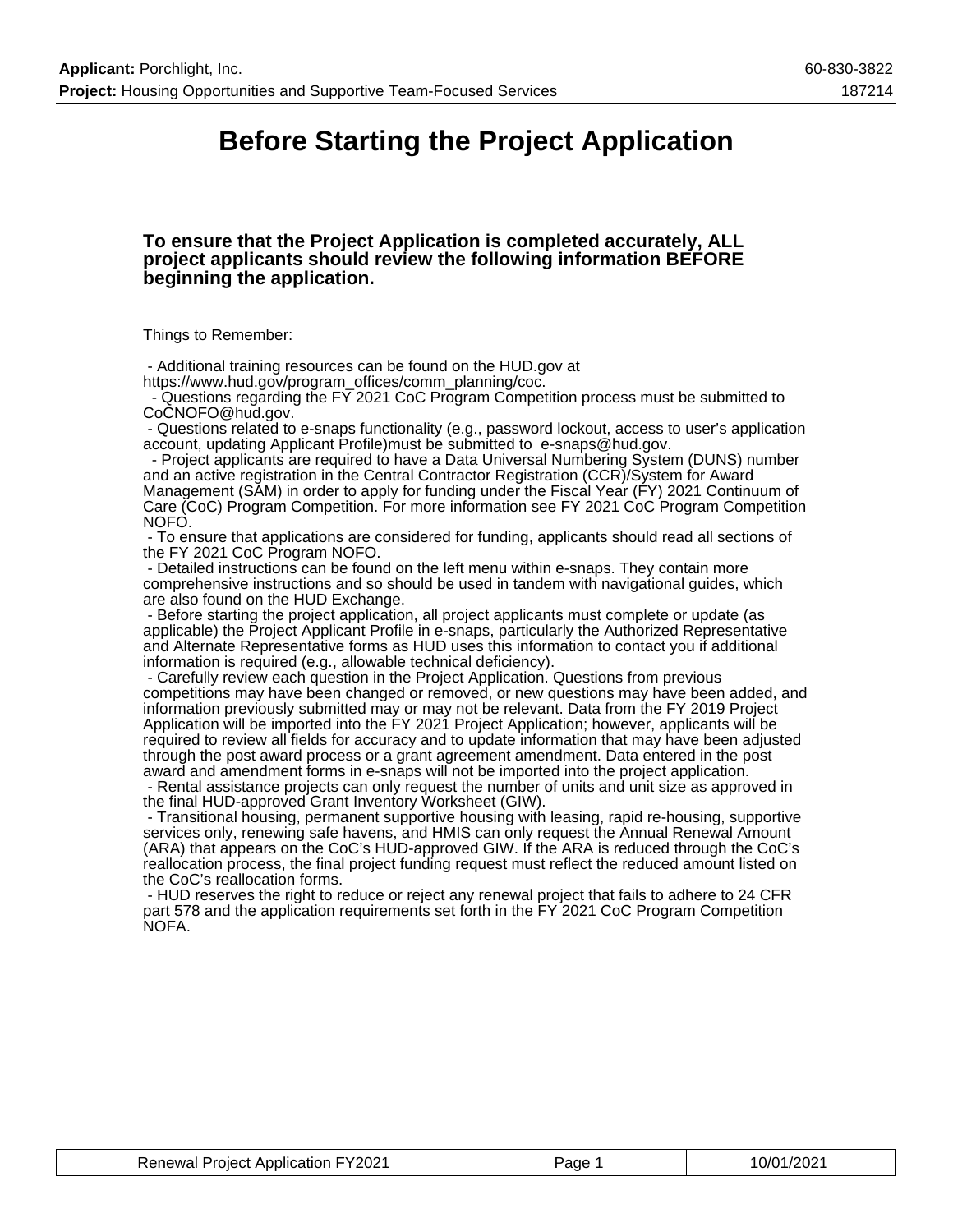## **1A. SF-424 Application Type**

| <b>1. Type of Submission:</b> Application                                                                                                                                                                                                                                                     |                                                     |
|-----------------------------------------------------------------------------------------------------------------------------------------------------------------------------------------------------------------------------------------------------------------------------------------------|-----------------------------------------------------|
|                                                                                                                                                                                                                                                                                               | 2. Type of Application: Renewal Project Application |
| If "Revision", select appropriate letter(s):                                                                                                                                                                                                                                                  |                                                     |
| If "Other", specify:                                                                                                                                                                                                                                                                          |                                                     |
| <b>3. Date Received: 10/01/2021</b>                                                                                                                                                                                                                                                           |                                                     |
| 4. Applicant Identifier:                                                                                                                                                                                                                                                                      |                                                     |
| 5a. Federal Entity Identifier:                                                                                                                                                                                                                                                                |                                                     |
| 5b. Federal Award Identifier:<br>This is the first 6 digits of the Grant Number,<br>known as the PIN, that will also be indicated<br>on Screen 3A Project Detail. This number<br>must match the first 6 digits of the grant<br>number on the HUD approved Grant Inventory<br>Worksheet (GIW). | WI0095                                              |
| <b>Check to confrim that the Federal Award</b><br>Identifier has been updated to reflect the<br>most recently awarded grant number                                                                                                                                                            | $\mathsf{X}$                                        |
| 6. Date Received by State:                                                                                                                                                                                                                                                                    |                                                     |
| 7. State Application Identifier:                                                                                                                                                                                                                                                              |                                                     |

| Renewal Project Application FY2021 | Page 2 | 10/01/2021 |
|------------------------------------|--------|------------|
|------------------------------------|--------|------------|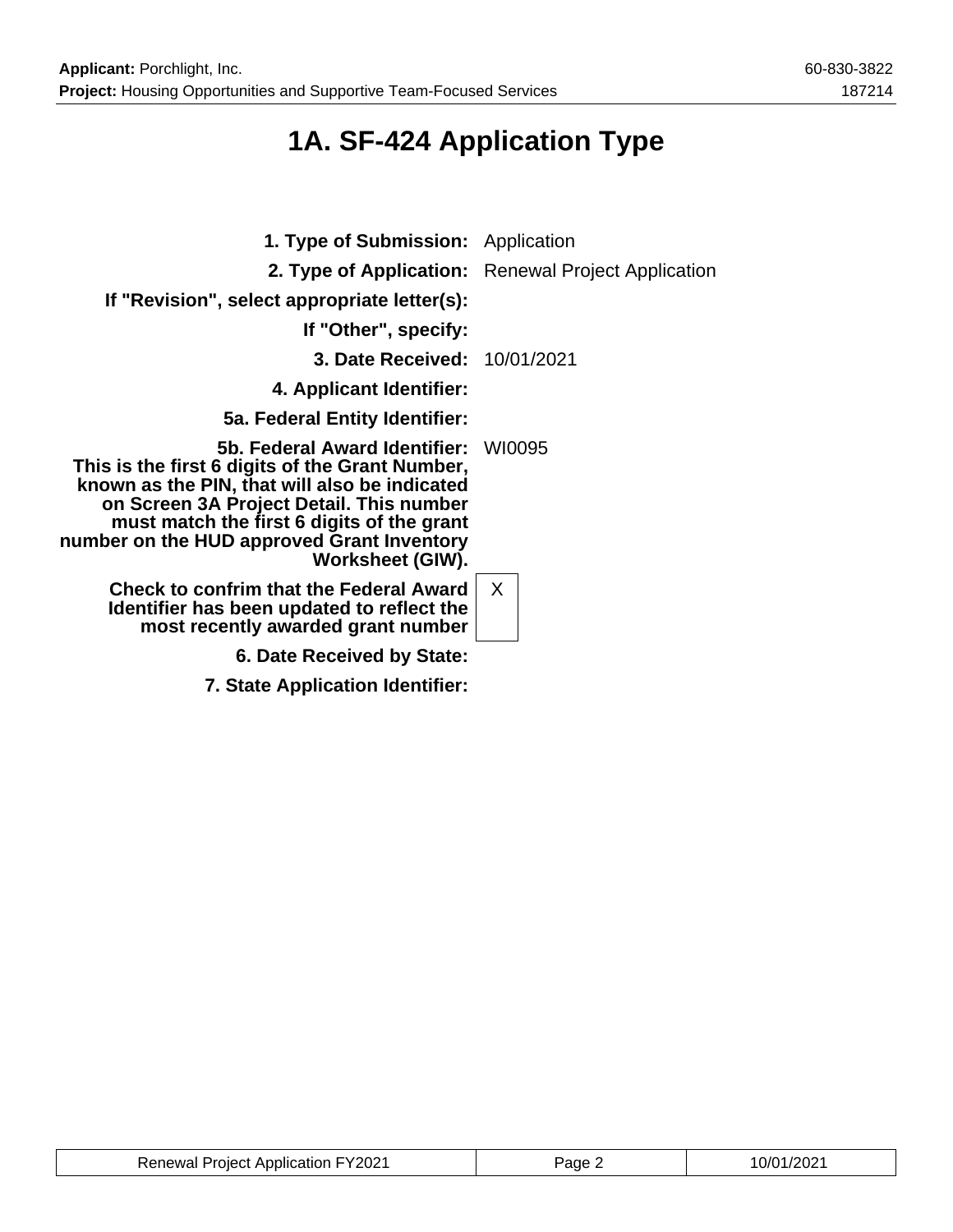## **1B. SF-424 Legal Applicant**

## **8. Applicant a. Legal Name:** Porchlight, Inc. **b. Employer/Taxpayer Identification Number** 39-1579521 **(EIN/TIN):**

| d. Address<br><b>Street 1: 306 N. Brooks Street</b>    |
|--------------------------------------------------------|
|                                                        |
|                                                        |
|                                                        |
| <b>Street 2:</b>                                       |
| City:<br>Madison                                       |
| <b>County:</b><br>Dane                                 |
| <b>State: Wisconsin</b>                                |
| <b>Country:</b><br><b>United States</b>                |
| Zip / Postal Code: 53715                               |
|                                                        |
| e. Organizational Unit (optional)                      |
| <b>Department Name:</b>                                |
| <b>Division Name:</b>                                  |
|                                                        |
| f. Name and contact information of person to           |
| be<br>contacted on matters involving this              |
| application                                            |
| Prefix:<br>Ms.                                         |
| First Name: Kim                                        |
| <b>Middle Name:</b>                                    |
| <b>Last Name: Sutter</b>                               |
| Suffix:<br><b>MSW</b>                                  |
|                                                        |
| Title:<br><b>Director of Services</b>                  |
| <b>Organizational Affiliation:</b><br>Porchlight, Inc. |

| <b>Renewal Project Application FY2021</b> | Page 3 | 10/01/2021 |
|-------------------------------------------|--------|------------|
|-------------------------------------------|--------|------------|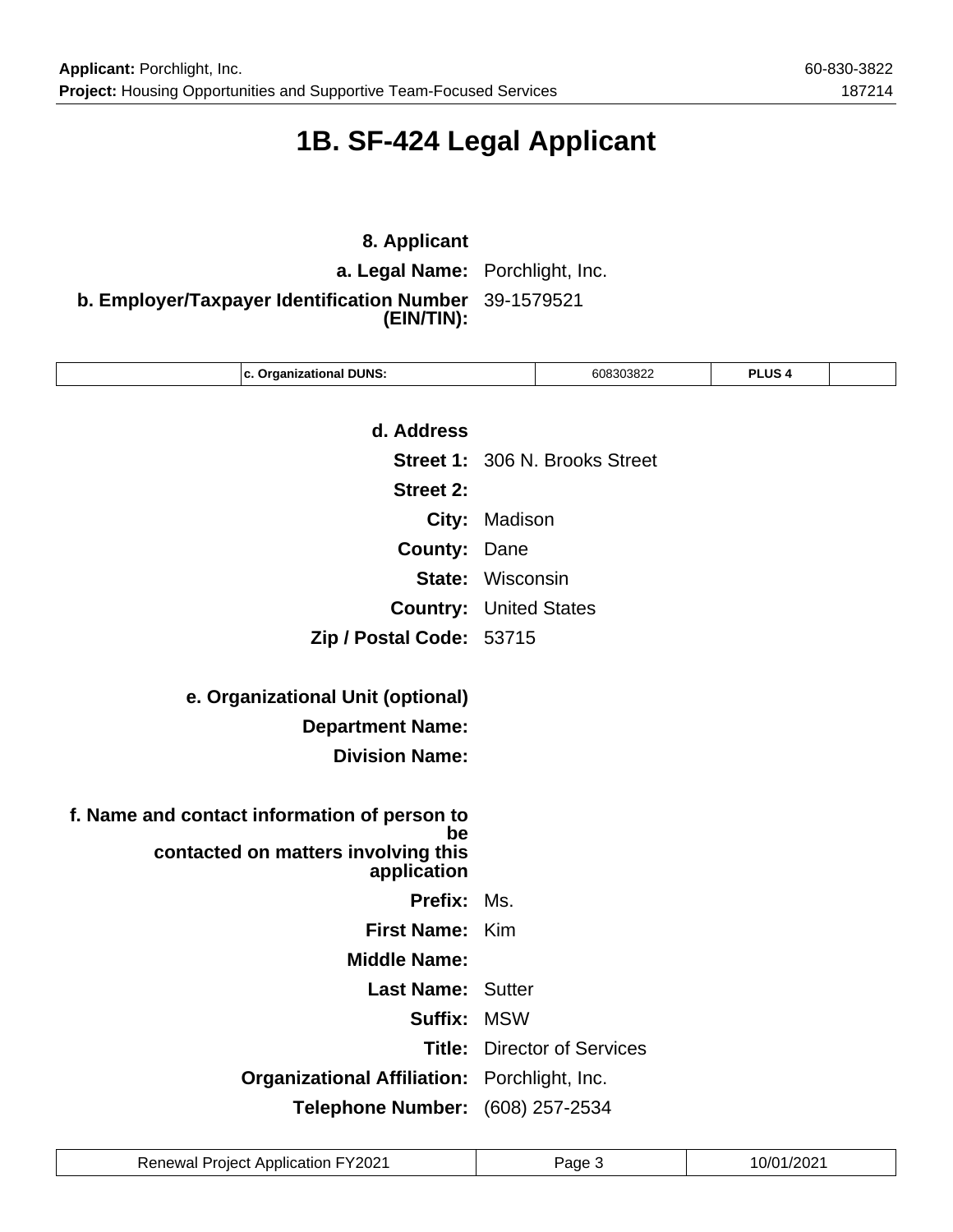**Extension:** 39 **Fax Number:** (608) 257-2507 **Email:** ksutter@porchlightinc.org

| <b>Renewal Project Application FY2021</b> | Page | 10/01/2021 |
|-------------------------------------------|------|------------|
|-------------------------------------------|------|------------|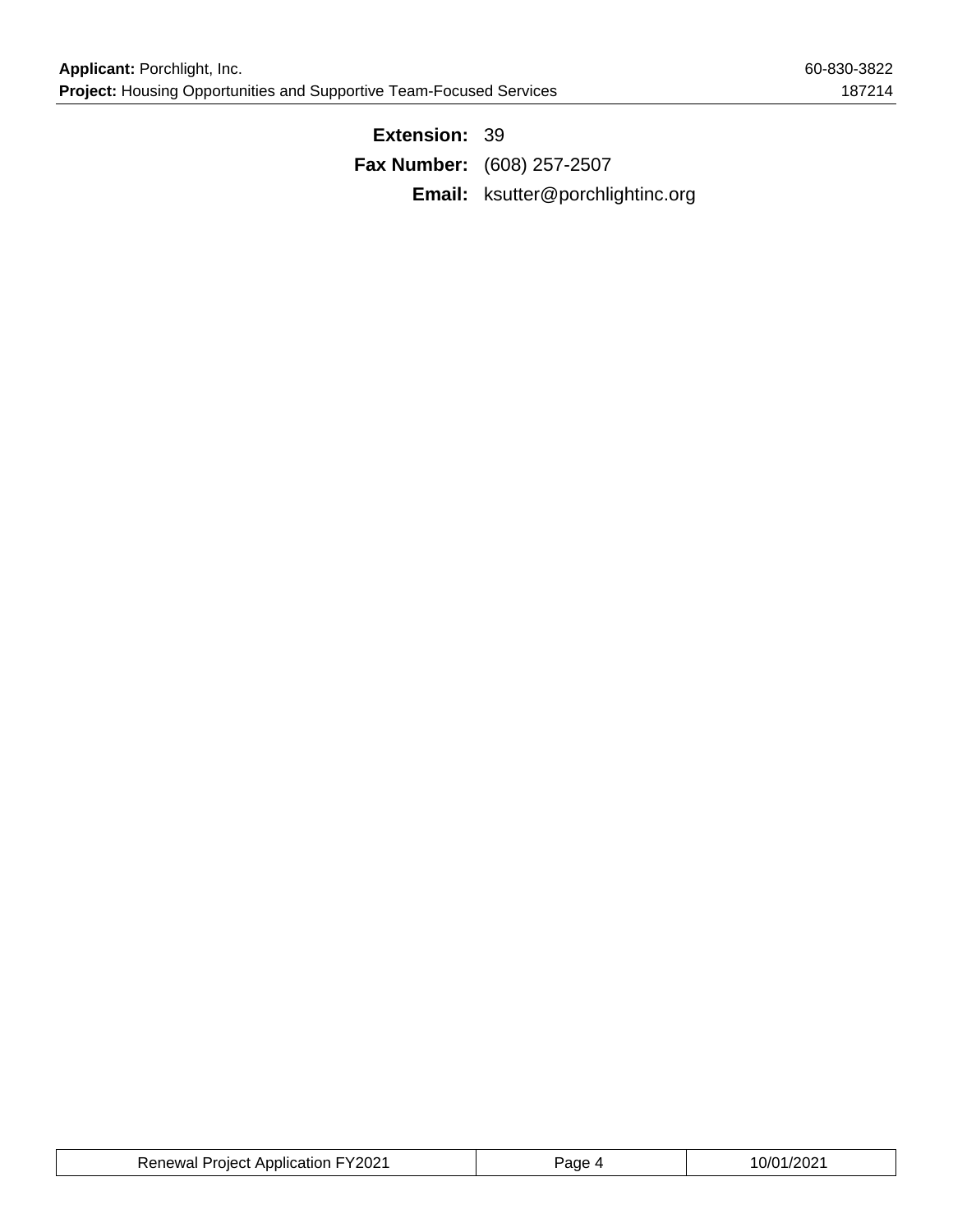## **1C. SF-424 Application Details**

|                                                                  | <b>9. Type of Applicant:</b> M. Nonprofit with 501C3 IRS Status         |
|------------------------------------------------------------------|-------------------------------------------------------------------------|
|                                                                  | 10. Name of Federal Agency: Department of Housing and Urban Development |
| 11. Catalog of Federal Domestic Assistance CoC Program<br>Title: |                                                                         |
| CFDA Number: 14.267                                              |                                                                         |
| 12. Funding Opportunity Number: FR-6500-N25                      |                                                                         |
|                                                                  | <b>Title: Continuum of Care Homeless Assistance</b><br>Competition      |
| <b>13. Competition Identification Number:</b>                    |                                                                         |

**Title:**

| <b>Renewal Project Application FY2021</b> | Page : | $\sim$ $\sim$ $\sim$ |
|-------------------------------------------|--------|----------------------|
|-------------------------------------------|--------|----------------------|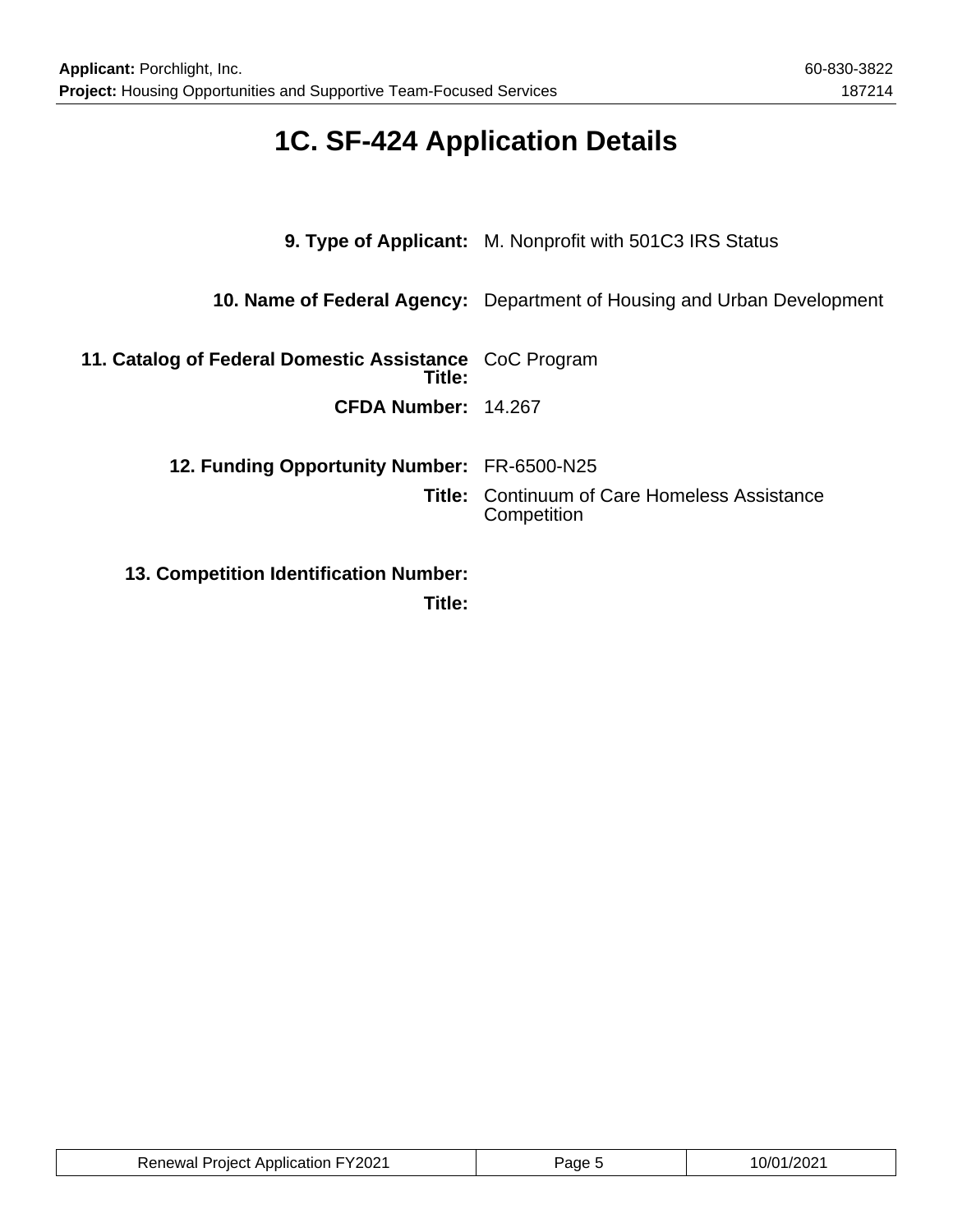## **1D. SF-424 Congressional District(s)**

| 14. Area(s) affected by the project (State(s) Wisconsin<br>only):<br>(for multiple selections hold CTRL key) |                                                                       |
|--------------------------------------------------------------------------------------------------------------|-----------------------------------------------------------------------|
| 15. Descriptive Title of Applicant's Project:                                                                | Housing Opportunities and Supportive Team-<br><b>Focused Services</b> |
| 16. Congressional District(s):                                                                               |                                                                       |
| a. Applicant: WI-002<br>(for multiple selections hold CTRL key)                                              |                                                                       |
| b. Project: WI-002<br>(for multiple selections hold CTRL key)                                                |                                                                       |
| 17. Proposed Project                                                                                         |                                                                       |
| a. Start Date: 01/01/2023                                                                                    |                                                                       |
| <b>b. End Date: 12/31/2023</b>                                                                               |                                                                       |
| 18. Estimated Funding (\$)                                                                                   |                                                                       |
| a. Federal:                                                                                                  |                                                                       |
| b. Applicant:                                                                                                |                                                                       |
| c. State:                                                                                                    |                                                                       |
| d. Local:                                                                                                    |                                                                       |
| e. Other:                                                                                                    |                                                                       |
| f. Program Income:                                                                                           |                                                                       |
| g. Total:                                                                                                    |                                                                       |

| <b>Renewal Project Application FY2021</b> | Page 6 | 10/01/2021 |
|-------------------------------------------|--------|------------|
|-------------------------------------------|--------|------------|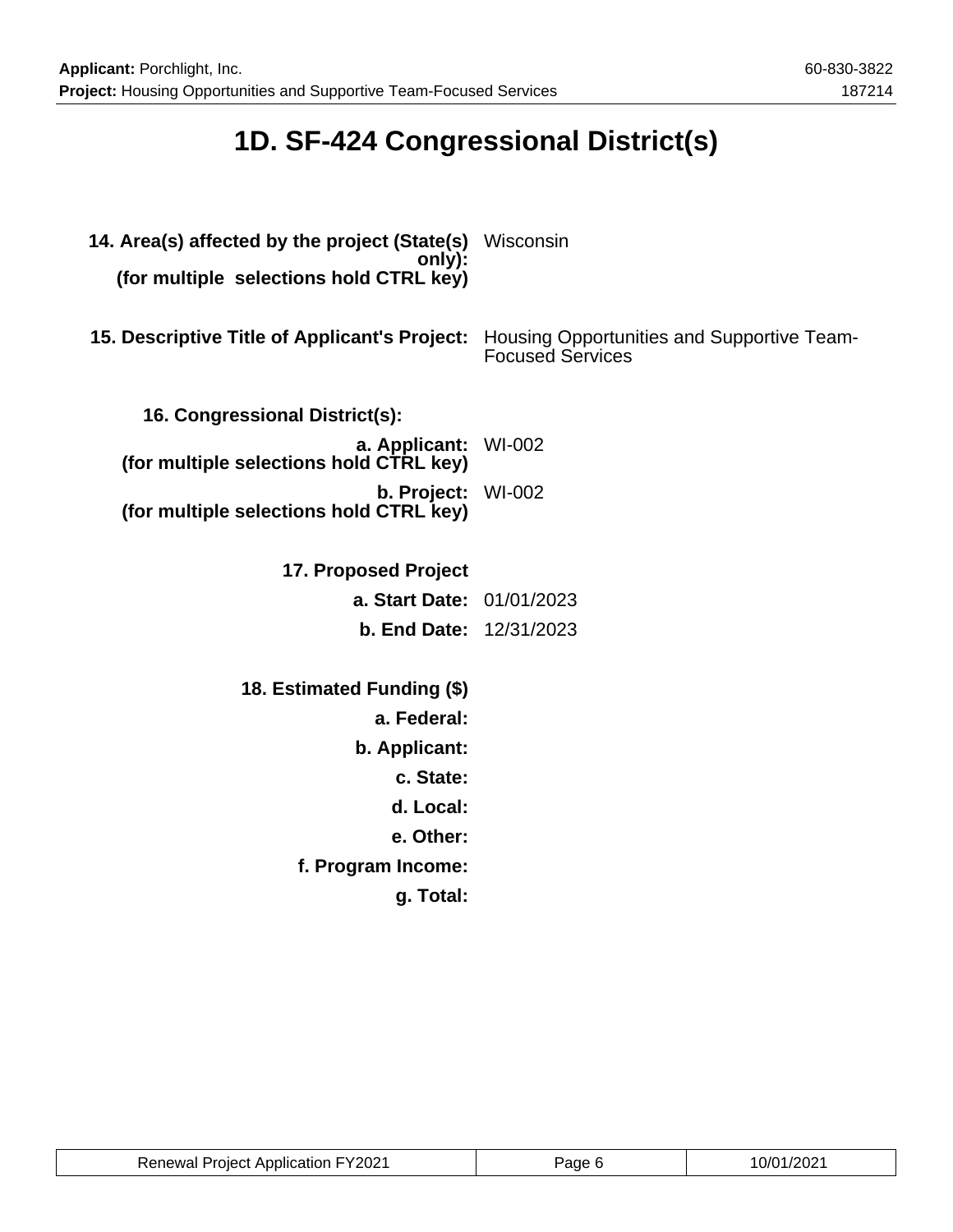## **1E. SF-424 Compliance**

**State Executive Order 12372 Process?** been selected by the State for review.

**19. Is the Application Subject to Review By** b. Program is subject to E.O. 12372 but has not

**If "YES", enter the date this application was made available to the State for review:**

**20. Is the Applicant delinquent on any Federal** No **debt?**

**If "YES," provide an explanation:**

| <b>Renewal Project Application FY2021</b> | Page | 10/01/2021 |
|-------------------------------------------|------|------------|
|-------------------------------------------|------|------------|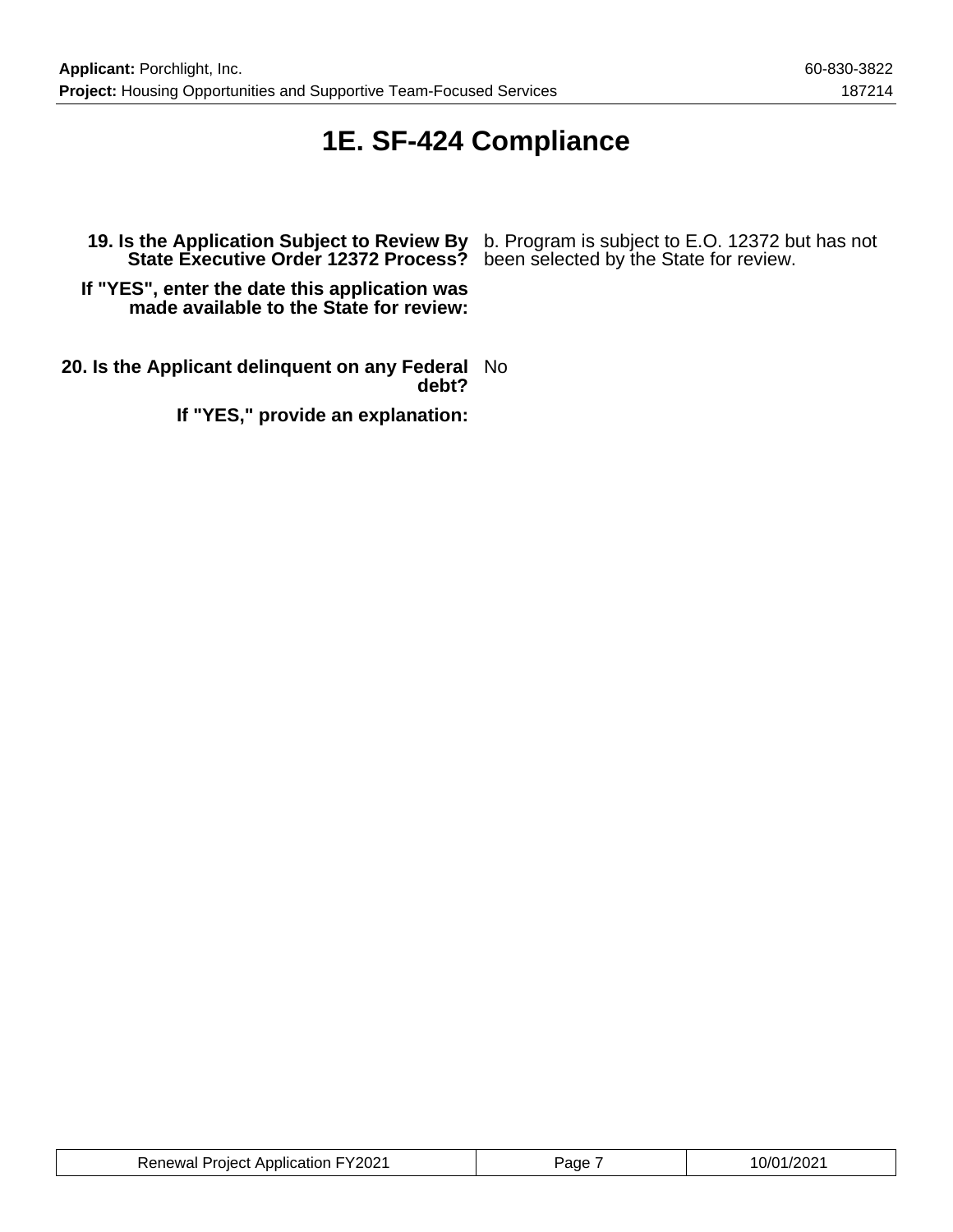## **1F. SF-424 Declaration**

**By signing and submitting this application, I certify (1) to the statements contained in the list of certifications\*\* and (2) that the statements herein are true, complete, and accurate to the best of my knowledge. I also provide the required assurances\*\* and agree to comply with any resulting terms if I accept an award. I am aware that any false, fictitious, or fraudulent statements or claims may subject me to criminal, civil, or administrative penalties. (U.S. Code, Title 218, Section 1001)**

**I AGREE:** X

**21. Authorized Representative**

| <b>Prefix: Mrs.</b>                                               |                                                                                              |
|-------------------------------------------------------------------|----------------------------------------------------------------------------------------------|
| First Name: Karla                                                 |                                                                                              |
| <b>Middle Name:</b>                                               |                                                                                              |
| <b>Last Name: Thennes</b>                                         |                                                                                              |
| <b>Suffix: MSW</b>                                                |                                                                                              |
|                                                                   | <b>Title:</b> Executive Director                                                             |
| <b>Telephone Number:</b> (608) 257-2534<br>(Format: 123-456-7890) |                                                                                              |
| (Format: 123-456-7890)                                            | <b>Fax Number:</b> (608) 257-2507                                                            |
|                                                                   | <b>Email:</b> kthennes@porchlightinc.org                                                     |
|                                                                   | <b>Signature of Authorized Representative:</b> Considered signed upon submission in e-snaps. |
| <b>Date Signed: 10/01/2021</b>                                    |                                                                                              |

| <b>Renewal Project Application FY2021</b> | Page 8 | 10/01/2021 |
|-------------------------------------------|--------|------------|
|-------------------------------------------|--------|------------|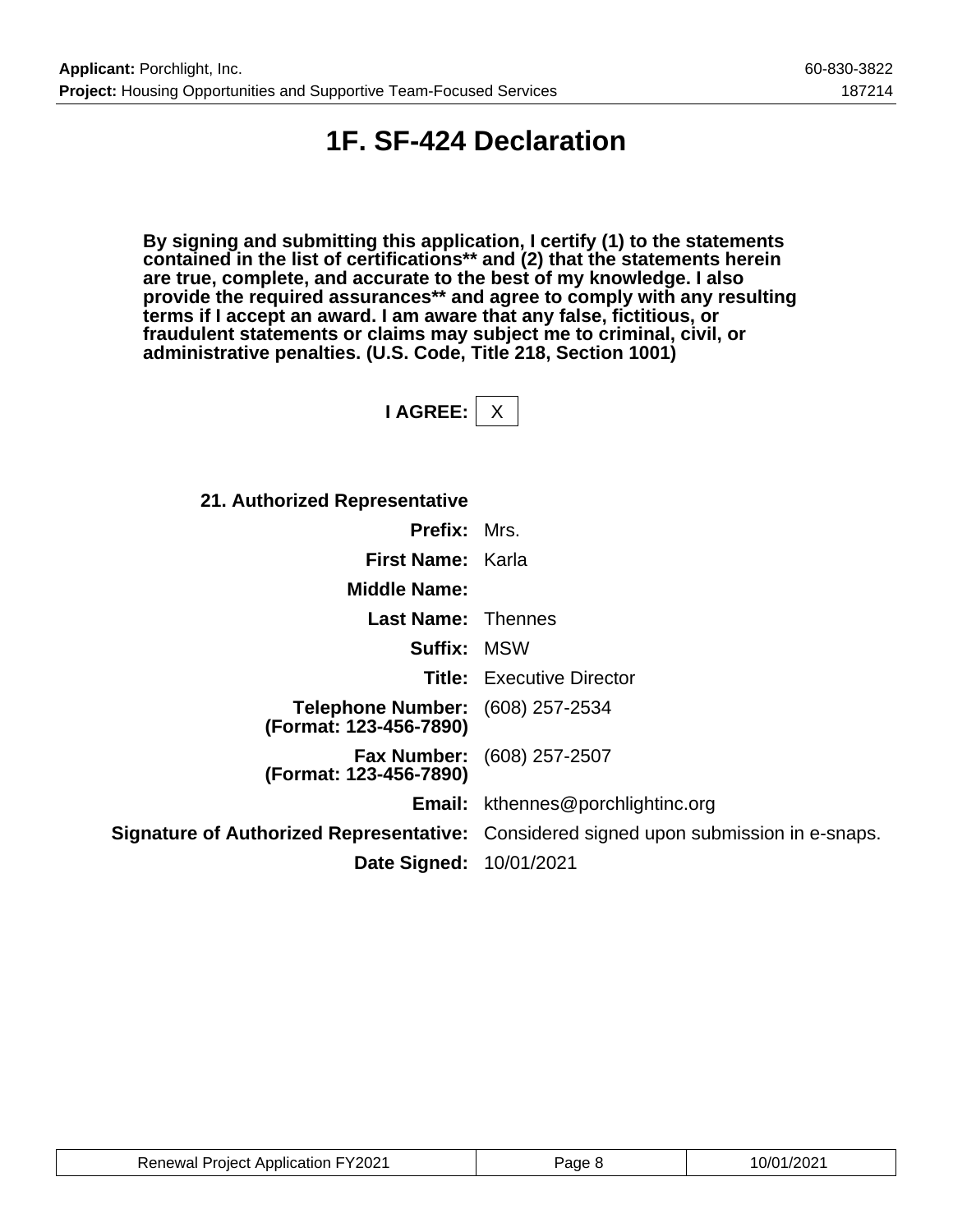## **1G. HUD 2880**

### **Applicant/Recipient Disclosure/Update Report - form HUD-2880 U.S. Department of Housing and Urban Development OMB Approval No. 2506-0214 (exp.02/28/2022)**

## **Applicant/Recipient Information**

## **1. Applicant/Recipient Name, Address, and Phone**

| Agency Legal Name: Porchlight, Inc.                 |                                          |
|-----------------------------------------------------|------------------------------------------|
| <b>Prefix: Mrs.</b>                                 |                                          |
| <b>First Name: Karla</b>                            |                                          |
| <b>Middle Name:</b>                                 |                                          |
| <b>Last Name: Thennes</b>                           |                                          |
| <b>Suffix: MSW</b>                                  |                                          |
|                                                     | <b>Title:</b> Executive Director         |
| <b>Organizational Affiliation:</b> Porchlight, Inc. |                                          |
| Telephone Number: (608) 257-2534                    |                                          |
| <b>Extension: 14</b>                                |                                          |
|                                                     | <b>Email:</b> kthennes@porchlightinc.org |
|                                                     | City: Madison                            |
| <b>County: Dane</b>                                 |                                          |
|                                                     | <b>State: Wisconsin</b>                  |
|                                                     | <b>Country: United States</b>            |
| Zip/Postal Code: 53715                              |                                          |
|                                                     |                                          |

**2. Employer ID Number (EIN):** 39-1579521 **3. HUD Program:** Continuum of Care Program

## **4. Amount of HUD Assistance Requested/Received**

| <b>Renewal Project Application FY2021</b> | Page 9 | 10/01/2021 |
|-------------------------------------------|--------|------------|
|-------------------------------------------|--------|------------|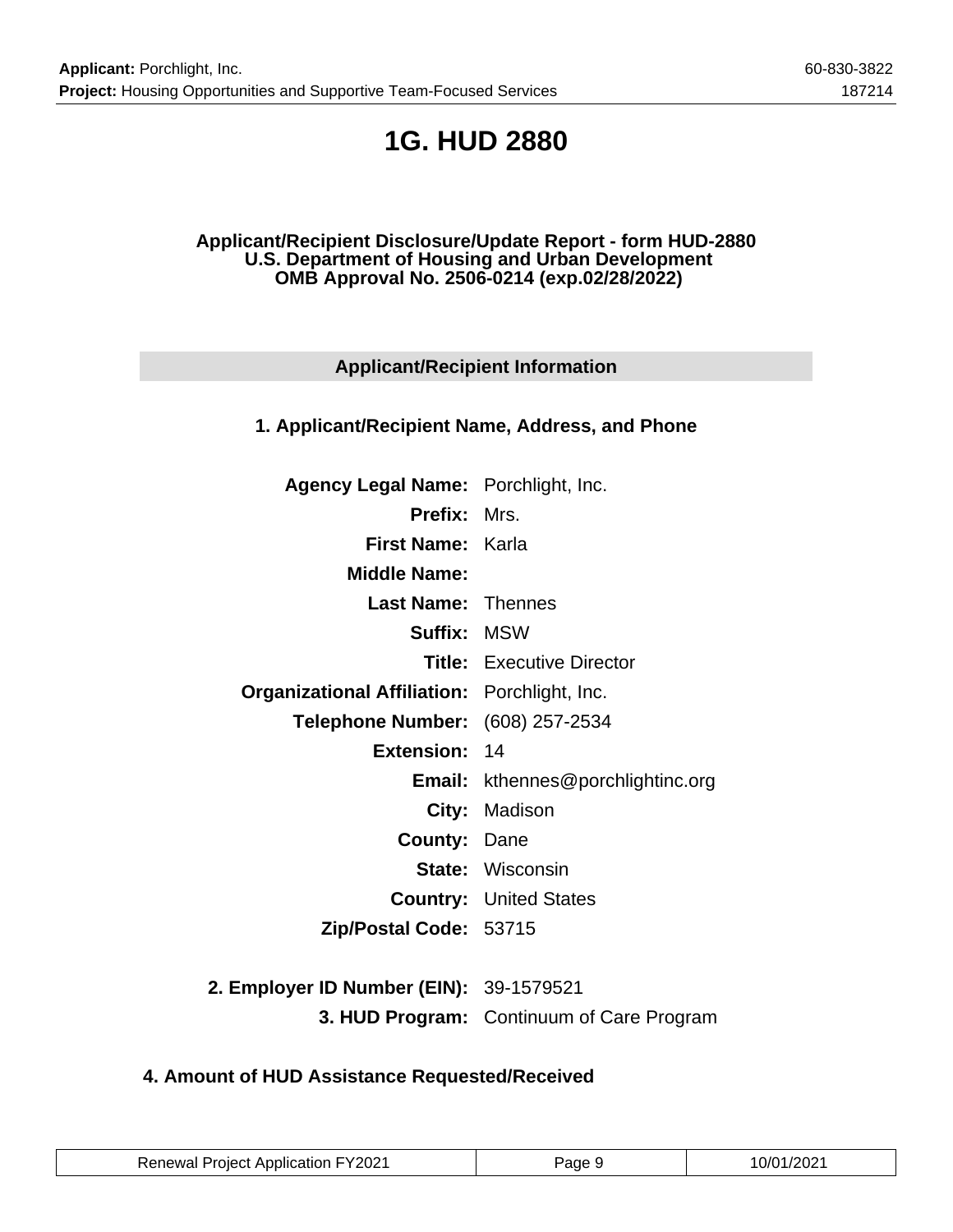### **4a. Total Amount Requested for this project:** \$220,089

### **5. State the name and location (street** Housing Opportunities and Supportive Team**address, city and state) of the project or** Focused Services 306 N. Brooks Street Madison **activity:** Wisconsin

Refer to project name, addresses and CoC Project Identifying Number (PIN) entered into the attached project application.

#### **Part I Threshold Determinations**

**1. Are you applying for assistance for a** Yes **specific project or activity? (For further information, see 24 CFR Sec. 4.3).**

**2. Have you received or do you expect to** Yes **receive assistance within the jurisdiction of the Department (HUD), involving the project or activity in this application, in excess of \$200,000 during this fiscal year (Oct. 1 - Sep. 30)? For further information, see 24 CFR Sec. 4.9.**

#### **Part II Other Government Assistance Provided or Requested/Expected Sources and Use of Funds**

Such assistance includes, but is not limited to, any grant, loan, subsidy, guarantee, insurance, payment, credit, or tax benefit.

| Department/Local Agency Name and Address | <b>Type of Assistance</b> | Amount<br><b>Requested /</b><br><b>Provided</b> | <b>Expected Uses of the Funds</b> |
|------------------------------------------|---------------------------|-------------------------------------------------|-----------------------------------|
| N/A                                      | IN/A                      | \$0.00 N/A                                      |                                   |
| N/A                                      | IN/A                      | 10.0                                            | IN/A                              |
| N/A                                      | N/A                       | \$0.00 N/A                                      |                                   |
| N/A                                      | IN/A                      | \$0.00 N/A                                      |                                   |
| N/A                                      | N/A                       | \$0.00 N/A                                      |                                   |

### **Part III Interested Parties**

You must disclose:

1. All developers, contractors, or consultants involved in the application for the assistance or in the planning, development, or implementation of the project or activity and

| <b>Renewal Project Application FY2021</b> | 10<br>'age | 10/01/2021 |
|-------------------------------------------|------------|------------|
|-------------------------------------------|------------|------------|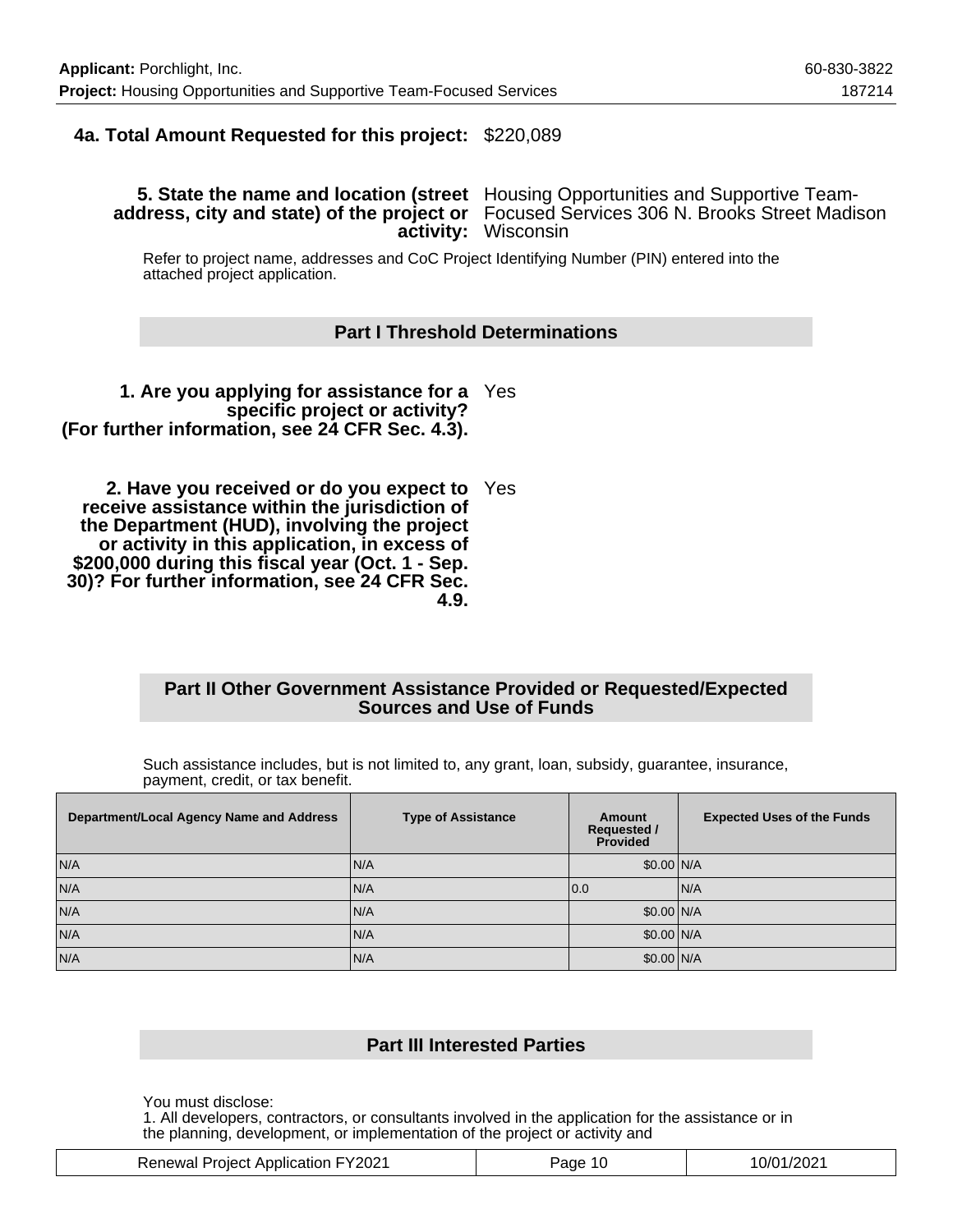2. any other person who has a financial interest in the project or activity for which the assistance is sought that exceeds \$50,000 or 10 percent of the assistance (whichever is lower).

| Alphabetical list of all persons with a<br>reportable financial interest in the<br>project or activity<br>(For individuals, give the last name<br>first) | <b>Social Security No.</b><br>or Employee ID No. | Type of<br><b>Participation</b> | <b>Financial Interest</b><br>in Project/Activity<br>$($ \$) | <b>Financial Interest</b><br>in Project/Activity<br>$(\%)$ |
|----------------------------------------------------------------------------------------------------------------------------------------------------------|--------------------------------------------------|---------------------------------|-------------------------------------------------------------|------------------------------------------------------------|
| N/A                                                                                                                                                      | N/A                                              | N/A                             | \$0.00                                                      | 0%                                                         |
| N/A                                                                                                                                                      | IN/A                                             | N/A                             | \$0.00                                                      | 0%                                                         |
| N/A                                                                                                                                                      | N/A                                              | N/A                             | \$0.00                                                      | 0%                                                         |
| N/A                                                                                                                                                      | N/A                                              | IN/A                            | \$0.00                                                      | 0%                                                         |
| N/A                                                                                                                                                      | N/A                                              | N/A                             | \$0.00                                                      | 0%                                                         |

### **Certification**

Warning: If you knowingly make a false statement on this form, you may be subject to civil or criminal penalties under Section 1001 of Title 18 of the United States Code. In addition, any person who knowingly and materially violates any required disclosures of information, including intentional nondisclosure, is subject to civil money penalty not to exceed \$10,000 for each violation.

I certify that the information provided on this form and in any accompanying documentation is true and accurate. I acknowledge that making, presenting, submitting, or causing to be submitted a false, fictitious, or fraudulent statement, representation, or certification may result in criminal, civil, and/or administrative sanctions, including fines, penalties, and imprisonment.

| <b>AGRE</b> |  |
|-------------|--|
|             |  |

**Name / Title of Authorized Official:** Karla Thennes, Executive Director

**Signature of Authorized Official:** Considered signed upon submission in e-snaps.

**Date Signed:** 10/01/2021

| <b>Renewal Project Application FY2021</b> | Page <sup>11</sup> | 10/01/2021 |
|-------------------------------------------|--------------------|------------|
|-------------------------------------------|--------------------|------------|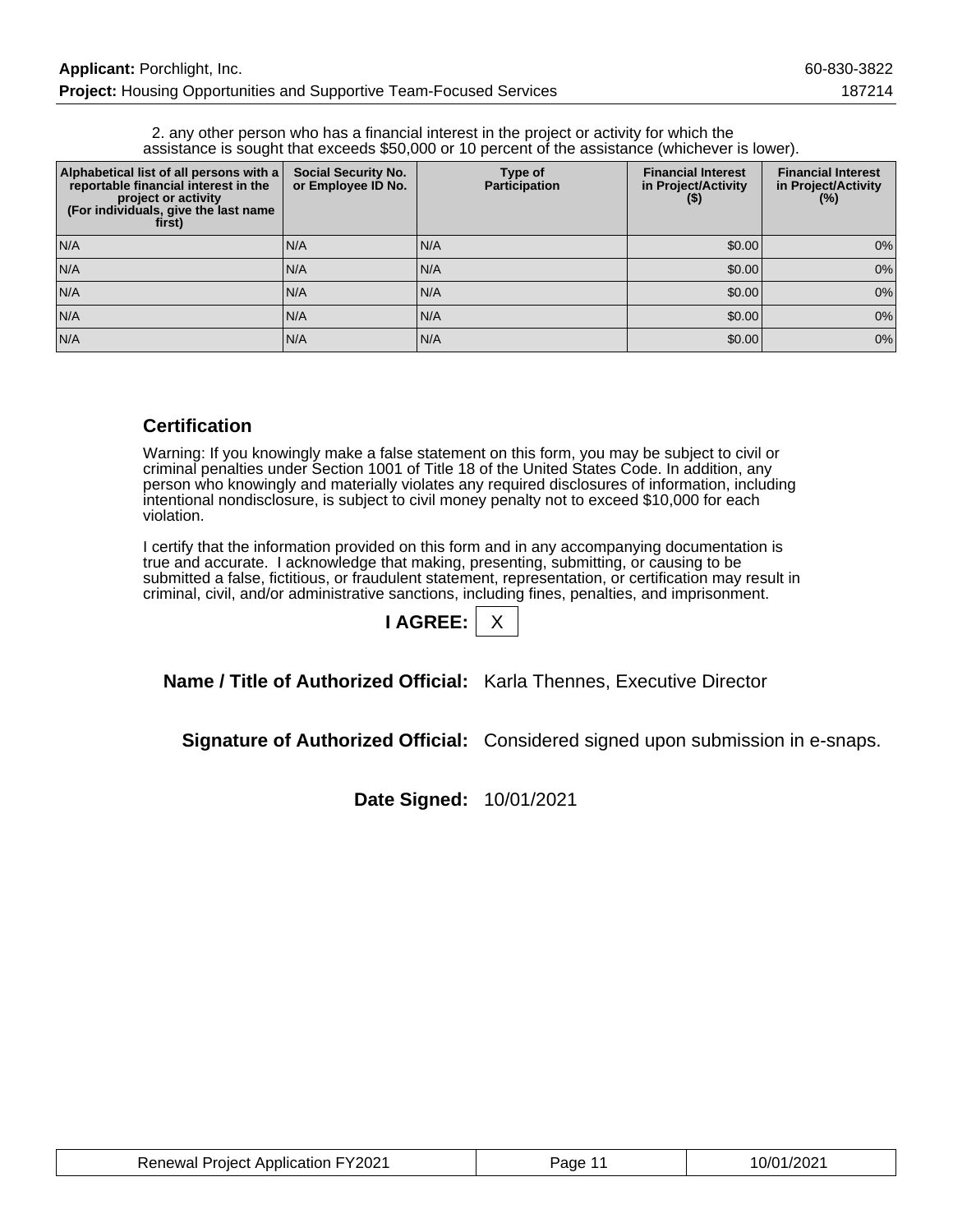## **1H. HUD 50070**

## **HUD 50070 Certification for a Drug Free Workplace**

**Applicant Name:** Porchlight, Inc.

**Program/Activity Receiving Federal Grant** CoC Program **Funding:**

**Acting on behalf of the above named Applicant as its Authorized Official, I make the following certifications and agreements to the Department of Housing and Urban Development (HUD) regarding the sites listed below:**

|     | I certify that the above named Applicant will or will continue to<br>provide a drug-free workplace by:                                                                                                                                                                                                                                                                                                                |     |                                                                                                                                                                                                                                                                                                                                                                                                                                                                                                                                                                                                                    |
|-----|-----------------------------------------------------------------------------------------------------------------------------------------------------------------------------------------------------------------------------------------------------------------------------------------------------------------------------------------------------------------------------------------------------------------------|-----|--------------------------------------------------------------------------------------------------------------------------------------------------------------------------------------------------------------------------------------------------------------------------------------------------------------------------------------------------------------------------------------------------------------------------------------------------------------------------------------------------------------------------------------------------------------------------------------------------------------------|
| ۱a. | Publishing a statement notifying employees that the unlawful<br>manufacture, distribution, dispensing, possession, or use of a<br>controlled substance is prohibited in the Applicant's workplace<br>and specifying the actions that will be taken against employees<br>for violation of such prohibition.                                                                                                            | е.  | Notifying the agency in writing, within ten calendar days after<br>receiving notice under subparagraph d.(2) from an employee or<br>otherwise receiving actual notice of such conviction. Employers<br>of convicted employees must provide notice, including position<br>title, to every grant officer or other designee on whose grant<br>activity the convicted employee was working, unless the<br>Federalagency has designated a central point for the receipt of<br>such notices. Notice shall include the identification number(s)<br>of each affected grant:                                                |
| b.  | Establishing an on-going drug-free awareness program to<br>inform employees ---<br>(1) The dangers of drug abuse in the workplace<br>(2) The Applicant's policy of maintaining a drug-free workplace;<br>(3) Any available drug counseling, rehabilitation, and employee<br>assistance programs; and<br>(4) The penalties that may be imposed upon employees for drug<br>abuse violations occurring in the workplace. | ١f. | Taking one of the following actions, within 30 calendar days of<br>receiving notice under subparagraph d.(2), with respect to any<br>employee who is so convicted ---<br>$(1)$ Taking appropriate personnel action against such an<br>employee, up to and including termination, consistent with the<br>requirements of the Rehabilitation Act of 1973, as amended; or<br>$(2)$ Requiring such employee to participate satisfactorily in a<br>drug abuse assistance or rehabilitation program approved for<br>such purposes by a Federal, State, or local health, law<br>enforcement, or other appropriate agency; |
| ۱c. | Making it a requirement that each employee to be engaged in<br>the performance of the grant be given a copy of the statement<br>required by paragraph a.;                                                                                                                                                                                                                                                             | g.  | Making a good faith effort to continue to maintain a drugfree<br>workplace through implementation of paragraphs a. thru f.                                                                                                                                                                                                                                                                                                                                                                                                                                                                                         |
| ۱d. | Notifying the employee in the statement required by paragraph<br>a. that, as a condition of employment under the grant, the<br>employee will ---<br>(1) Abide by the terms of the statement; and<br>(2) Notify the employer in writing of his or her conviction for a<br>violation of a criminal drug statute occurring in the workplace<br>no later than five calendar days after such conviction;                   |     |                                                                                                                                                                                                                                                                                                                                                                                                                                                                                                                                                                                                                    |

### **Sites for Work Performance.**

The Applicant shall list (on separate pages) the site(s) for the performance of work done in connection with the HUD funding of the program/activity shown above: Place of Performance shall include the street address, city, county, State, and zip code. Identify each sheet with the Applicant name and address and the program/activity receiving grant funding.) Workplaces, including addresses, entered in the attached project application. Refer to addresses entered into the attached project application.

| I certify that the information provided on this<br>form and in any accompanying<br>documentation is true and accurate. I |         |            |
|--------------------------------------------------------------------------------------------------------------------------|---------|------------|
| <b>Renewal Project Application FY2021</b>                                                                                | Page 12 | 10/01/2021 |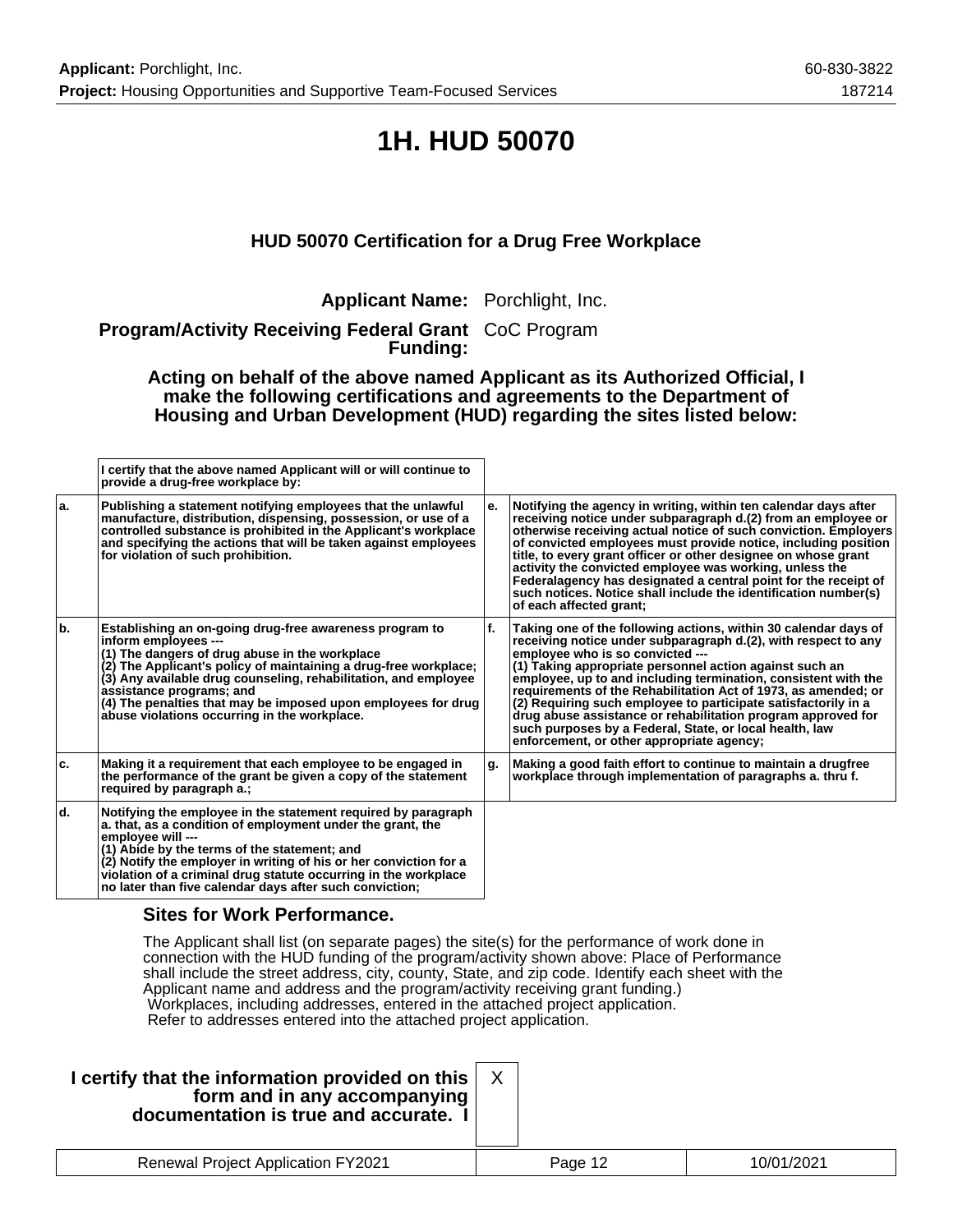**acknowledge that making, presenting, submitting, or causing to be submitted a false, fictitious, or fraudulent statement, representation, or certification may result in criminal, civil, and/or administrative sanctions, including fines, penalties, and imprisonment.**

> WARNING: Anyone who knowingly submits a false claim or makes a false statement is subject to criminal and/or civil penalties, including confinement for up to 5 years, fines, and civil and administrative penalties. (18 U.S.C. §§ 287, 1001, 1010, 1012; 31 U.S.C. §3729, 3802)

## **Authorized Representative**

| <b>Prefix: Mrs.</b>                                               |                                                                                              |
|-------------------------------------------------------------------|----------------------------------------------------------------------------------------------|
|                                                                   |                                                                                              |
| First Name: Karla                                                 |                                                                                              |
| <b>Middle Name</b>                                                |                                                                                              |
| <b>Last Name: Thennes</b>                                         |                                                                                              |
| <b>Suffix: MSW</b>                                                |                                                                                              |
|                                                                   | <b>Title:</b> Executive Director                                                             |
| <b>Telephone Number:</b> (608) 257-2534<br>(Format: 123-456-7890) |                                                                                              |
| (Format: 123-456-7890)                                            | <b>Fax Number:</b> (608) 257-2507                                                            |
|                                                                   | <b>Email:</b> kthennes@porchlightinc.org                                                     |
|                                                                   | <b>Signature of Authorized Representative:</b> Considered signed upon submission in e-snaps. |
| <b>Date Signed: 10/01/2021</b>                                    |                                                                                              |

| <b>Renewal Project Application FY2021</b> | age | 10/01/2021 |
|-------------------------------------------|-----|------------|
|-------------------------------------------|-----|------------|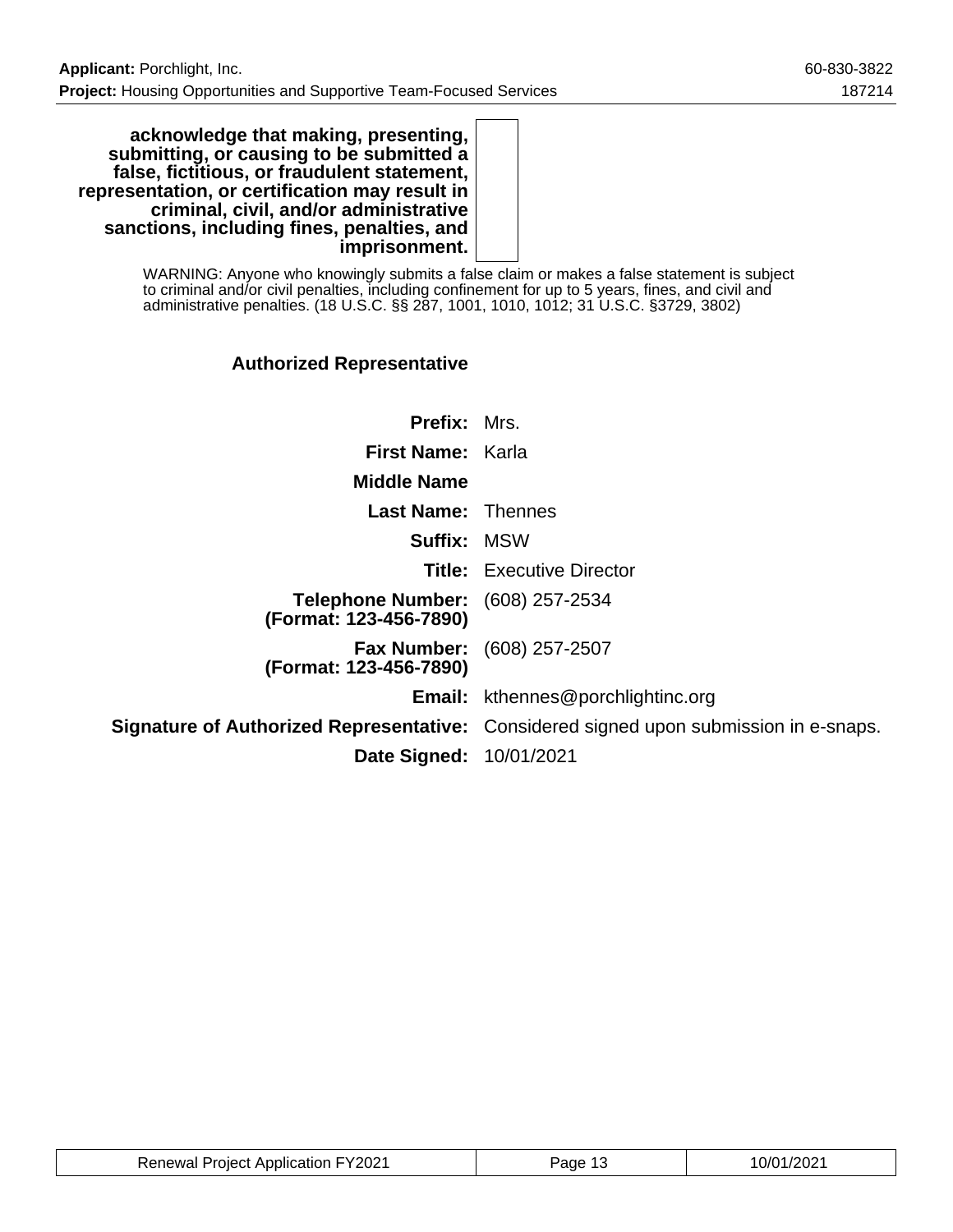## **CERTIFICATION REGARDING LOBBYING**

**Certification for Contracts, Grants, Loans, and Cooperative Agreements**

 **The undersigned certifies, to the best of his or her knowledge and belief, that:**

 **(1) No Federal appropriated funds have been paid or will be paid, by or on behalf of the undersigned, to any person for influencing or attempting to influence an officer or employee of an agency, a Member of Congress, an officer or employee of Congress, or an employee of a Member of Congress in connection with the awarding of any Federal contract, the making of any Federal grant, the making of any Federal loan, the entering into of any cooperative agreement, and the extension, continuation, renewal, amendment, or modification of any Federal contract, grant, loan, or cooperative agreement.**

 **2) If any funds other than Federal appropriated funds have been paid or will be paid to any person for influencing or attempting to influence an officer or employee of any agency, a Member of Congress, an officer or employee of Congress, or an employee of a Member of Congress in connection with this Federal contract, grant, loan, or cooperative agreement, the undersigned shall complete and submit Standard Form-LLL, ''Disclosure of Lobbying Activities,'' in accordance with its instructions.**

 **(3) The undersigned shall require that the language of this certification be included in the award documents for all subawards at all tiers (including subcontracts, subgrants, and contracts under grants, loans, and cooperative agreements) and that all subrecipients shall certify and disclose accordingly. This certification is a material representation of fact upon which reliance was placed when this transaction was made or entered into. Submission of this certification is a prerequisite for making or entering into this transaction imposed by section 1352, title 31, U.S. Code. Any person who fails to file the required certification shall be subject to a civil penalty of not less than \$10,000 and not more than \$100,000 for each such failure.**

 **Statement for Loan Guarantees and Loan Insurance**

 **The undersigned states, to the best of his or her knowledge and belief, that:**

 **If any funds have been paid or will be paid to any person for influencing or attempting to influence an officer or employee of any agency, a Member of Congress, an officer or employee of Congress, or an employee of a Member of Congress in connection with this commitment providing for the United States to insure or guarantee a loan, the undersigned shall complete and submit Standard Form-LLL, ''Disclosure of Lobbying Activities,'' in accordance with its instructions. Submission of this statement is a prerequisite for making or entering into this transaction imposed by section 1352, title 31, U.S. Code. Any person who fails to file**

| <b>Renewal Project Application FY2021</b> | Page 14 | 10/01/2021 |
|-------------------------------------------|---------|------------|
|-------------------------------------------|---------|------------|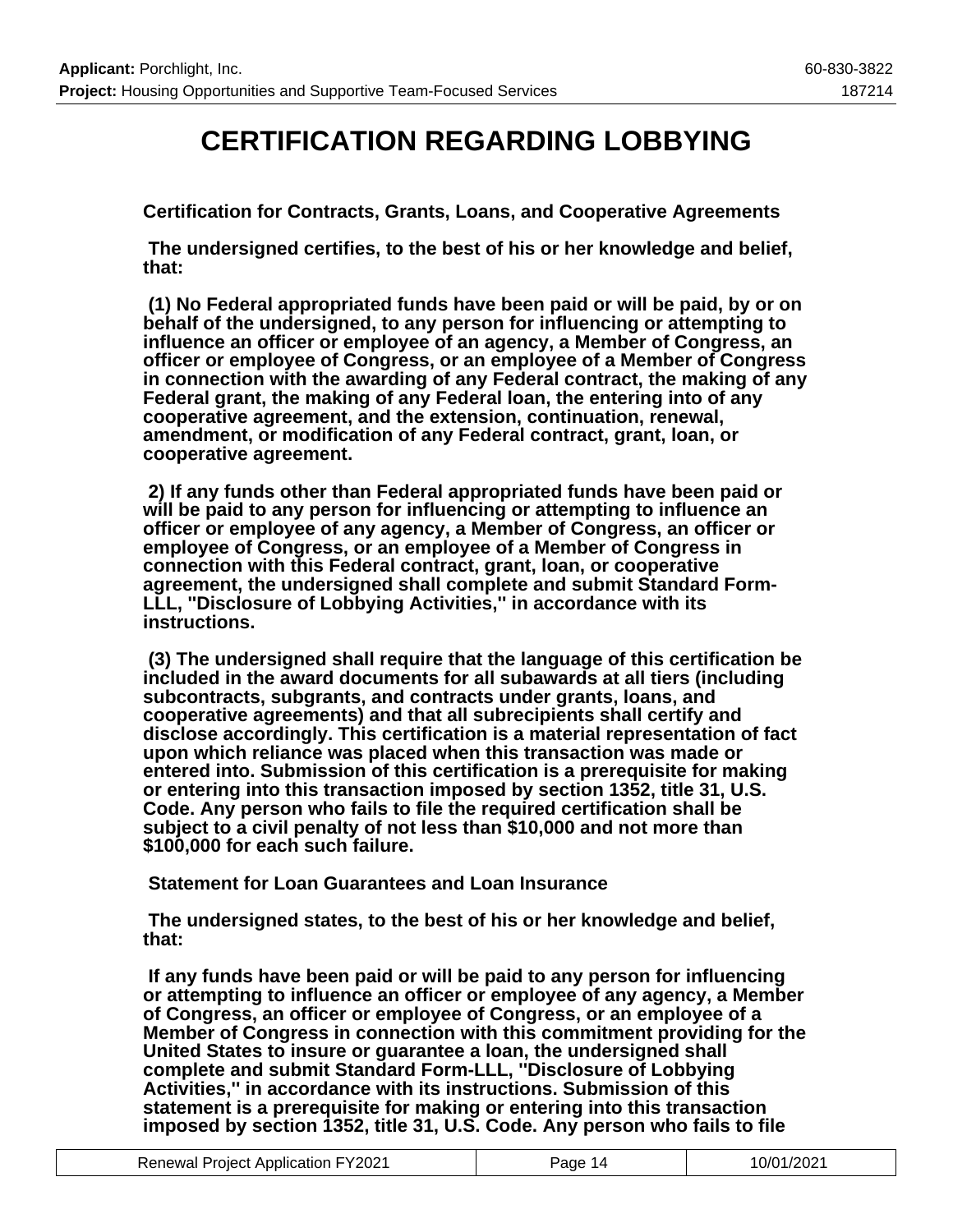### **the required statement shall be subject to a civil penalty of not less than \$10,000 and not more than \$100,000 for each such failure.**

**I hereby certify that all the information stated herein, as well as any information provided in the accompaniment herewith, is true and accurate:** X

> **Warning: HUD will prosecute false claims and statements. Conviction may result in criminal and/or civil penalties. (18 U.S.C. 1001, 1010, 1012; 31 U.S.C. 3729, 3802)**

> > **Applicant's Organization:** Porchlight, Inc.

**Name / Title of Authorized Official:** Karla Thennes, Executive Director

**Signature of Authorized Official:** Considered signed upon submission in e-snaps.

**Date Signed:** 10/01/2021

| <b>Renewal Project Application FY2021</b> | Page 15 | 10/01/2021 |
|-------------------------------------------|---------|------------|
|-------------------------------------------|---------|------------|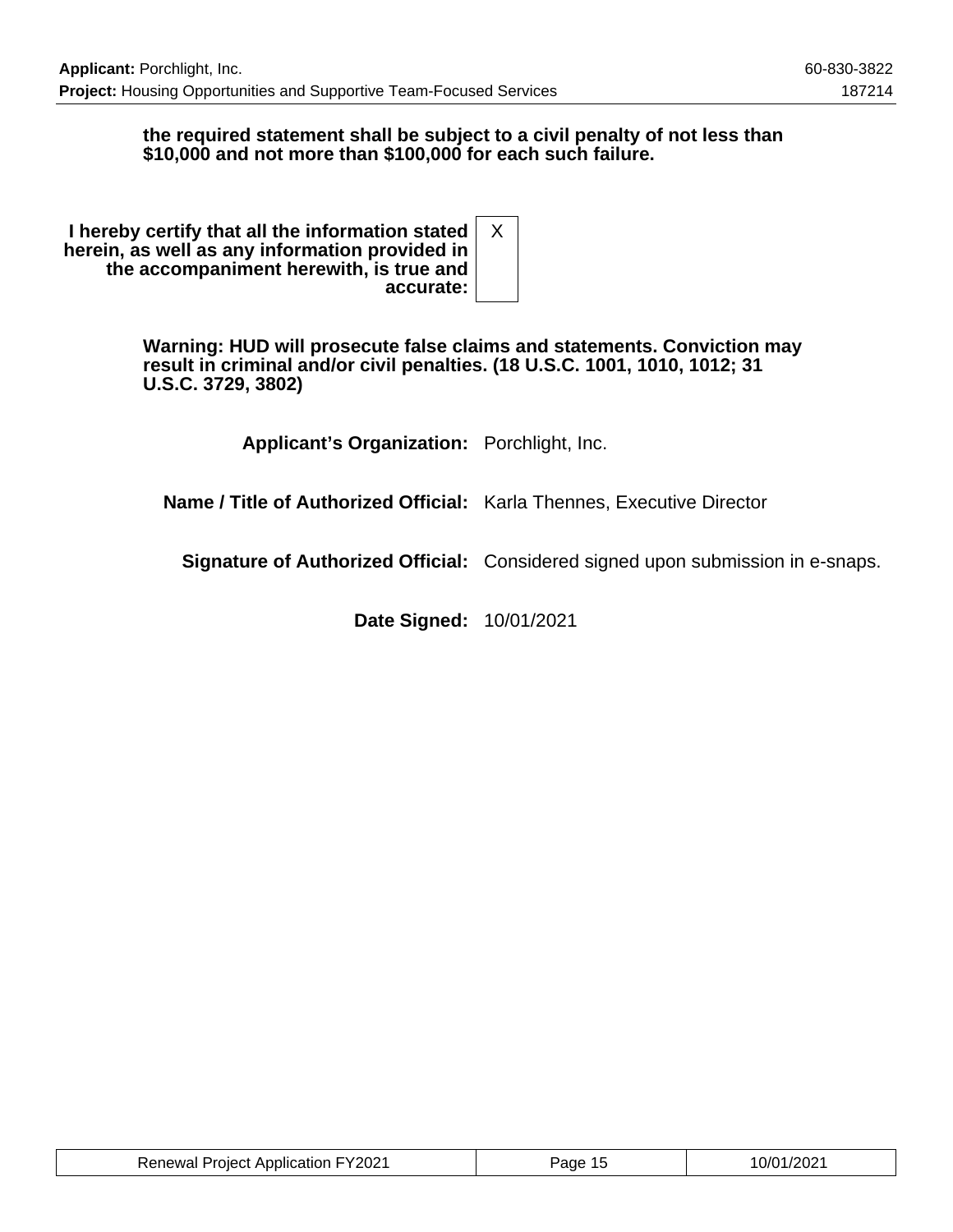## **1J. SF-LLL**

#### **DISCLOSURE OF LOBBYING ACTIVITIES Complete this form to disclose lobbying activities pursuant to 31 U.S.C. 1352. Approved by OMB0348-0046**

HUD requires a new SF-LLL submitted with each annual CoC competition and completing this screen fulfills this requirement.

Answer "Yes" if your organization is engaged in lobbying associated with the CoC Program and answer the questions as they appear next on this screen. The requirement related to lobbying as explained in the SF-LLL instructions states: "The filing of a form is required for each payment or agreement to make payment to any lobbying entity for influencing or attempting to influence an officer or employee of any agency, a Member of Congress, an officer or employee of Congress, or an employee of a Member of Congress in connection with a covered Federal action."

Answer "No" if your organization is NOT engaged in lobbying.

| Does the recipient or subrecipient of this CoC No<br>grant participate in federal lobbying activities<br>(lobbying a federal administration or<br>congress) in connection with the CoC<br>Program? |                                       |
|----------------------------------------------------------------------------------------------------------------------------------------------------------------------------------------------------|---------------------------------------|
|                                                                                                                                                                                                    | <b>Legal Name:</b> Porchlight, Inc.   |
|                                                                                                                                                                                                    | <b>Street 1: 306 N. Brooks Street</b> |
| Street 2:                                                                                                                                                                                          |                                       |
|                                                                                                                                                                                                    | City: Madison                         |
| <b>County: Dane</b>                                                                                                                                                                                |                                       |
|                                                                                                                                                                                                    | <b>State:</b> Wisconsin               |
|                                                                                                                                                                                                    | <b>Country: United States</b>         |
| Zip / Postal Code: 53715                                                                                                                                                                           |                                       |

**11. Information requested through this form is authorized by title 31 U.S.C. section 1352. This disclosure of lobbying activities is a material representation of fact upon which reliance was placed by the tier above when this transaction was made or entered into. This disclosure is required pursuant to 31 U.S.C. 1352. This information will be available for public inspection. Any person who fails to file the required disclosure shall be subject to a civil penalty of not less than \$10,000 and not more than \$100,000 for each such failure.**

| I certify that this information is true and $\vert$ |  |
|-----------------------------------------------------|--|
| complete.                                           |  |

| Project Application FY2021<br>Renewal | $\cdots$<br>але | l <i>11</i> l<br>uz |
|---------------------------------------|-----------------|---------------------|
|                                       |                 |                     |

X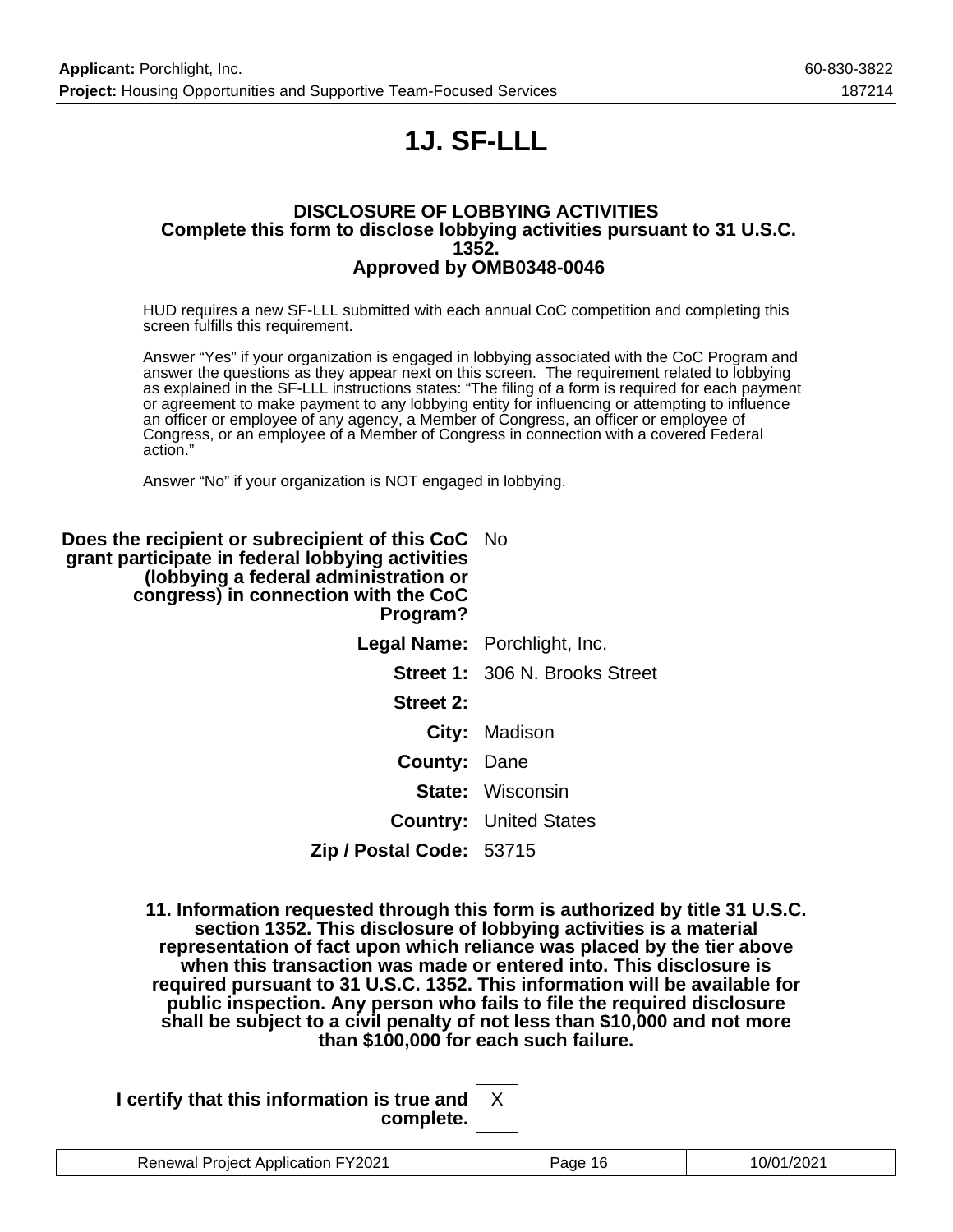| <b>Authorized Representative</b>                                  |                                                                                        |
|-------------------------------------------------------------------|----------------------------------------------------------------------------------------|
| <b>Prefix: Mrs.</b>                                               |                                                                                        |
| First Name: Karla                                                 |                                                                                        |
| <b>Middle Name:</b>                                               |                                                                                        |
| <b>Last Name: Thennes</b>                                         |                                                                                        |
| <b>Suffix: MSW</b>                                                |                                                                                        |
|                                                                   | <b>Title:</b> Executive Director                                                       |
| <b>Telephone Number:</b> (608) 257-2534<br>(Format: 123-456-7890) |                                                                                        |
| (Format: 123-456-7890)                                            | <b>Fax Number:</b> (608) 257-2507                                                      |
|                                                                   | <b>Email:</b> kthennes@porchlightinc.org                                               |
|                                                                   | <b>Signature of Authorized Official:</b> Considered signed upon submission in e-snaps. |
| Date Signed: 10/01/2021                                           |                                                                                        |
|                                                                   |                                                                                        |

| <b>Renewal Project Application FY2021</b> | aqe 1 | 10/01/2021 |
|-------------------------------------------|-------|------------|
|-------------------------------------------|-------|------------|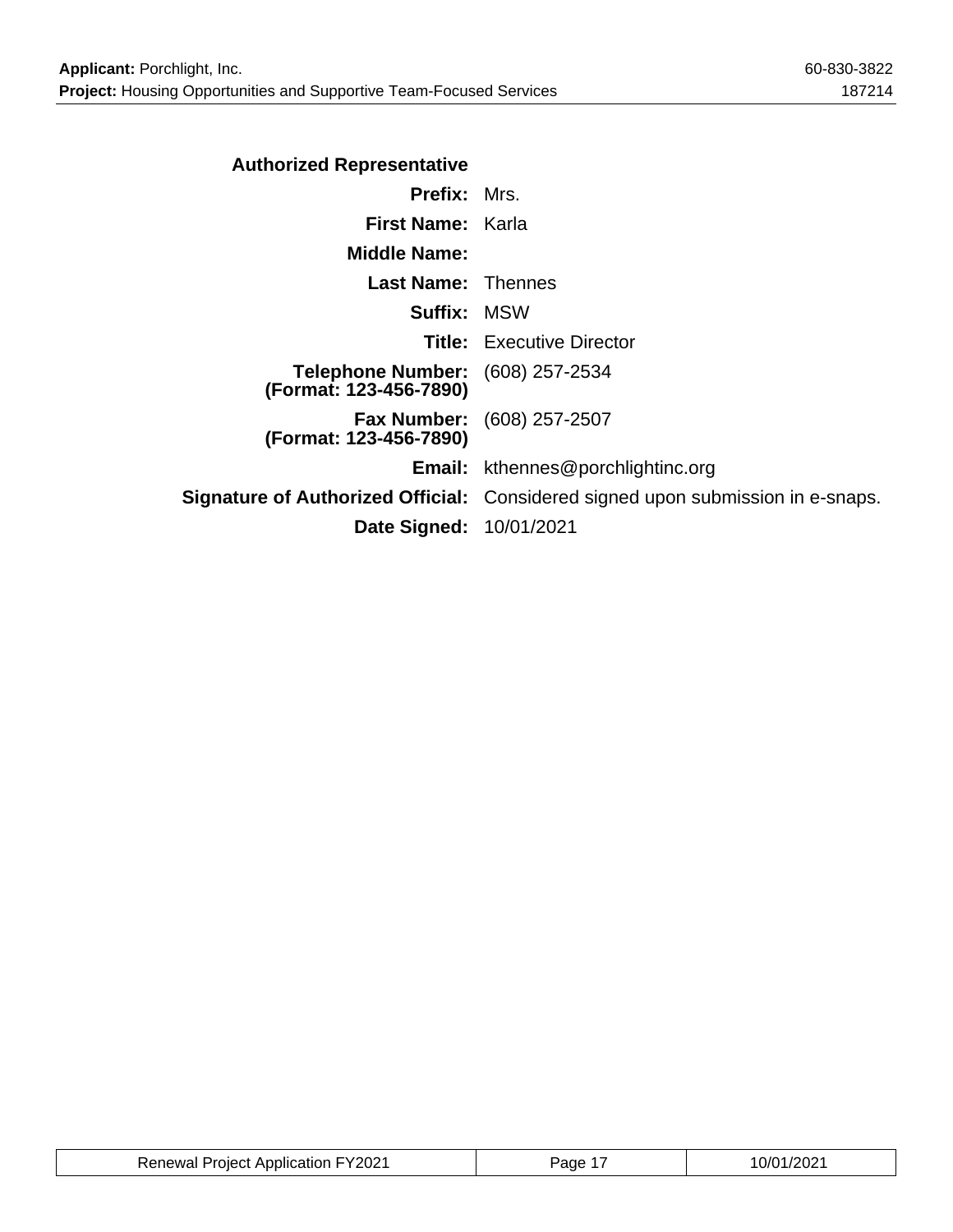## **IK. SF-424B**

## **(SF-424B) ASSURANCES - NON-CONSTRUCTION PROGRAMS**

#### **OMB Number: 4040-0007 Expiration Date: 02/28/2022**

NOTE: Certain of these assurances may not be applicable to your project or program. If you have questions, please contact the awarding agency. Further, certain Federal awarding agencies may require applicants to certify to additional assurances. If such is the case, you will be notified.

As the duly authorized representative of the applicant, I certify that the applicant:

**1. Has the legal authority to apply for Federal assistance and the institutional, managerial and financial capability (including funds sufficient to pay the non-Federal share of project cost) to ensure proper planning, management and completion of the project described in this application. 2. Will give the awarding agency, the Comptroller General of the United States and, if appropriate, the State, through any authorized representative, access to and the right to examine all records, books, papers, or documents related to the award; and will establish a proper accounting system in accordance with generally accepted accounting standards or agency directives. 3. Will establish safeguards to prohibit employees from using their positions for a purpose that constitutes or presents the appearance of personal or organizational conflict of interest, or personal gain. 4. Will initiate and complete the work within the applicable time frame after receipt of approval of the awarding agency. 5. Will comply with the Intergovernmental Personnel Act of 1970 (42 U.S.C. §§4728-4763) relating to prescribed standards for merit systems for programs funded under one of the 19 statutes or regulations specified in Appendix A of OPM's Standards for a Merit System of Personnel Administration (5 C.F.R. 900, Subpart F). 6. Will comply with all Federal statutes relating to nondiscrimination. These include but are not limited to: (a) Title VI of the Civil Rights Act of 1964 (P.L. 88-352) which prohibits discrimination on the basis of race, color or national origin; (b) Title IX of the Education Amendments of 1972, as amended (20 U.S.C.§§1681-1683, and 1685-1686), which prohibits discrimination on the basis of sex; (c) Section 504 of the Rehabilitation Act of 1973, as amended (29 U.S.C. §794), which prohibits discrimination on the basis of handicaps; (d) the Age Discrimination Act of 1975, as amended (42 U.S.C. §§6101-6107), which prohibits discrimination on the basis of age; (e) the Drug Abuse Office and Treatment Act of 1972 (P.L. 92-255), as amended, relating to nondiscrimination on the basis of drug abuse; (f) the Comprehensive Alcohol Abuse and Alcoholism Prevention, Treatment and Rehabilitation Act of 1970 (P.L. 91-616), as amended, relating to nondiscrimination on the basis of alcohol abuse or alcoholism, (g) §§523 and 527 of the Public Health Service Act of 1912 (42 U.S.C. §§290 dd-3 and 290 ee-3), as amended, relating to confidentiality of alcohol and drug abuse patient records; (h) Title VIII of the Civil Rights Act of 1968 (42 U.S.C. §§3601 et seq.), as amended, relating to nondiscrimination in the sale, rental or financing of housing; (i) any other nondiscrimination provisions in the specific statute(s) under which application for Federal assistance is being made; and, (j) the**

**7. Will comply, or has already complied, with the requirements of Titles II and III of the Uniform Relocation Assistance and Real Property Acquisition Policies Act of 1970 (P.L. 91-646) which provide for fair and equitable treatment of persons displaced or whose property is acquired as a result of Federal or federally-assisted programs. These requirements apply to all interests in real property acquired for project purposes regardless of Federal participation in purchases.**

**requirements of any other nondiscrimination statute(s) which may apply to the application.**

| <b>Renewal Project Application FY2021</b> | Page 18 | 10/01/2021 |
|-------------------------------------------|---------|------------|
|-------------------------------------------|---------|------------|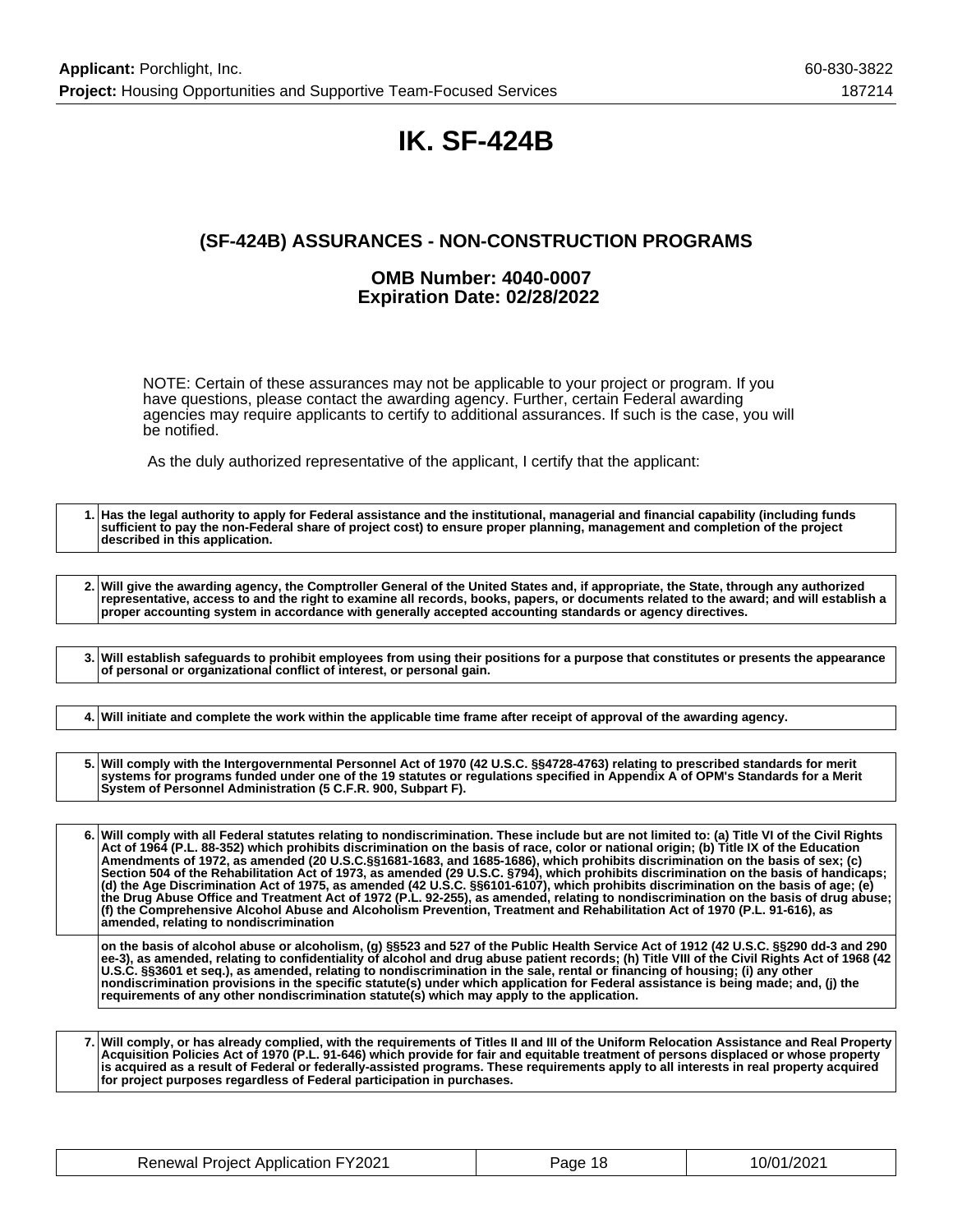**8. Will comply, as applicable, with provisions of the Hatch Act (5 U.S.C. §§1501-1508 and 7324-7328) which limit the political activities of employees whose principal employment activities are funded in whole or in part with Federal funds.**

**9. Will comply, as applicable, with the provisions of the Davis-Bacon Act (40 U.S.C. §§276a to 276a-7), the Copeland Act (40 U.S.C. §276c and 18 U.S.C. §874), and the Contract Work Hours and Safety Standards Act (40 U.S.C. §§327¬333), regarding labor standards for federally-assisted construction subagreements.**

**10. Will comply, if applicable, with flood insurance purchase requirements of Section 102(a) of the Flood Disaster Protection Act of 1973 (P.L. 93-234) which requires recipients in a special flood hazard area to participate in the program and to purchase flood insurance if the total cost of insurable construction and acquisition is \$10,000 or more.**

**11. Will comply with environmental standards which may be prescribed pursuant to the following: (a) institution of environmental quality control measures under the National Environmental Policy Act of 1969 (P.L. 91-190) and Executive Order (EO) 11514; (b) notification of violating facilities pursuant to EO 11738; (c) protection of wetlands pursuant to EO 11990; (d) evaluation of flood hazards in floodplains in accordance with EO 11988; (e) assurance of project consistency with the approved State management program developed under the Coastal Zone Management Act of 1972 (16 U.S.C. §§1451 et seq.); (f) conformity of Federal actions to State (Clean Air) Implementation Plans under Section 176(c) of the Clean Air Act of 1955, as amended (42 U.S.C. §§7401 et seq.); (g) protection of underground sources of drinking water under the Safe Drinking Water Act of 1974, as amended (P.L. 93-523); and, (h) protection of endangered species under the Endangered Species Act of 1973, as amended (P.L. 93¬205).**

**12. Will comply with the Wild and Scenic Rivers Act of 1968 (16 U.S.C. §§1271 et seq.) related to protecting components or potential components of the national wild and scenic rivers system.**

**13. Will assist the awarding agency in assuring compliance with Section 106 of the National Historic Preservation Act of 1966, as amended (16 U.S.C. §470), EO 11593 (identification and protection of historic properties), and the Archaeological and Historic Preservation Act of 1974 (16 U.S.C. §§469a-1 et seq.).**

**14. Will comply with P.L. 93-348 regarding the protection of human subjects involved in research, development, and related activities supported by this award of assistance.**

**15. Will comply with the Laboratory Animal Welfare Act of 1966 (P.L. 89-544, as amended, 7 U.S.C. §§2131 et seq.) pertaining to the care, handling, and treatment of warm blooded animals held for research, teaching, or other activities supported by this award of assistance.**

**16. Will comply with the Lead-Based Paint Poisoning Prevention Act (42 U.S.C. §§4801 et seq.) which prohibits the use of lead-based paint in construction or rehabilitation of residence structures.**

**17. Will cause to be performed the required financial and compliance audits in accordance with the Single Audit Act Amendments of 1996 and OMB Circular No. A-133, "Audits of States, Local Governments, and Non-Profit Organizations."**

**18. Will comply with all applicable requirements of all other Federal laws, executive orders, regulations, and policies governing this program.**

**19. Will comply with the requirements of Section 106(g) of the Trafficking Victims Protection Act (TVPA) of 2000, as amended (22 U.S.C. 7104) which prohibits grant award recipients or a sub-recipient from (1) Engaging in severe forms of trafficking in persons during the period of time that the award is in effect (2) Procuring a commercial sex act during the period of time that the award is in effect or (3) Using forced labor in the performance of the award or subawards under the award.**

| As the duly authorized representative of the |                       |  |
|----------------------------------------------|-----------------------|--|
|                                              | applicant, I certify: |  |

X

**Authorized Representative for:** Porchlight, Inc.

**Prefix:** Mrs.

| Renewal Project Application FY2021 | Page 19 | 10/01/2021 |
|------------------------------------|---------|------------|
|------------------------------------|---------|------------|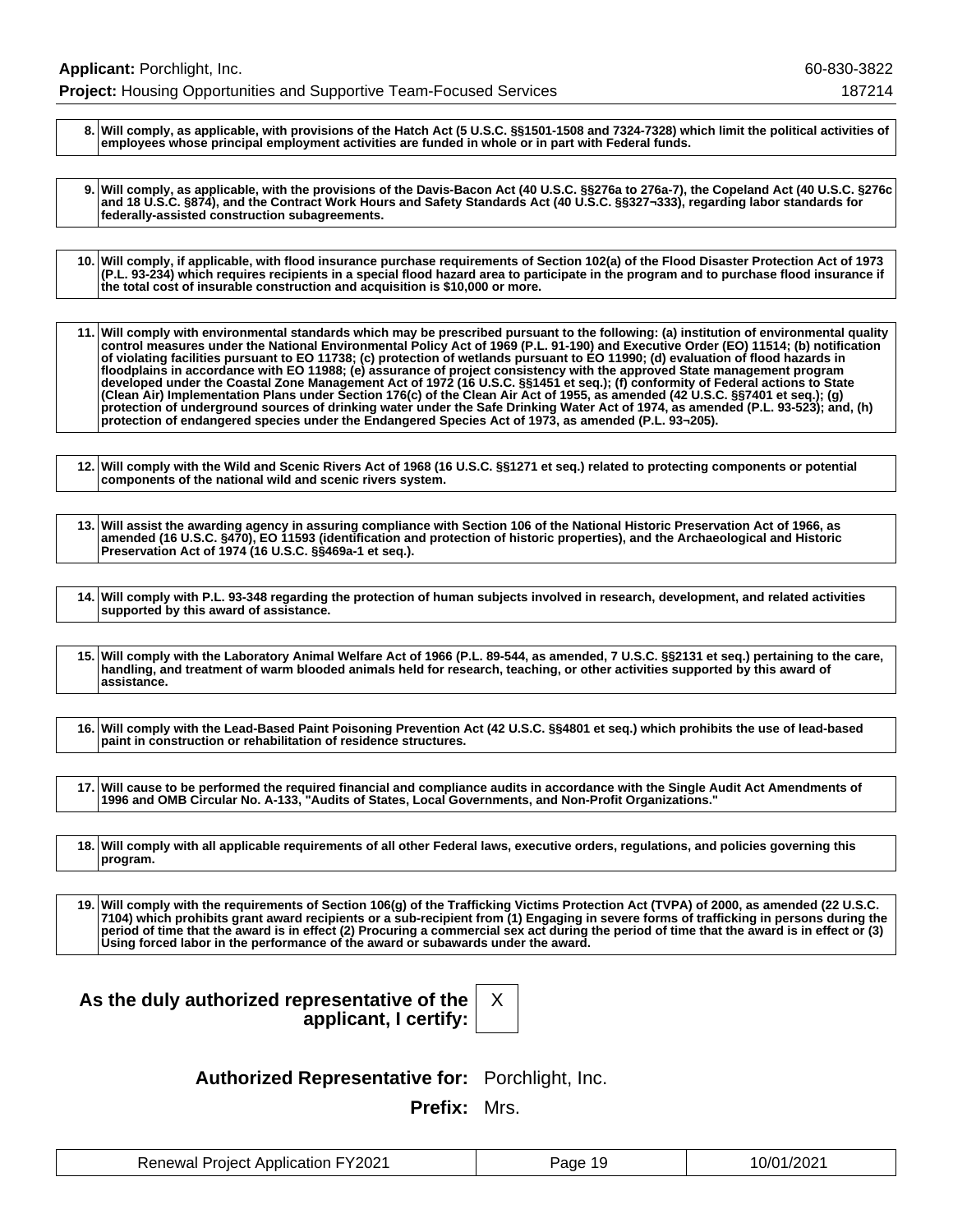| <b>First Name: Karla</b>       |                                                                                            |
|--------------------------------|--------------------------------------------------------------------------------------------|
| <b>Middle Name:</b>            |                                                                                            |
| <b>Last Name: Thennes</b>      |                                                                                            |
| <b>Suffix: MSW</b>             |                                                                                            |
|                                | <b>Title:</b> Executive Director                                                           |
|                                | Signature of Authorized Certifying Official: Considered signed upon submission in e-snaps. |
| <b>Date Signed: 10/01/2021</b> |                                                                                            |

| <b>Renewal Project Application FY2021</b> | Page 20 | 10/01/2021 |
|-------------------------------------------|---------|------------|
|-------------------------------------------|---------|------------|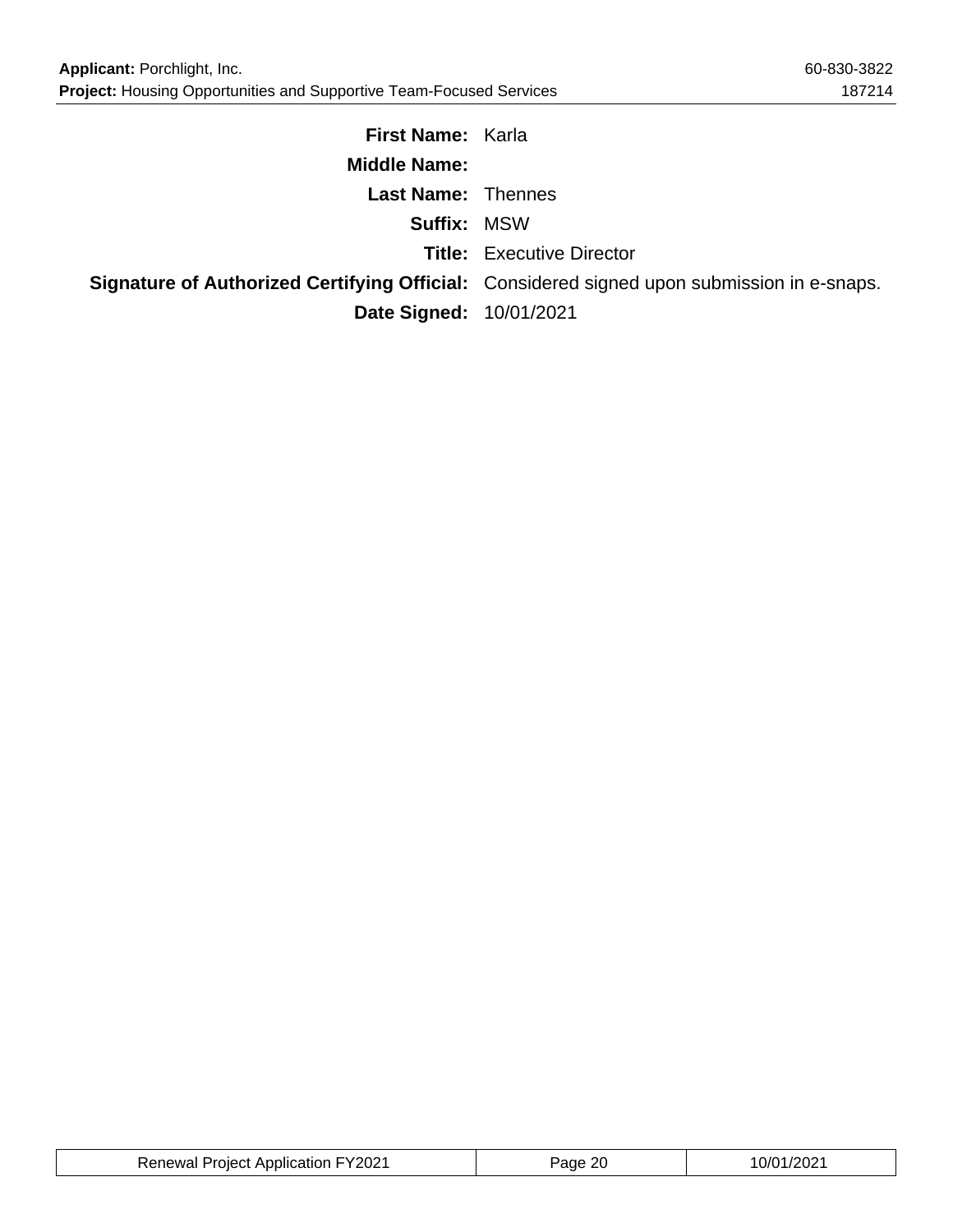## **Information About Submission without Changes**

Follow the instructions below making note of the exceptions and limitations to the "Submit Without Changes" process.

 In general, HUD expects a project's proposed project application information will remain the same from year-to-year unless changes are directed by HUD or approved through the grant agreement amendment process. However, HUD expects applicants to carefully review their information to determine if submitting without changes accurately reflects the expiring grant requesting renewal.

 Due to e-snaps limitations, only previously submitted renewal applications can import data into the FY 2021 renewal project application. The data from previously submitted new and renewal project applications can be imported into a FY 2021 renewal project application. The "Submit without Changes" process is not applicable for:

- first time renewing project applications
- a project application that did not import last FY 2019 information

 - a project that had Issues or Conditions that were addressed in FY 2019 Post-Award and updates need to be reflected in the FY 2021 project application

 - a project that had amendments approved in FY 2019 or FY 2020 that need to be reflected in the FY 2021 project application

 e-snaps will automatically be set to "Make Changes" and all questions on each screen must be updated.

 Renewal projects that brought forward data from FY 2019 and have either a Leasing budget, Operating budget or use HUD PAID RENTS (Actual Rents) instead of FMR MAY NOT use the "Submit Without Changes" process and e-snaps will automatically be set to "Make Changes". All Leasing and Operating budgets, along with Rental Assistance budgets that use HUD PAID Rent will need to be updated in the application. Refer to the GIW posted on the HUD Exchange for accurate budget information on leasing and operating budgets and refer to the HUD PAID RENT document sent by your field office from HUD HQ to accurately set your rental assistance budgets that use HUD PAID rents. This will only impact the FY 2021 competition.

 The e-snaps screens that remain "open" for required annual updates and do not affect applicants' ability to select "Submit without Changes" are:

- Recipient Performance Screen
- Consolidation and Expansion
- Screen 3A. Project Detail
- Screen 6D. Sources of Match
- All of Part 7: Attachments and Certification; and
- All of Part 8: Submission Summary.

 All other screens in Part 2 through Part 6 begin in "Read-Only" format and should be reviewed for accuracy; including any updates that were made to the 2019 or 2020 project during the CoC Post Award Issues and Conditions process or as amended. If all the imported data is accurate and no edits or updates are needed to any screens other than the mandatory screens and questions noted above, project applicants should select "Submit Without Changes" in Part 8. If project applicants imported data and do need to make updates to the information on one or more screens, they must navigate to Part 8: "Submission Without Changes" Screen, select "Make Changes", and check the box next to each relevant screen title to unlock screens for editing. After project applicants select the screens they intend to edit via checkboxes, click ""Save"" and those screens will be available for edit. Once a project applicant selects a checkbox and clicks ""Save"", the project applicant cannot uncheck the box.

 Please refer to the Detailed Instructions found on the left side menu of e-snaps or hud.gov to find more in depth information about applying under the FY 2021 CoC Competition.

| <b>Renewal Project Application FY2021</b> | Page 21 | 10/01/2021 |
|-------------------------------------------|---------|------------|
|-------------------------------------------|---------|------------|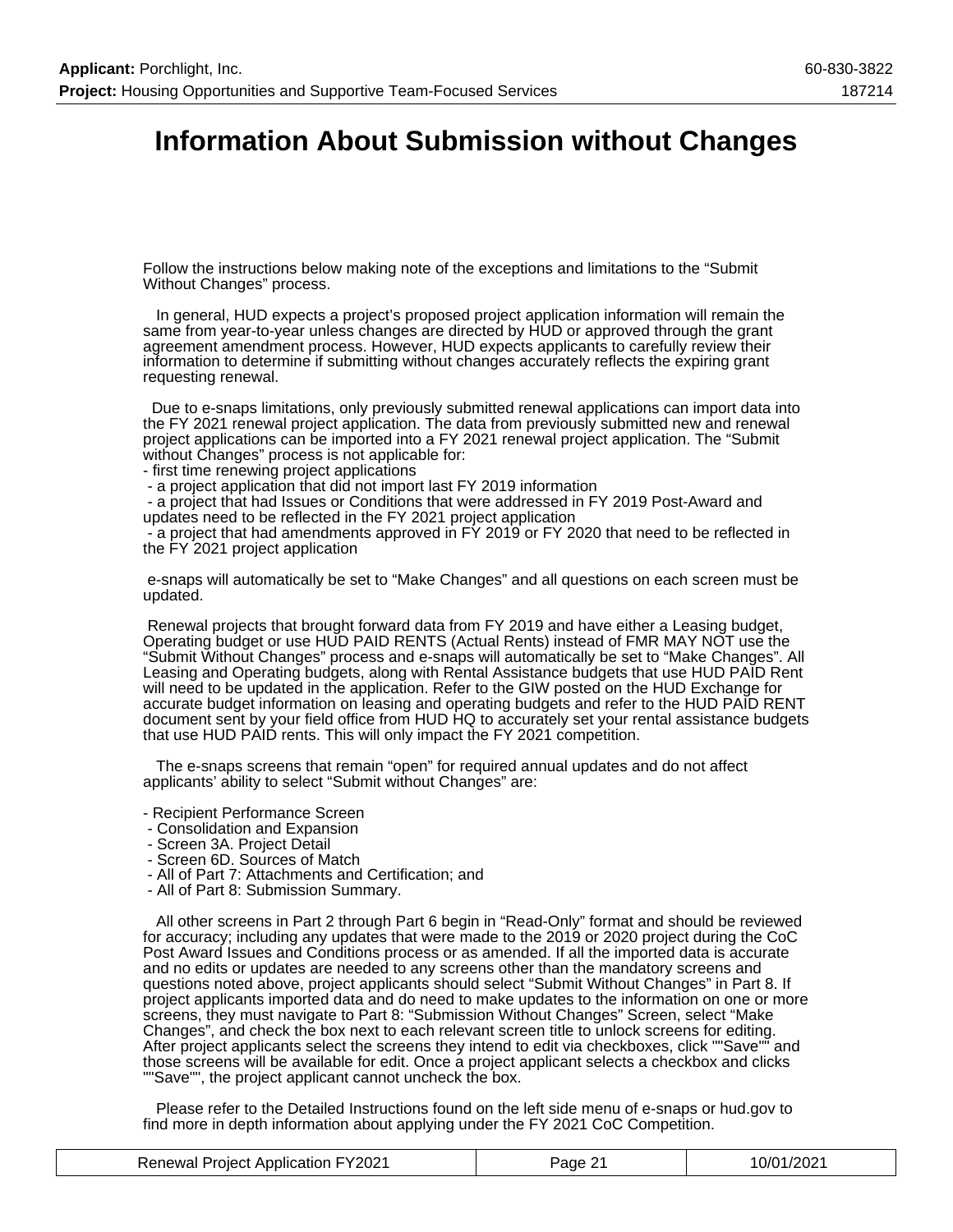## **Submission Without Changes**

**1. Are the requested renewal funds reduced** Yes **from the previous award due to reallocation?**

**2. Do you wish to submit this application** Make changes **without making changes? Please refer to the guidelines below to inform you of the requirements.**

> **The applicant has either selected "Yes" to Question #1 , has not brought forward details from a previously awarded renewal project application, or has manually selected "Make Changes" to question #2 and has checked a checkbox. The applicant must therefore make changes to the application information. If this is not a first time renewal and the applicant would like to bring forward information from a previously awarded renewal project application, exit this application, click on the "Projects" link from the left menu, select "Renewal Project Application FY2019" from the "Funding Opportunity Name" dropdown, click on the folder icon to create a renewal project, and select an expiring renewal project from the drop down list next to the "Import Data From" field.**

> **3. Specify which screens require changes by clicking the checkbox next to the name and then clicking the Save button.**

| Part 2 - Subrecipient Information              |         |                           |  |
|------------------------------------------------|---------|---------------------------|--|
| 2A. Subrecipients                              |         |                           |  |
| Part 3 - Project Information                   |         |                           |  |
| 3A. Project Detail                             |         | $\boldsymbol{\mathsf{X}}$ |  |
| 3B. Description                                |         |                           |  |
| <b>3C. Dedicated Plus</b>                      |         |                           |  |
| Part 4 - Housing Services and HMIS             |         |                           |  |
| <b>4A. Services</b>                            |         |                           |  |
| 4B. Housing Type                               |         |                           |  |
| Part 5 - Participants and Outreach Information |         |                           |  |
| 5A. Households                                 |         |                           |  |
| <b>Renewal Project Application FY2021</b>      | Page 22 | 10/01/2021                |  |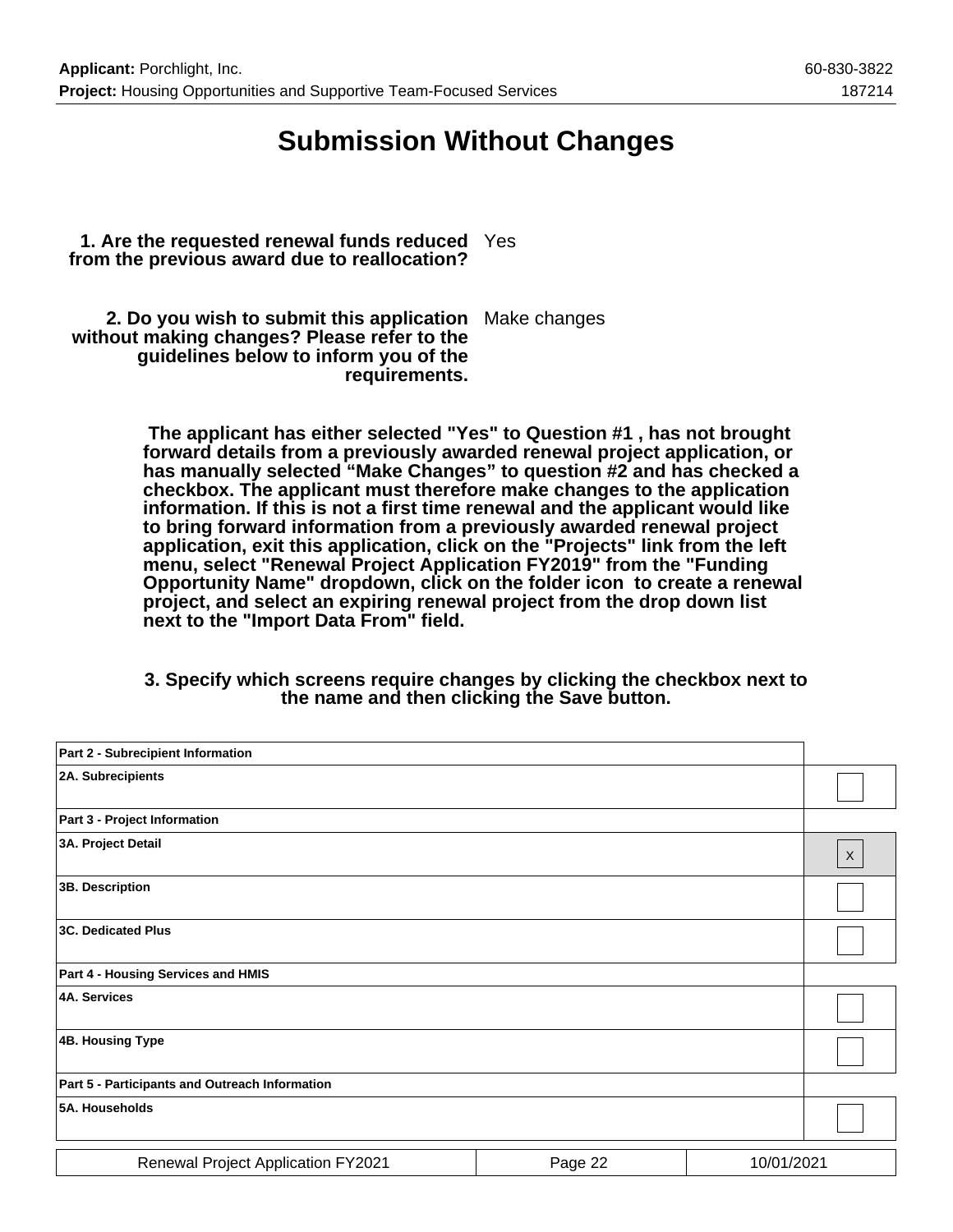| 5B. Subpopulations                     |                           |
|----------------------------------------|---------------------------|
| Part 6 - Budget Information            |                           |
| 6A. Funding Request                    |                           |
| 6D. Match                              | $\boldsymbol{\mathsf{X}}$ |
| 6E. Summary Budget                     | $\boldsymbol{\mathsf{X}}$ |
| Part 7 - Attachment(s) & Certification |                           |
| 7A. Attachment(s)                      | $\mathsf X$               |
| <b>7B. Certification</b>               | $\boldsymbol{\mathsf{X}}$ |

#### **You have selected "Make Changes" to question #2 above. Provide a brief description of the changes that will be made to the project information screens (bullets are appropriate):**

6E: adjusting categories to reflect voluntary reallocation and increase in HUD allocation

 **You have selected "Make Changes." Once this screen is saved, you will be prohibited from "unchecking" any box that has been checked regardless of whether a change to data on the corresponding screen will be made.**

| <b>Renewal Project Application FY2021</b> | Page 23 | 10/01/2021 |
|-------------------------------------------|---------|------------|
|-------------------------------------------|---------|------------|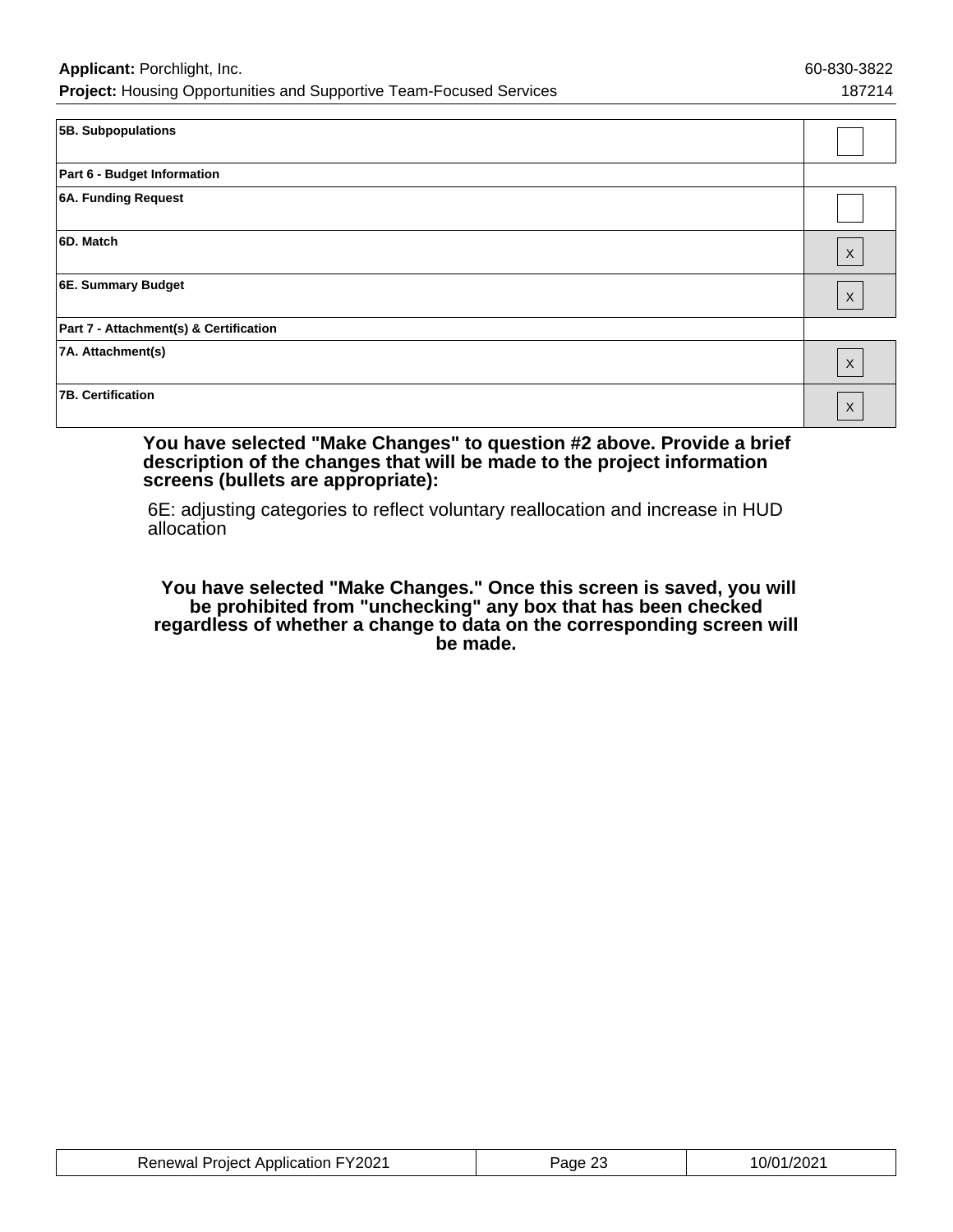## **Recipient Performance**

- **1. Did you submit your previous year's** Yes **Annual Performance Report (APR) on time?**
- **2. Do you have any unresolved HUD** No **Monitoring or OIG Audit finding(s) concerning any previous grant term related to this renewal project request?**
	- **3. Do you draw funds quarterly for your** Yes **current renewal project?**

#### **4. Have any funds remained available for** Yes **recapture by HUD for the most recently expired grant term related to this renewal project request?**

### **4a. If HUD recaptured funds provide an explanation.**

HUD recaptured \$50,592 from the program, partly due to pandemic-related staffing complications, and partly because the program is slightly overfunded. Due to the COVID-19 pandemic, some staff hours were reduced in order to accommodate increased need for emergency services in other parts of the agency. Aside from that, we determined that the funding level for this program was still too high, so Porchlight voluntarily reallocated \$25,000 from this grant to be used by a different program in our CoC during the next funding cycle.

| <b>Renewal Project Application FY2021</b> | age. | 10/01/2021 |
|-------------------------------------------|------|------------|
|-------------------------------------------|------|------------|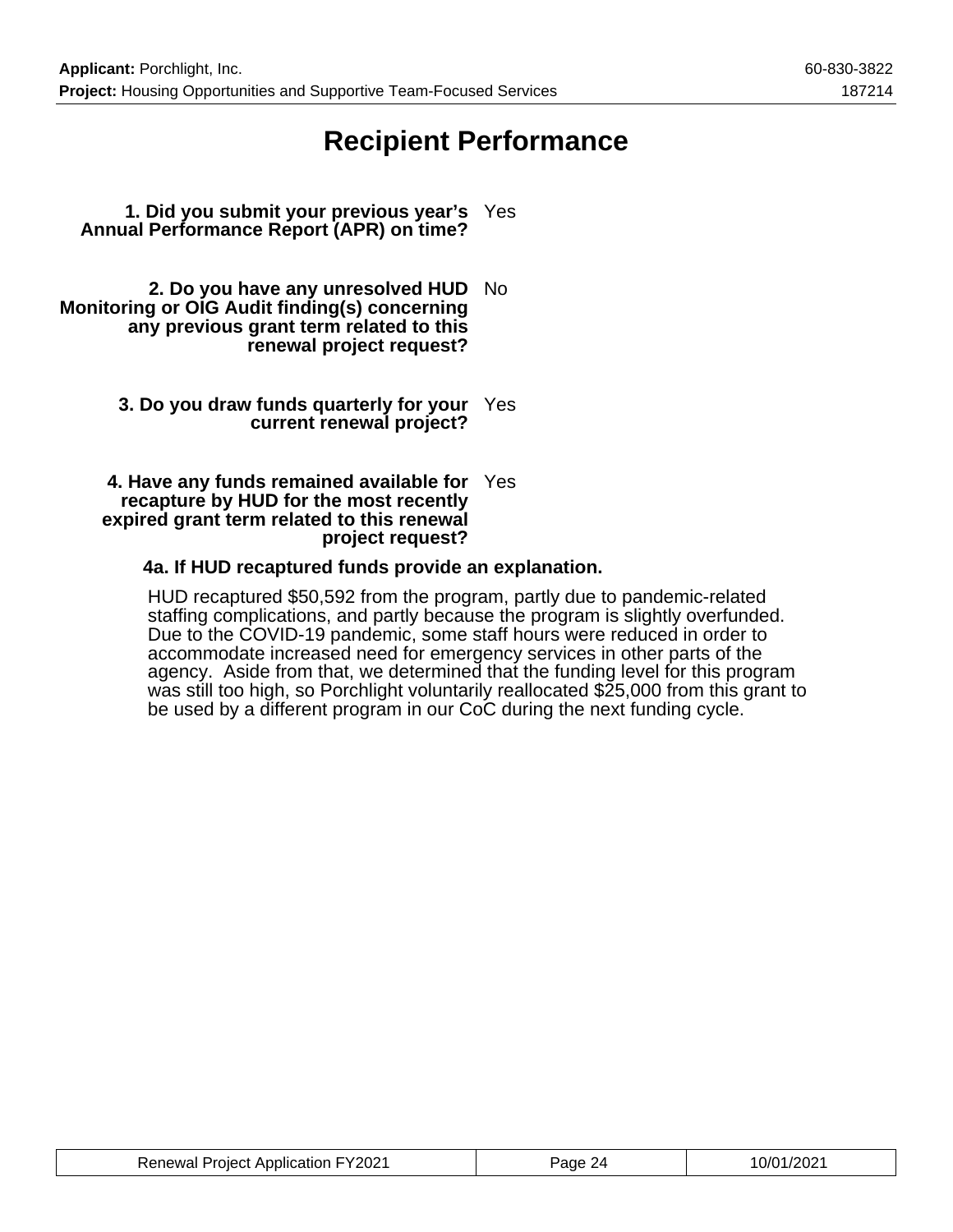## **Renewal Grant Consolidation or Renewal Grant Expansion**

The FY2021 CoC Competition will continue offering opportunities to expand or consolidate CoC projects. A few changes have occurred that differentiate the process from FY 2019.

1. Expansions and Consolidations will submit individual applications.

 a. Expansions will ONLY submit a Stand-Alone Renewal application and a Stand-Alone New application.

 b. Consolidations will ONLY submit individual renewal project applications, identifying the renewal application that will survive, and the renewal applications that will terminate. Up to 10 grants may be included in a consolidation.

 2. HUD HQ will combine the data (e.g., units, budgets) for Expansion or Consolidation requests from the individual project applications selected for conditional award and provide a data report with further instructions for the field office and conditional recipient.

#### **1. Is this renewal project application** No **requesting to consolidate or expand?**

If "No" click on "Next" or "Save & Next" below to move to the next screen.

| <b>Renewal Project Application FY2021</b> | Page 25 | 10/01/2021 |
|-------------------------------------------|---------|------------|
|-------------------------------------------|---------|------------|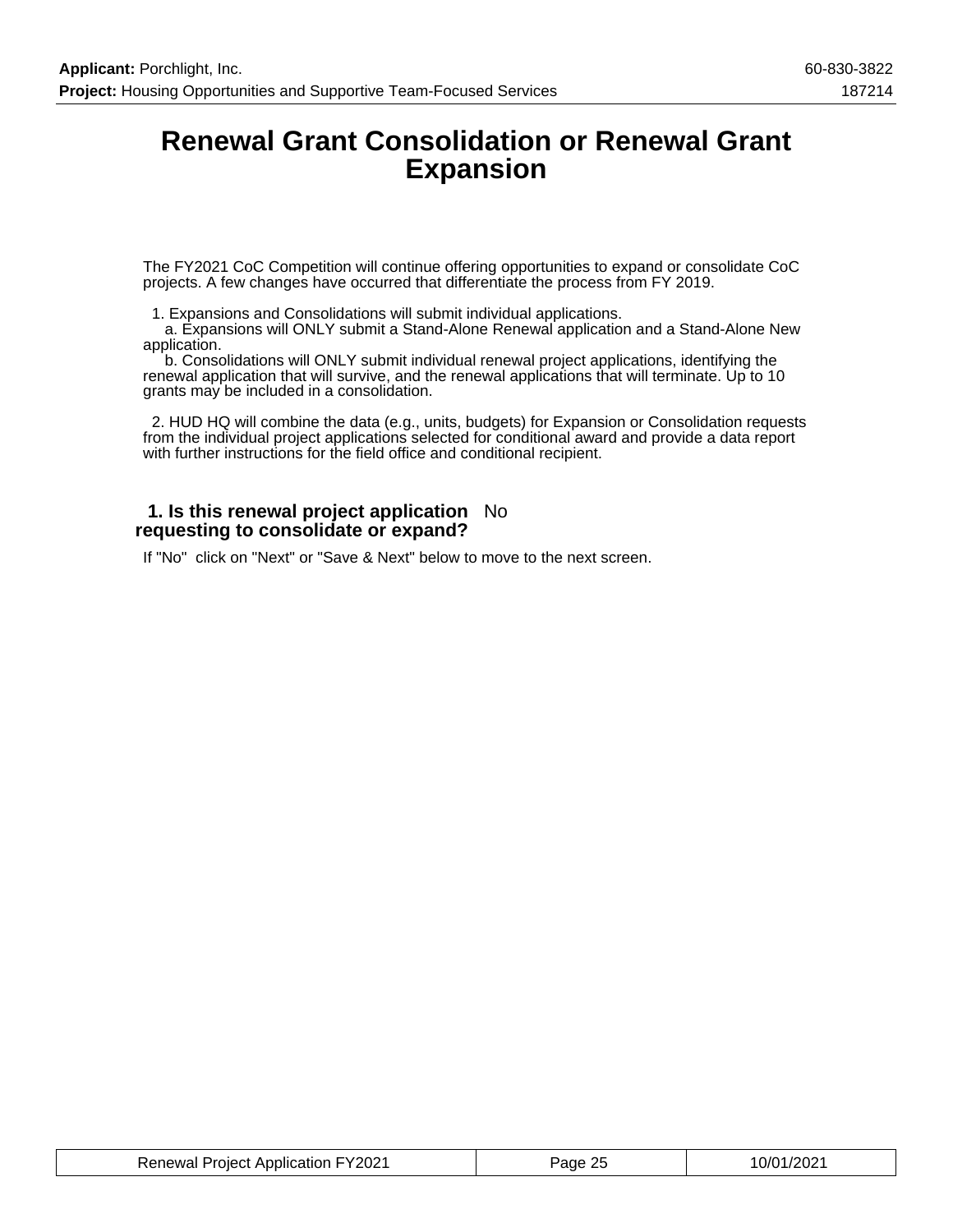## **2A. Project Subrecipients**

**This screen is currently read only and only includes data from the previous grant. To make changes to this information, navigate to the Submission without Changes screen, select "Make Changes" in response to Question 2, and then check the box next each screen that requires a change to match the current grant agreement, as amended, or to account for a reallocation of funds.**

**This form lists the subrecipient organization(s) for the project. To add a subrecipient, select the icon. To view or update subrecipient** information already listed, select the view

### **Total Expected Sub-Awards:** \$0

| Organization | <b>Type</b>                 | Sub-<br>Award<br><b>Amount</b> |
|--------------|-----------------------------|--------------------------------|
|              | This list contains no items |                                |

| <b>Renewal Project Application FY2021</b> | Page 26 | 10/01/2021 |
|-------------------------------------------|---------|------------|
|-------------------------------------------|---------|------------|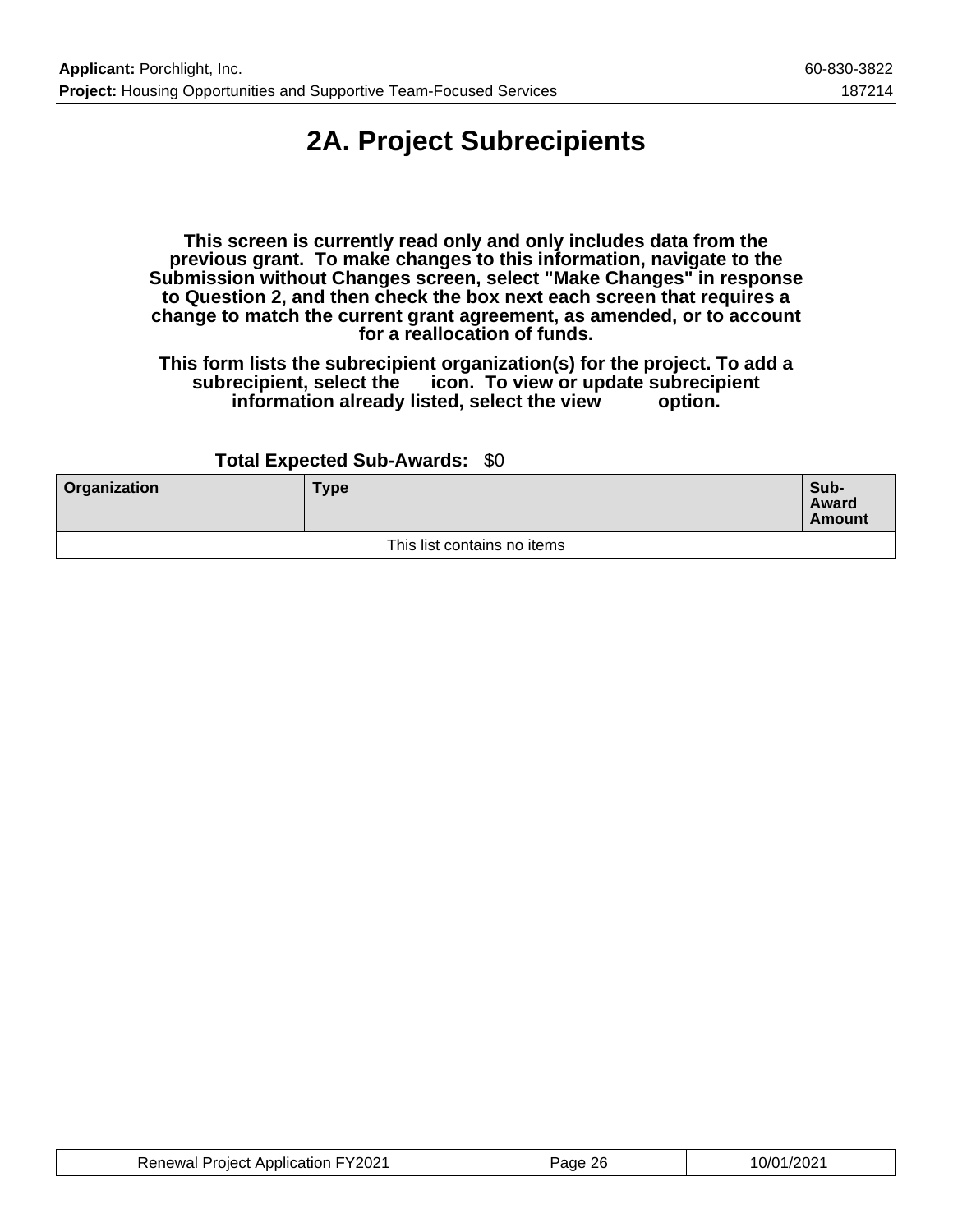## **3A. Project Detail**

# **1. Expiring Grant Project Identification** WI0095 **Number (PIN):** (e.g., the "Federal Award Identifier" indicated on form 1A. Application Type) **2. CoC Number and Name:** WI-503 - Madison/Dane County CoC **3. CoC Collaborative Applicant Name:** City of Madison **4. Project Name:** Housing Opportunities and Supportive Team-Focused Services **5. Project Status:** Standard **6. Component Type:** PH **6a. Select the type of PH project.** PSH **7. Is your organization, or subrecipient, a** No **victim service provider defined in 24 CFR 578.3?**

**8. Does this project include Replacement** No **Reserves as a CoC Operating Cost?**

(Attachment Requirement)

| <b>Renewal Project Application FY2021</b> | Page 27 | 10/01/2021 |
|-------------------------------------------|---------|------------|
|-------------------------------------------|---------|------------|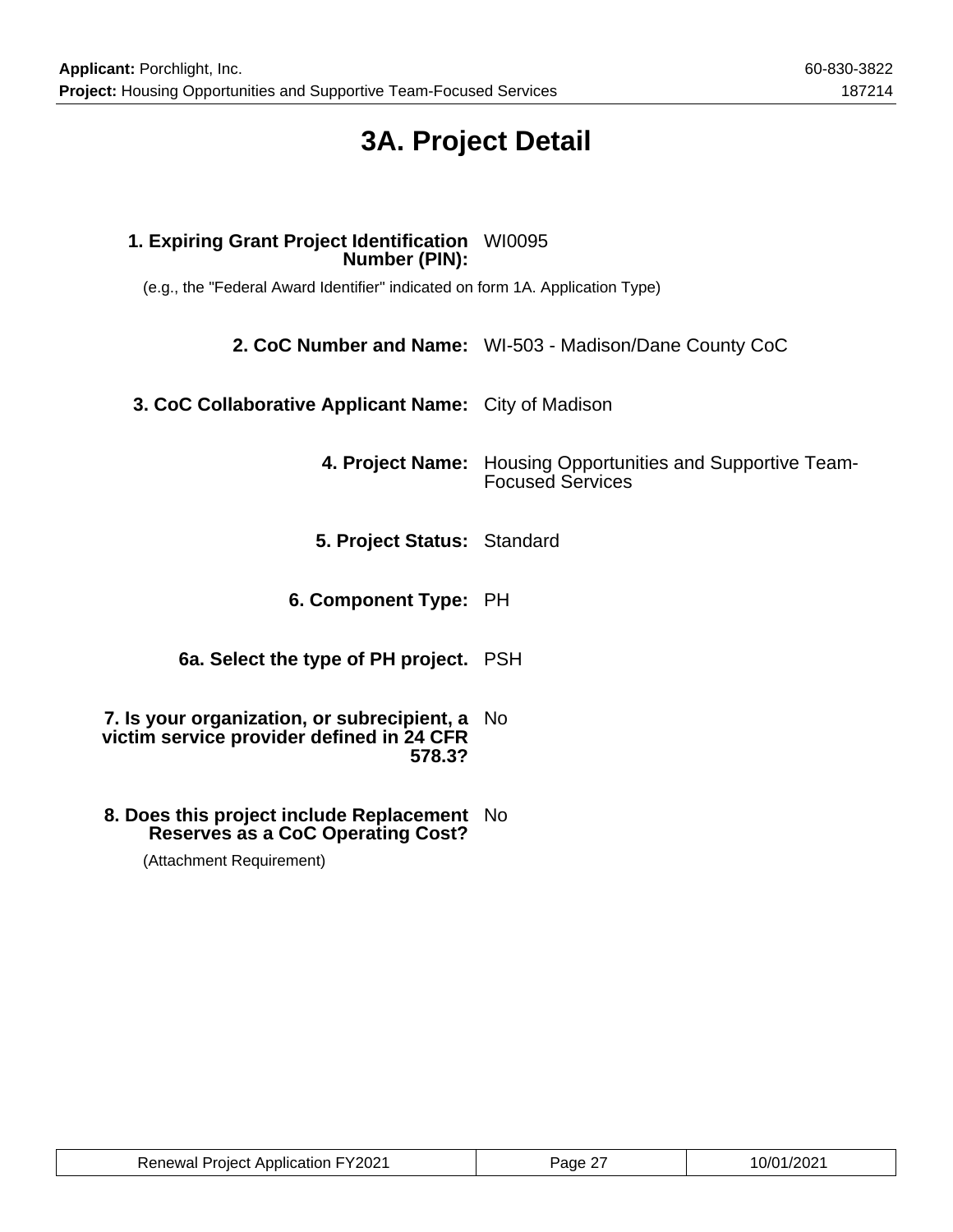## **3B. Project Description**

**This screen is currently read only and only includes data from the previous grant. To make changes to this information, navigate to the Submission without Changes screen, select "Make Changes" in response to Question 2, and then check the box next each screen that requires a change to match the current grant agreement, as amended, or to account for a reallocation of funds.**

### **1. Provide a description that addresses the entire scope of the proposed project.**

Housing Opportunities and Supportive Team-Focused Services (HOSTS) is a consolidated permanent supportive housing (PSH) project that consists of 29 Porchlight-constructed and owned efficiency units serving individuals experiencing chronic homelessness. Pheasant Ridge Trail opened in 2006 (16 units), Nakoosa Trail opened in 2013 (3 units), and Thierer Road opened in 2017 (10 units). As units become available, program participants are selected from the Dane County Coordinated Entry priority list through the Housing Placement Group. All participants must have documentation of disability and chronic homelessness at entry.

Program entry is low-barrier, and applicants are not screened out for income, substance abuse, criminal record, or history of domestic violence. All participants contribute 30% of their income for rent. The program provides a monthly bus pass to assist with transportation costs, and all units have free onsite laundry.

The HOSTS program provides voluntary support services for all participants. Frequency and intensity of case management services vary based on individual need and desire. Porchlight case managers provide an array of services tailored to each resident, which may include budgeting, job skills training, advocacy and system navigation, housing application, and referral to benefits and resources in the community. Residents may elect not to participate in support services, but case managers will continue to attempt to engage with all clients.

Participants may develop an Individual Service Plan (ISP) with their case manager. The ISP incorporates short- and long-term goals the participant would like to accomplish while in Porchlight housing. The ISP is monitored and updated quarterly. The plan may include evaluation for and connection to mainstream resources in the community, such as health care, FoodShare, disability/Veteran benefits, and employment or training programs. The program participants and case managers may work together to identify previous and potential barriers to housing stability, and establish supports so the participants are able to maintain permanent housing. Case managers are trained in Housing First and harm reduction approaches, which helps them provide effective support to participants.

Projected Outcomes:

| <b>Renewal Project Application FY2021</b> | Page 28 | 10/01/2021 |
|-------------------------------------------|---------|------------|
|-------------------------------------------|---------|------------|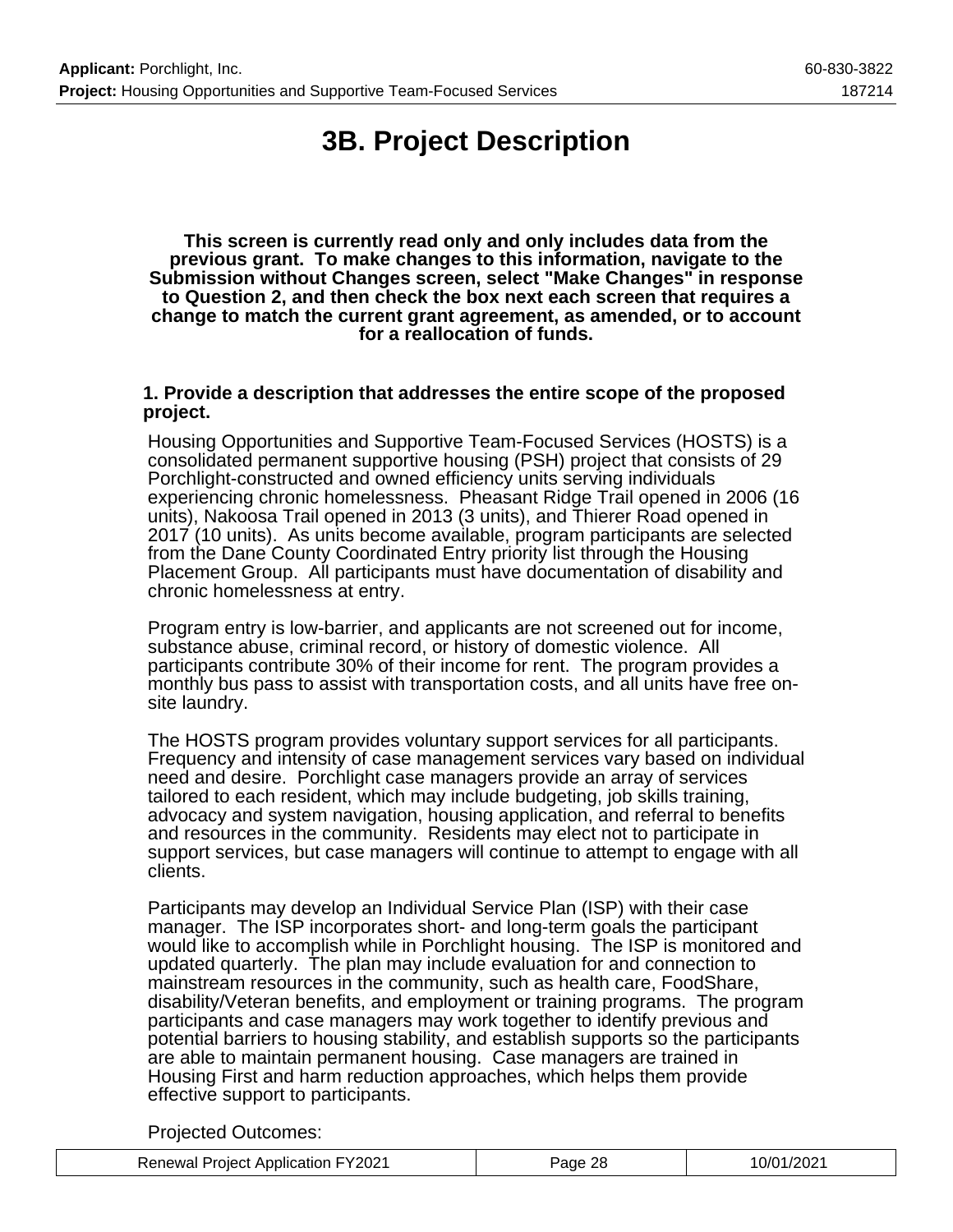- 80% or more of participants remain stable in PSH for at least one year or exit to a different permanent housing situation

- 75% of participants will maintain or increase their total income

#### **2. Check the appropriate box(s) if this project will have a specific subpopulation focus. (Select all that apply)**

| N/A - Project Serves All Subpopulations | Domestic Violence              |  |
|-----------------------------------------|--------------------------------|--|
| <b>Veterans</b>                         | Substance Abuse                |  |
| Youth (under 25)                        | Mental Illness                 |  |
| <b>Families with Children</b>           | <b>HIV/AIDS</b>                |  |
|                                         | <b>Chronic Homeless</b>        |  |
|                                         | Other (Click 'Save' to update) |  |

### **3. Housing First**

### **3a. Does the project quickly move** Yes **participants into permanent housing**

#### **3b. Does the project enroll program participants who have the following barriers? Select all that apply.**

| Having too little or little income                                                           | Х |
|----------------------------------------------------------------------------------------------|---|
| Active or history of substance use                                                           | X |
| Having a criminal record with exceptions<br>for state-mandated restrictions                  | X |
| <b>History of victimization</b><br>(e.g. domestic violence, sexual assault, childhood abuse) | X |
| None of the above                                                                            |   |

### **3c. Will the project prevent program participant termination for the following reasons? Select all that apply.**

| Failure to participate in supportive services                                                                               |  |
|-----------------------------------------------------------------------------------------------------------------------------|--|
| Failure to make progress on a service plan                                                                                  |  |
| Loss of income or failure to improve income                                                                                 |  |
| Any other activity not covered in a lease agreement typically found for unassisted persons in the project's geographic area |  |
| None of the above                                                                                                           |  |

#### **3d. Does the project follow a "Housing First"** Yes **approach?**

| <b>Renewal Project Application FY2021</b> | Page 29 | 10/01/2021 |
|-------------------------------------------|---------|------------|
|-------------------------------------------|---------|------------|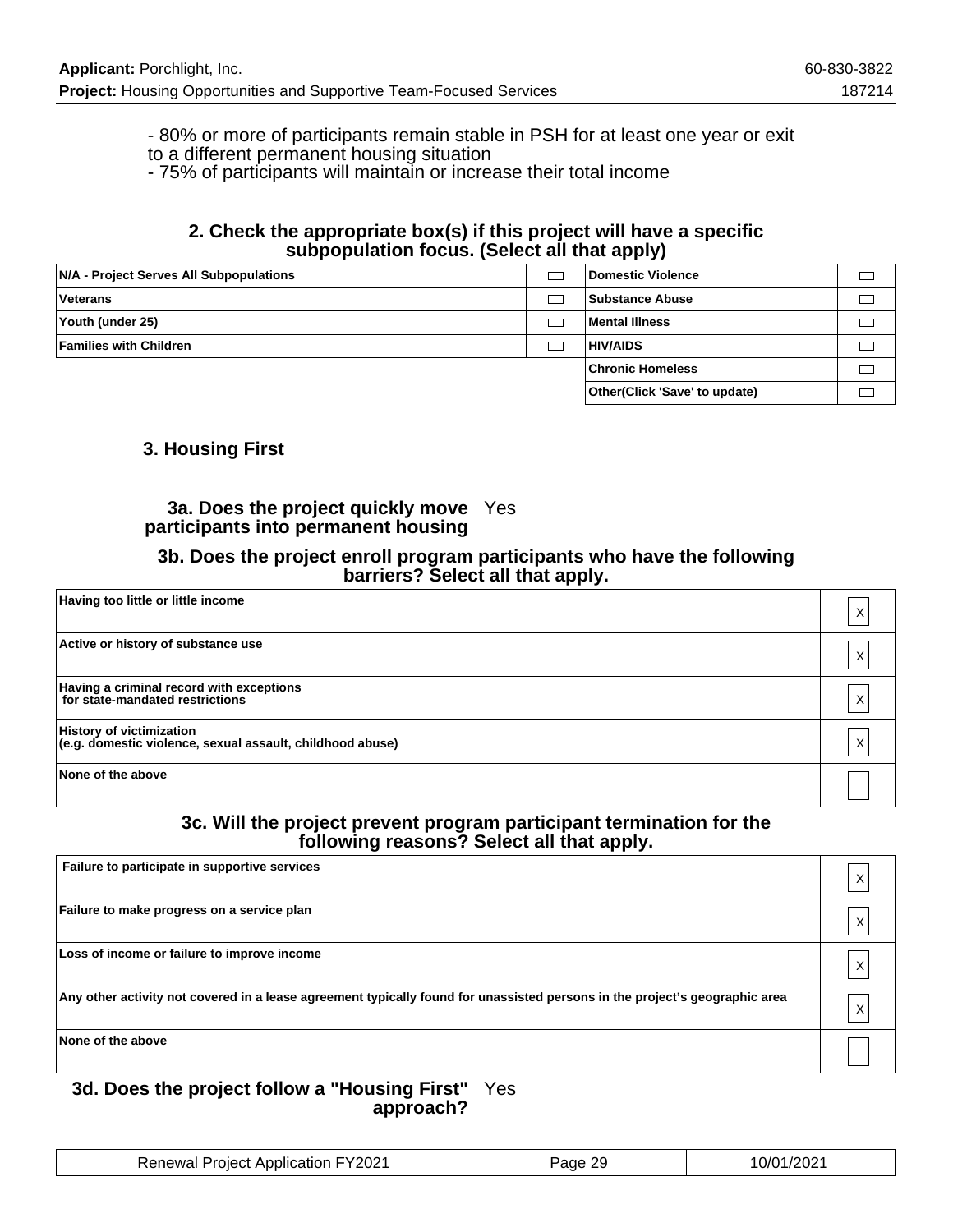## **3C. Dedicated Plus**

**This screen is currently read only and only includes data from the previous grant. To make changes to this information, navigate to the Submission without Changes screen, select "Make Changes" in response to Question 2, and then check the box next each screen that requires a change to match the current grant agreement, as amended, or to account for a reallocation of funds.**

**Dedicated and DedicatedPLUS**

**A "100% Dedicated" project is a permanent supportive housing project that commits 100% of its beds to chronically homeless individuals and families, according to NOFA Section lll.3.b.**

 **A "DedicatedPLUS" project is a permanent supportive housing project where 100% of the beds are dedicated to serve individuals with disabilities and families in which one adult or child has a disability, including unaccompanied homeless youth, that at a minimum, meet ONE of the following criteria according to NOFA Section lll.3.d:**

(1) experiencing chronic homelessness as defined in 24 CFR 578.3;

 (2) residing in a transitional housing project that will be eliminated and meets the definition of chronically homeless in effect at the time in which the individual or family entered the transitional housing project;

 (3) residing in a place not meant for human habitation, emergency shelter, or safe haven; but the individuals or families experiencing chronic homelessness as defined at 24 CFR 578.3 had been admitted and enrolled in a permanent housing project within the last year and were unable to maintain a housing placement;

 (4) residing in transitional housing funded by a joint TH and PH-RRH component project and who were experiencing chronic homelessness as defined at 24 CFR 578.3 prior to entering the project;

 (5)residing and has resided in a place not meant for human habitation, a safe haven, or emergency shelter for at least 12 months in the last three years, but has not done so on four separate occasions; or

 (6) receiving assistance through a Department of Veterans Affairs(VA)-funded homeless assistance program and met one of the above criteria at initial intake to the VA's homeless assistance system.

 A renewal project where 100 percent of the beds are dedicated in their current grant as described in NOFA Section lll.A.3.b. must either become DedicatedPLUS or remain 100% Dedicated. If a renewal project currently has 100 percent of its beds dedicated to chronically homeless individuals and families and elects to become a DedicatedPLUS project, the project will be required to adhere to all fair housing requirements at 24 CFR 578.93. Any beds that the applicant identifies in this application as being dedicated to chronically homeless individuals and families in a DedicatedPLUS project must continue to operate in accordance with Section lll.A.3.b. Beds are identified on Screen 4B.

### **1. Is this project "100% Dedicated,"** 100% Dedicated

| <b>Renewal Project Application FY2021</b> | Page 30 | 10/01/2021 |
|-------------------------------------------|---------|------------|
|-------------------------------------------|---------|------------|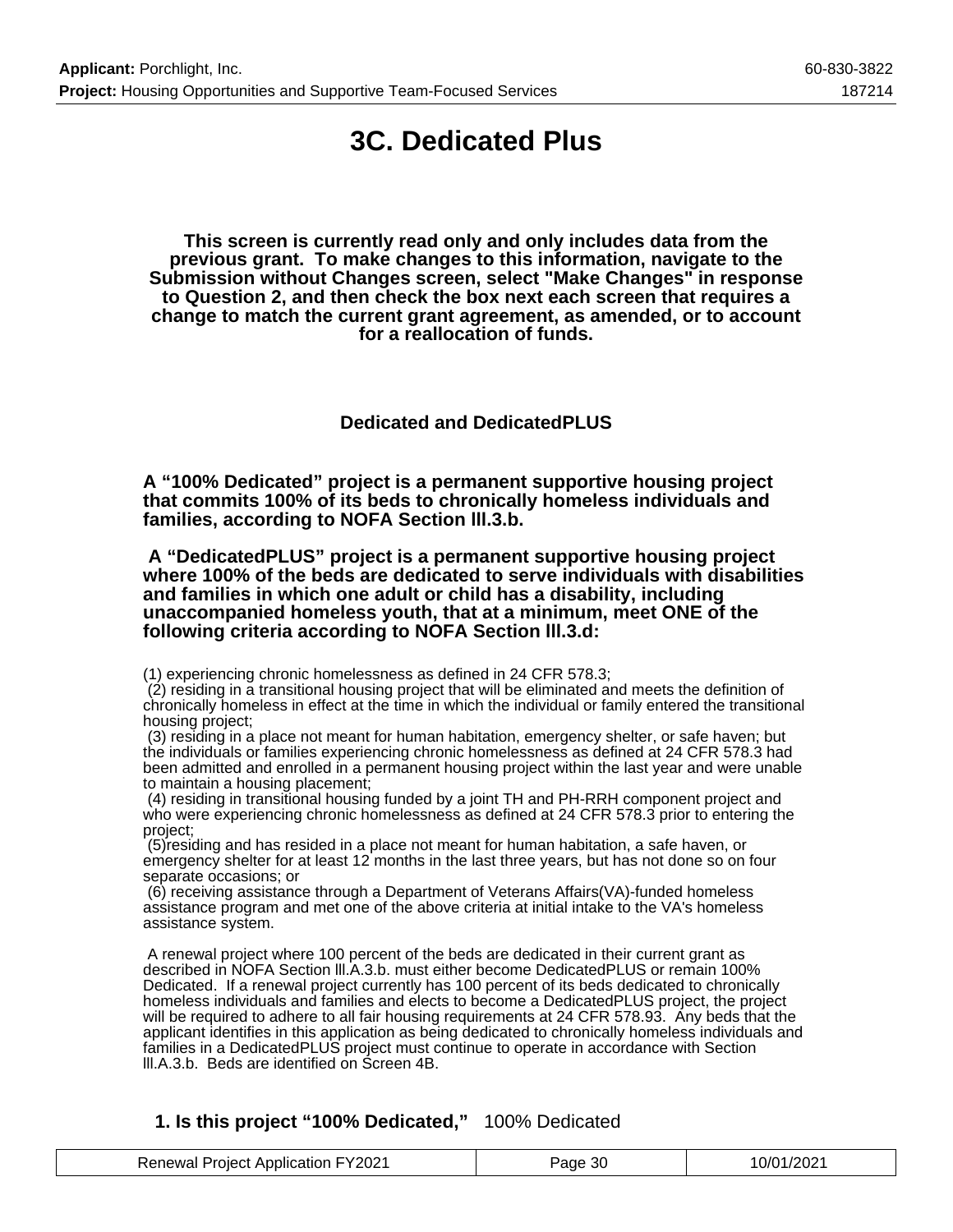**"DedicatedPLUS," or "N/A"? (Only select "N/A" if this project was originally awarded as a grant that did not have requirements to only serve persons experiencing chronic homelessness and meets the definition of "non-dedicated permanent supportive housing beds" in the NOFO Section III.C.2.p).**

| <b>Renewal Project Application FY2021</b> | ane | 10/01/2021 |
|-------------------------------------------|-----|------------|
|-------------------------------------------|-----|------------|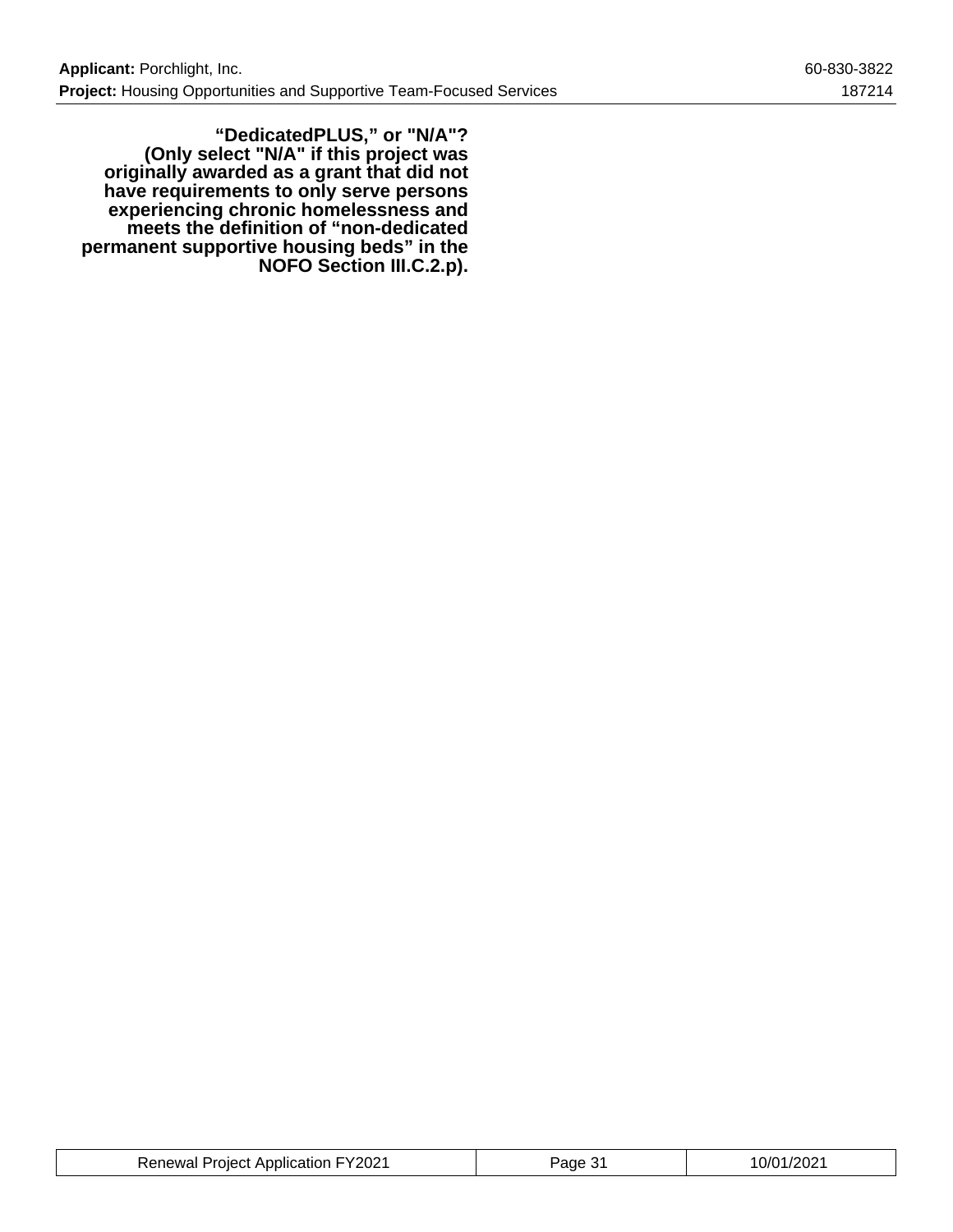## **4A. Supportive Services for Program Participants**

**This screen is currently read only and only includes data from the previous grant. To make changes to this information, navigate to the Submission without Changes screen, select "Make Changes" in response to Question 2, and then check the box next each screen that requires a change to match the current grant agreement, as amended, or to account for a reallocation of funds.**

#### **1. For all supportive services available to program participants, indicate who will provide them and how often they will be provided. Click 'Save' to update.**

| <b>Supportive Services</b>                    | Provider    | Frequency      |
|-----------------------------------------------|-------------|----------------|
| <b>Assessment of Service Needs</b>            | Applicant   | Quarterly      |
| <b>Assistance with Moving Costs</b>           | Non-Partner | As needed      |
| <b>Case Management</b>                        | Applicant   | Weekly         |
| <b>Child Care</b>                             |             |                |
| <b>Education Services</b>                     | Non-Partner | As needed      |
| <b>Employment Assistance and Job Training</b> | Applicant   | Quarterly      |
| Food                                          | Non-Partner | <b>Monthly</b> |
| <b>Housing Search and Counseling Services</b> | Applicant   | As needed      |
| <b>Legal Services</b>                         | Non-Partner | As needed      |
| <b>Life Skills Training</b>                   | Applicant   | Monthly        |
| <b>Mental Health Services</b>                 | Non-Partner | As needed      |
| <b>Outpatient Health Services</b>             | Non-Partner | As needed      |
| <b>Outreach Services</b>                      | Applicant   | As needed      |
| <b>Substance Abuse Treatment Services</b>     | Non-Partner | As needed      |
| Transportation                                | Applicant   | <b>Monthly</b> |
| <b>Utility Deposits</b>                       | Non-Partner | As needed      |

**Identify whether the project includes the following activities:**

**2. Transportation assistance to program** Yes **participants to attend mainstream benefit appointments, employee training, or jobs?**

**3. Annual follow-up with program participants** Yes **to ensure mainstream benefits are received and renewed?**

## **4. Do program participants have access to** Yes **SSI/SSDI technical assistance provided by**

| <b>Renewal Project Application FY2021</b> | Page 32 | 10/01/2021 |
|-------------------------------------------|---------|------------|
|-------------------------------------------|---------|------------|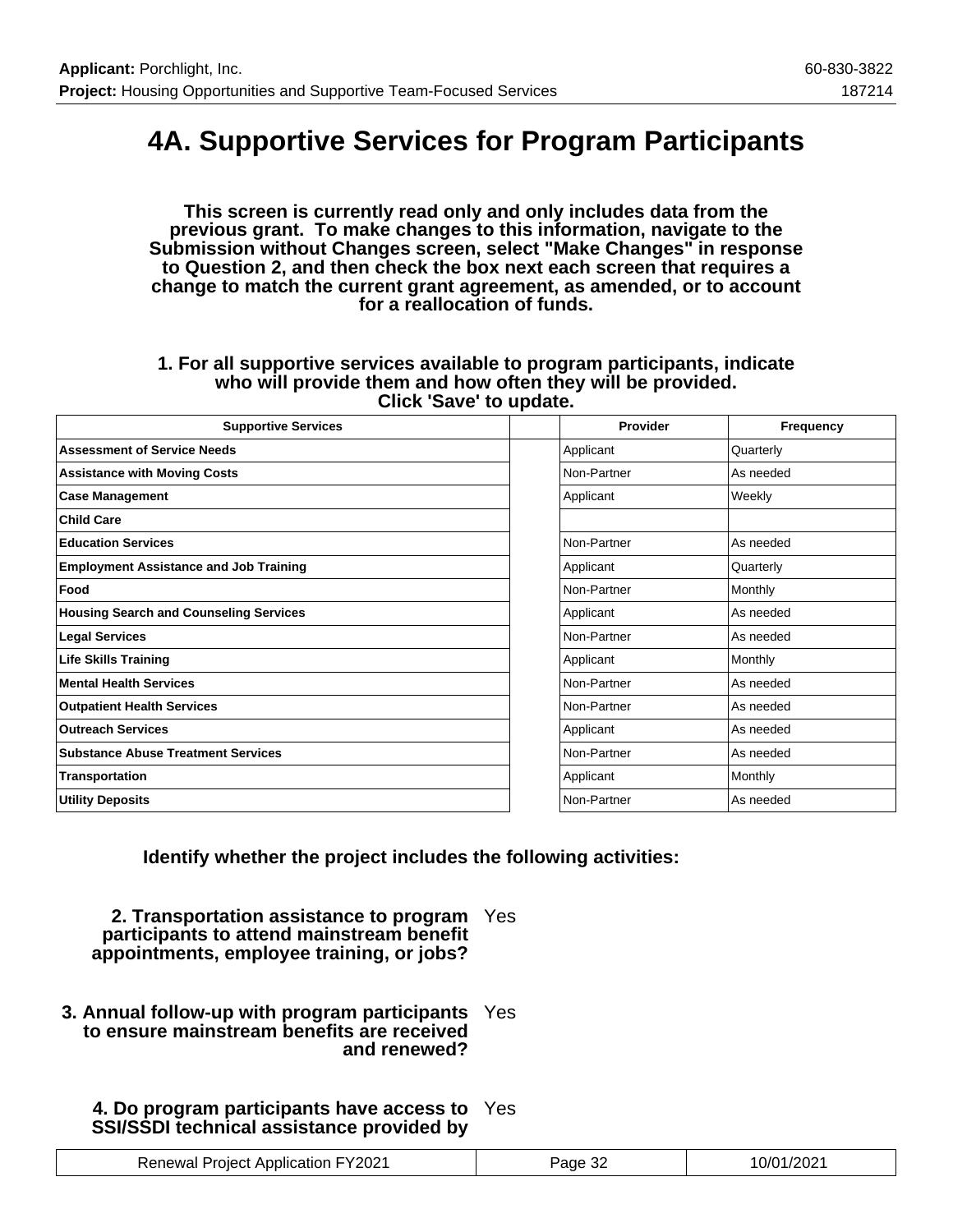## **this project, subrecipient, or partner agency?**

**4a. Has the staff person providing the technical assistance completed SOAR training in the past 24 months?** Yes

| <b>Renewal Project Application FY2021</b> | Page 33 | 10/01/2021 |
|-------------------------------------------|---------|------------|
|-------------------------------------------|---------|------------|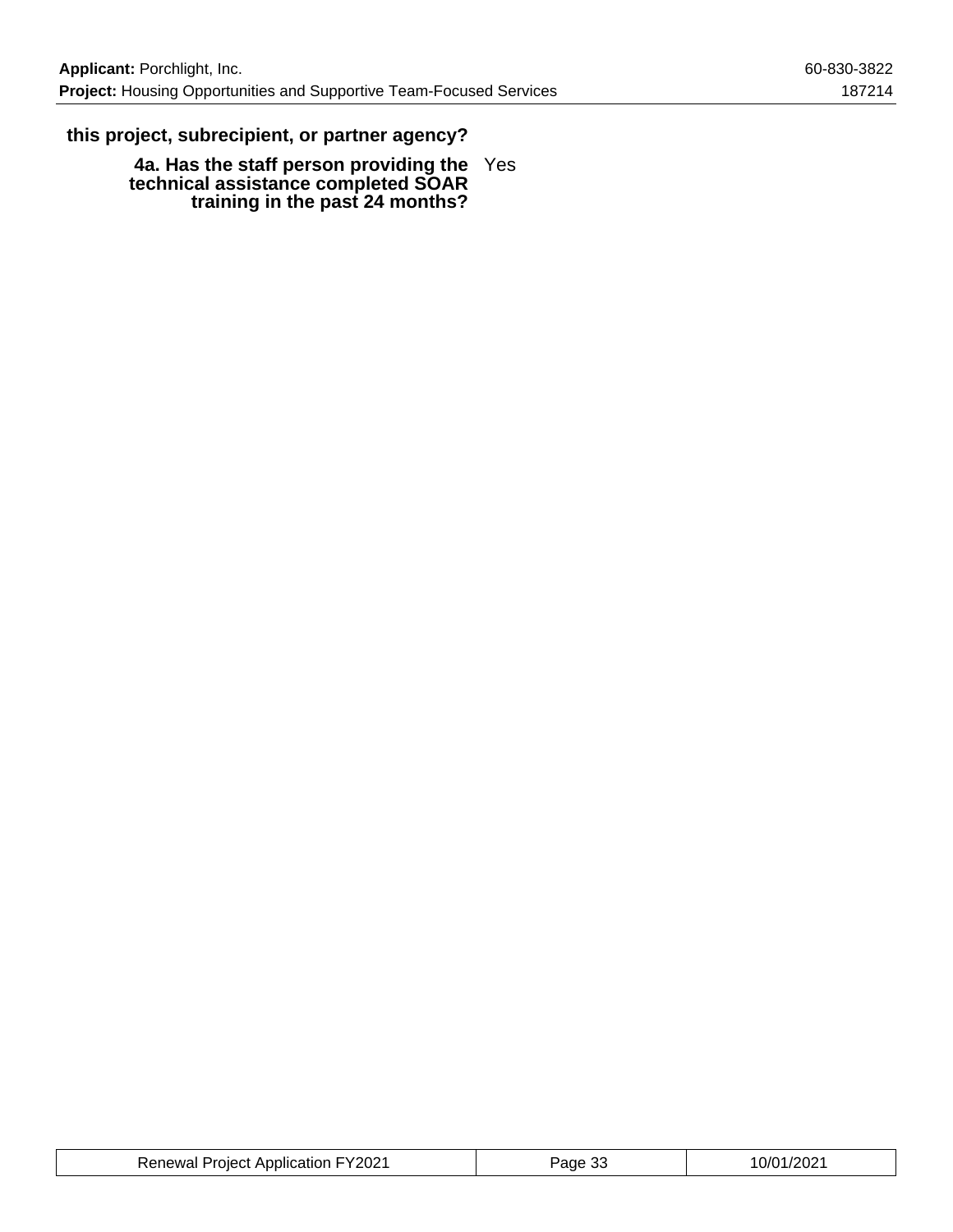## **4B. Housing Type and Location**

**This screen is currently read only and only includes data from the previous grant. To make changes to this information, navigate to the Submission without Changes screen, select "Make Changes" in response to Question 2, and then check the box next each screen that requires a change to match the current grant agreement, as amended, or to account for a reallocation of funds.**

**The following list summarizes each housing site in the project. To add a housing site to the list, select the icon. To view or update a housing site already listed, select the icon.**

**Total Units:** 29

**Total Beds:** 29

**Total Dedicated CH Beds:** 29

| <b>Housing Type</b>         | <b>Housing Type (JOINT)</b> | <b>Units</b> | <b>Beds</b> |
|-----------------------------|-----------------------------|--------------|-------------|
| <b>Clustered apartments</b> | ---                         | 10           | 10          |
| Clustered apartments        | ---                         | 16           | 16          |
| Clustered apartments        | ---                         |              |             |

| <b>Renewal Project Application FY2021</b> | Page 34 | 10/01/2021 |
|-------------------------------------------|---------|------------|
|-------------------------------------------|---------|------------|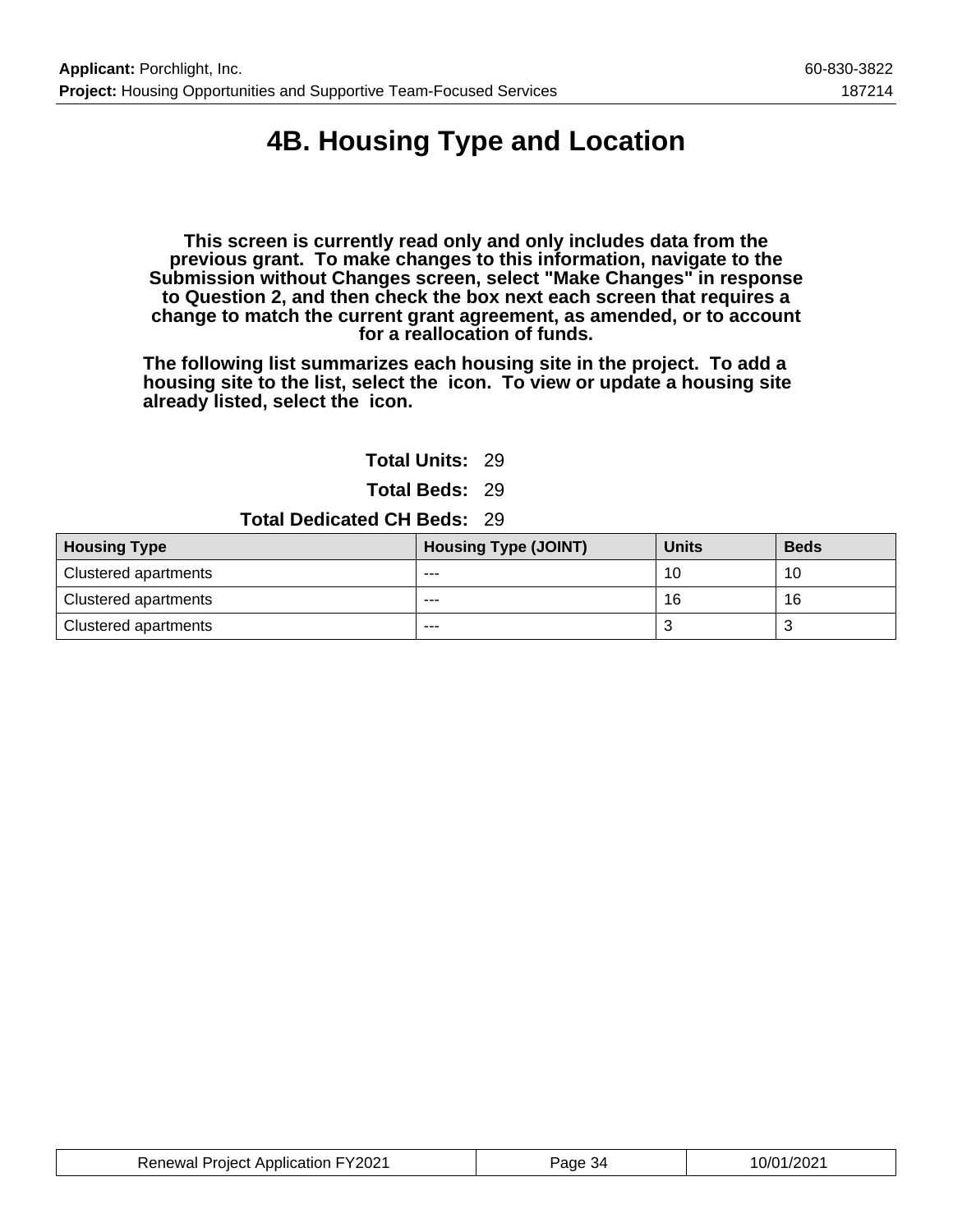## **4B. Housing Type and Location Detail**

## **1. Housing Type:** Clustered apartments

### **2. Indicate the maximum number of units and beds available for program participants at the selected housing site.**

**a. Units:** 10

**b. Beds:** 10

### **3. How many beds of the total beds in "2b.** 10 **Beds" are dedicated to the chronically homeless?**

### **This includes both the "dedicated" and "prioritized" beds from previous competitions.**

### **4. Address:**

Project applicants must enter an address for all proposed and existing properties. If the location is not yet known, enter the expected location of the housing units. For Scattered-site and Singlefamily home housing, or for projects that have units at multiple locations, project applicants should enter the address where the majority of beds will be located or where the majority of beds are located as of the application submission. Where the project uses tenant-based rental assistance in the RRH portion, or if the address for scattered-site or single-family homes housing cannot be identified at the time of application, enter the address for the project's administration office. Projects serving victims of domestic violence, including human trafficking, must use a PO Box or other anonymous address to ensure the safety of participants.

|                        | <b>Street 1: 1714 &amp; 1718 Thierer Road</b>                            |
|------------------------|--------------------------------------------------------------------------|
|                        | Street 2: Apts 101, 102, 104, 202, 203 & Apts 103, 104,<br>201, 202, 204 |
|                        | City: Madison                                                            |
|                        | <b>State:</b> Wisconsin                                                  |
| <b>ZIP Code:</b> 53704 |                                                                          |
|                        |                                                                          |

### **5. Select the geographic area(s) associated with the address: (for multiple selections hold CTRL Key)**

559025 Dane County, 553944 Madison

## **4B. Housing Type and Location Detail**

| <b>Renewal Project Application FY2021</b> | Page 35 | 10/01/2021 |
|-------------------------------------------|---------|------------|
|-------------------------------------------|---------|------------|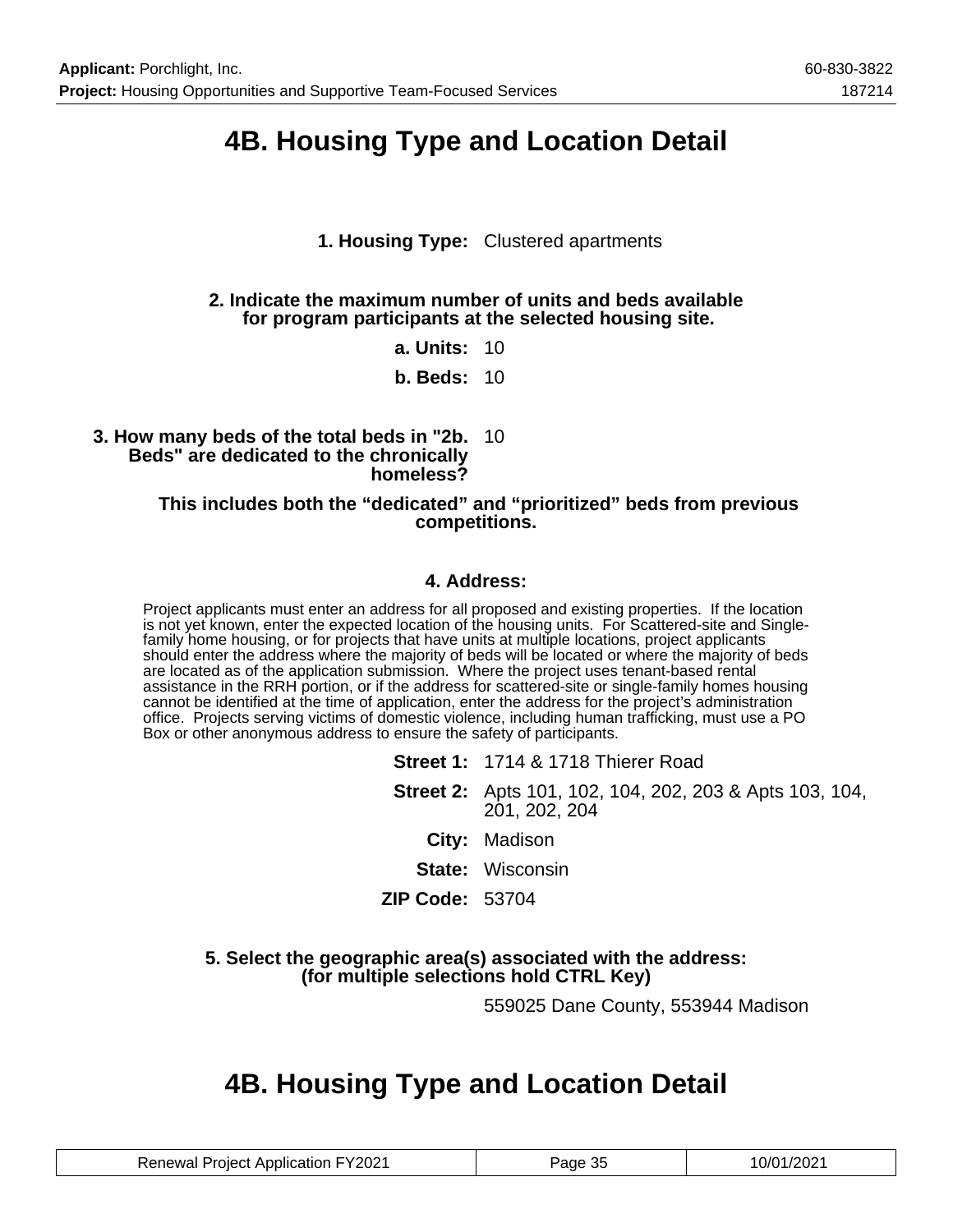### **1. Housing Type:** Clustered apartments

#### **2. Indicate the maximum number of units and beds available for program participants at the selected housing site.**

- **a. Units:** 16
- **b. Beds:** 16

#### **3. How many beds of the total beds in "2b.** 16 **Beds" are dedicated to the chronically homeless?**

#### **This includes both the "dedicated" and "prioritized" beds from previous competitions.**

### **4. Address:**

Project applicants must enter an address for all proposed and existing properties. If the location is not yet known, enter the expected location of the housing units. For Scattered-site and Singlefamily home housing, or for projects that have units at multiple locations, project applicants should enter the address where the majority of beds will be located or where the majority of beds are located as of the application submission. Where the project uses tenant-based rental assistance in the RRH portion, or if the address for scattered-site or single-family homes housing cannot be identified at the time of application, enter the address for the project's administration office. Projects serving victims of domestic violence, including human trafficking, must use a PO Box or other anonymous address to ensure the safety of participants.

> **Street 1:** 2718 Pheasant Ridge Trail **Street 2:** Apts 101, 102, 103, 104, 105, 106, 107, 108, 201, 202, 203, 204, 205, 206, 207, 208 **City:** Madison **State:** Wisconsin **ZIP Code:** 53713

**5. Select the geographic area(s) associated with the address: (for multiple selections hold CTRL Key)**

559025 Dane County, 553944 Madison

## **4B. Housing Type and Location Detail**

**1. Housing Type:** Clustered apartments

| <b>Renewal Project Application FY2021</b> | Page 36 | 10/01/2021 |
|-------------------------------------------|---------|------------|
|-------------------------------------------|---------|------------|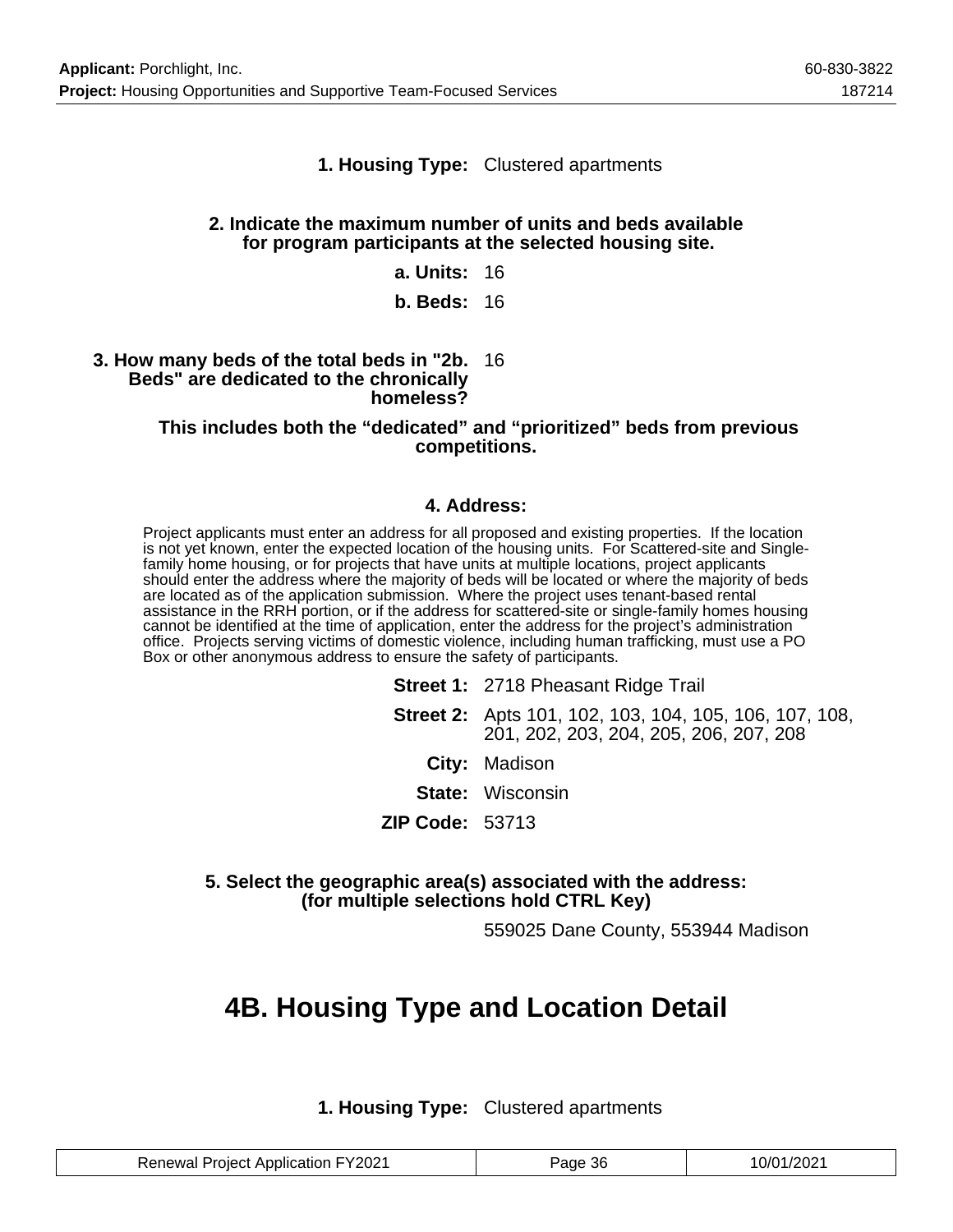### **2. Indicate the maximum number of units and beds available for program participants at the selected housing site.**

### **a. Units:** 3

### **b. Beds:** 3

#### **3. How many beds of the total beds in "2b.** 3 **Beds" are dedicated to the chronically homeless?**

#### **This includes both the "dedicated" and "prioritized" beds from previous competitions.**

### **4. Address:**

Project applicants must enter an address for all proposed and existing properties. If the location is not yet known, enter the expected location of the housing units. For Scattered-site and Singlefamily home housing, or for projects that have units at multiple locations, project applicants should enter the address where the majority of beds will be located or where the majority of beds are located as of the application submission. Where the project uses tenant-based rental assistance in the RRH portion, or if the address for scattered-site or single-family homes housing cannot be identified at the time of application, enter the address for the project's administration office. Projects serving victims of domestic violence, including human trafficking, must use a PO Box or other anonymous address to ensure the safety of participants.

> **Street 1:** 4004 Nakoosa Trail **Street 2:** Apts 101, 102, 201 **City:** Madison **State:** Wisconsin **ZIP Code:** 53714

**5. Select the geographic area(s) associated with the address: (for multiple selections hold CTRL Key)**

559025 Dane County, 553944 Madison

| <b>Renewal Project Application FY2021</b> | Page 3. | 10/01/2021 |
|-------------------------------------------|---------|------------|
|-------------------------------------------|---------|------------|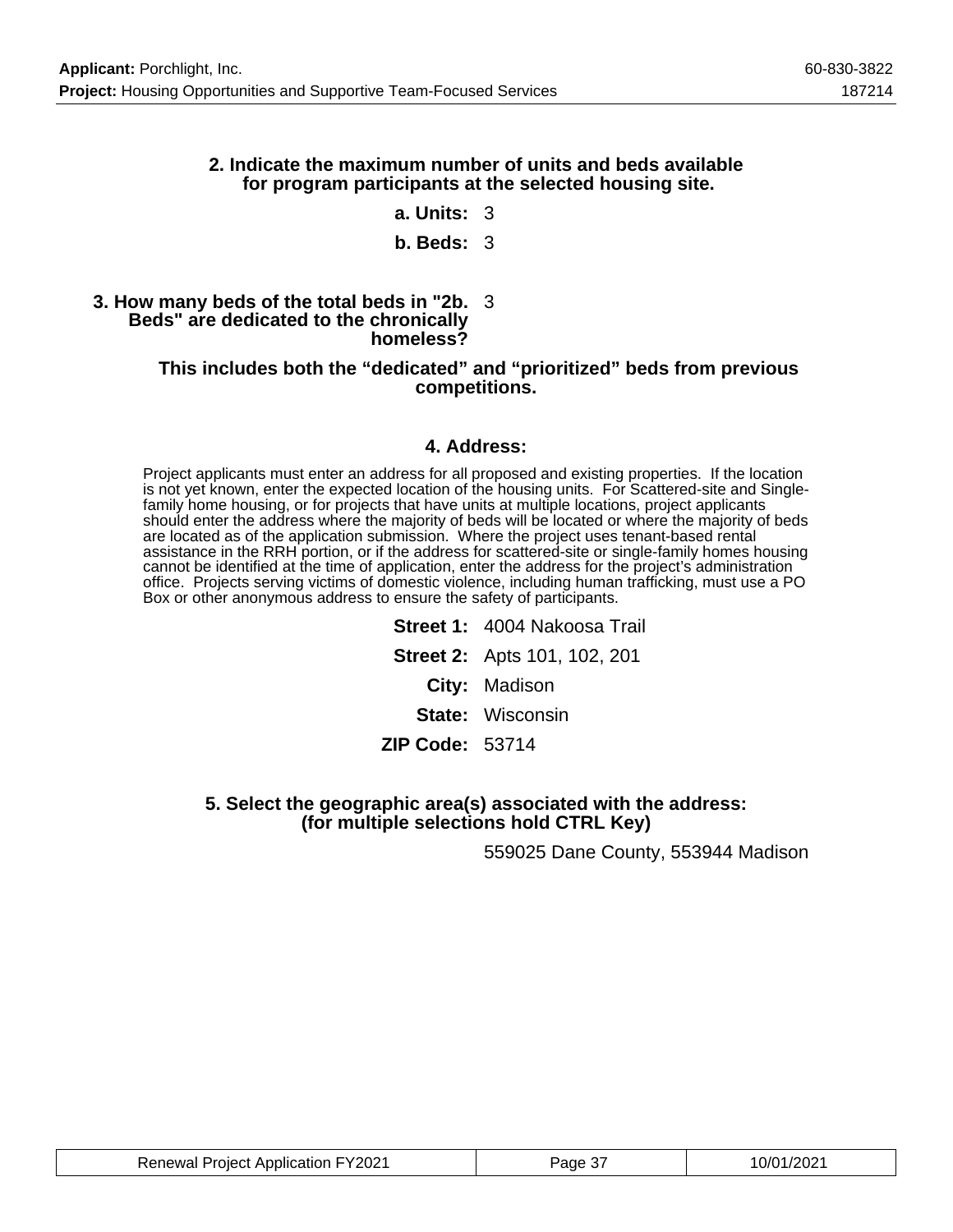## **5A. Program Participants - Households**

**This screen is currently read only and only includes data from the previous grant. To make changes to this information, navigate to the Submission without Changes screen, select "Make Changes" in response to Question 2, and then check the box next each screen that requires a change to match the current grant agreement, as amended, or to account for a reallocation of funds.**

| <b>Households</b>                   | Households with at<br><b>Least One Adult</b><br>and One Child               | <b>Adult Households</b><br>without Children                             | <b>Households with</b><br><b>Only Children</b>               | Total        |
|-------------------------------------|-----------------------------------------------------------------------------|-------------------------------------------------------------------------|--------------------------------------------------------------|--------------|
| <b>Total Number of Households</b>   | $\Omega$                                                                    | 29                                                                      | 0                                                            | 29           |
|                                     |                                                                             |                                                                         |                                                              |              |
| <b>Characteristics</b>              | Persons in<br>Households with at<br><b>Least One Adult</b><br>and One Child | <b>Adult Persons in</b><br><b>Households without</b><br><b>Children</b> | Persons in<br><b>Households with</b><br><b>Only Children</b> | <b>Total</b> |
| Persons over age 24                 | $\Omega$                                                                    | 29                                                                      |                                                              | 29           |
| Persons ages 18-24                  | 0                                                                           | $\Omega$                                                                |                                                              | 0            |
| Accompanied Children under age 18   | 0                                                                           |                                                                         | 0                                                            | 0            |
| Unaccompanied Children under age 18 |                                                                             |                                                                         | $\Omega$                                                     | 0            |
| <b>Total Persons</b>                | $\Omega$                                                                    | 29                                                                      | $\mathbf 0$                                                  | 29           |

**Click Save to automatically calculate totals**

| <b>Renewal Project Application FY2021</b> | Page 38 | 10/01/2021 |
|-------------------------------------------|---------|------------|
|-------------------------------------------|---------|------------|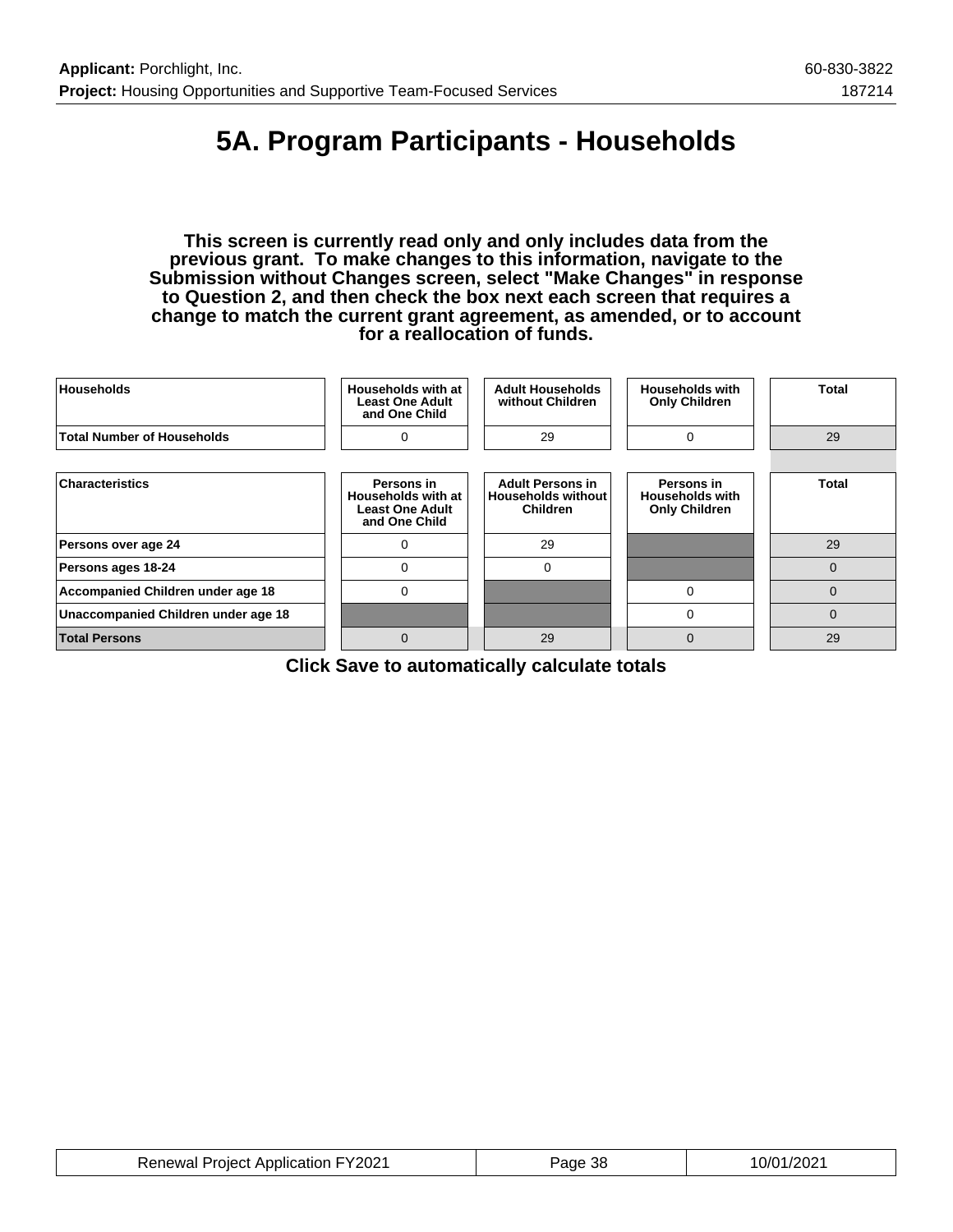## **5B. Program Participants - Subpopulations**

**This screen is currently read only and only includes data from the previous grant. To make changes to this information, navigate to the Submission without Changes screen, select "Make Changes" in response to Question 2, and then check the box next each screen that requires a change to match the current grant agreement, as amended, or to account for a reallocation of funds.**

### **Persons in Households with at Least One Adult and One Child**

| <b>Characteristics</b> | <b>CH</b><br>(Not<br>Veterans   Veterans | <b>CH</b> | Veterans   Chronic<br>(Not CH) Substan | <b>ce</b><br><b>Abuse</b> | <b>HIV/AID</b><br>s | <b>Severely</b><br><b>Mentally</b><br>Ш | <b>DV</b> | <b>Physical</b><br><b>Disability</b> | Developmenta<br><b>Disability</b> | <b>Persons Not</b><br>Represented<br>by a<br>Listed<br>Subpopulatio |
|------------------------|------------------------------------------|-----------|----------------------------------------|---------------------------|---------------------|-----------------------------------------|-----------|--------------------------------------|-----------------------------------|---------------------------------------------------------------------|
| Persons over age 24    |                                          |           |                                        |                           |                     |                                         |           |                                      |                                   |                                                                     |
| Persons ages 18-24     |                                          |           |                                        |                           |                     |                                         |           |                                      |                                   |                                                                     |
| Children under age 18  |                                          |           |                                        |                           |                     |                                         |           |                                      |                                   |                                                                     |
| <b>Total Persons</b>   | 0                                        | $\Omega$  | 0                                      | $\Omega$                  | $\Omega$            |                                         |           |                                      |                                   | 0                                                                   |

## **Persons in Households without Children**

| <b>Characteristics</b> | <b>CH</b><br>(Not<br><b>Veterans</b> | <b>CH</b><br>l Veterans l | <b>Veterans</b><br>(Not CH) Chronic | <b>Substan</b><br><b>ce</b><br><b>Abuse</b> | <b>HIV/AID</b> | <b>Severely</b><br><b>Mentally</b><br>Ш | <b>DV</b> | <b>Physical</b><br><b>Disability</b> | Developmenta  <br><b>Disability</b> | <b>Persons Not</b><br>Represented<br>by a<br>Listed<br>Subpopulatio |
|------------------------|--------------------------------------|---------------------------|-------------------------------------|---------------------------------------------|----------------|-----------------------------------------|-----------|--------------------------------------|-------------------------------------|---------------------------------------------------------------------|
| Persons over age 24    | 17                                   | ົ                         |                                     | 13                                          |                | 23                                      |           | 17                                   |                                     |                                                                     |
| Persons ages 18-24     |                                      |                           |                                     |                                             |                |                                         |           |                                      |                                     |                                                                     |
| <b>Total Persons</b>   | 17                                   | $\sim$                    |                                     | 13                                          | $\Omega$       | 23                                      | $\Omega$  | 17                                   |                                     |                                                                     |

**Click Save to automatically calculate totals**

| <b>Characteristics</b>                        | <b>CH</b><br>(Not<br><b>Veterans</b> | <b>CH</b><br>Veterans | <b>Veterans</b><br>$\vert$ (Not CH) $\vert$ | <b>Chronic</b><br><b>Substan</b><br><b>ce</b><br><b>Abuse</b> | <b>HIV/AID</b> | <b>Severely</b><br><b>Mentally</b><br>Ш | <b>DV</b> | <b>Physical</b><br><b>Disability</b> | Developmenta<br><b>Disability</b> | <b>Persons Not</b><br>Represented<br>by a<br>Listed<br>Subpopulatio |
|-----------------------------------------------|--------------------------------------|-----------------------|---------------------------------------------|---------------------------------------------------------------|----------------|-----------------------------------------|-----------|--------------------------------------|-----------------------------------|---------------------------------------------------------------------|
| Accompanied Children under<br>age 18          |                                      |                       |                                             |                                                               |                |                                         |           |                                      |                                   |                                                                     |
| <b>Unaccompanied Children</b><br>under age 18 |                                      |                       |                                             |                                                               |                |                                         |           |                                      |                                   |                                                                     |
| <b>Total Persons</b>                          |                                      |                       |                                             | $\Omega$                                                      | $\Omega$       |                                         |           |                                      |                                   |                                                                     |

## **Persons in Households with Only Children**

Renewal Project Application FY2021 Page 39 10/01/2021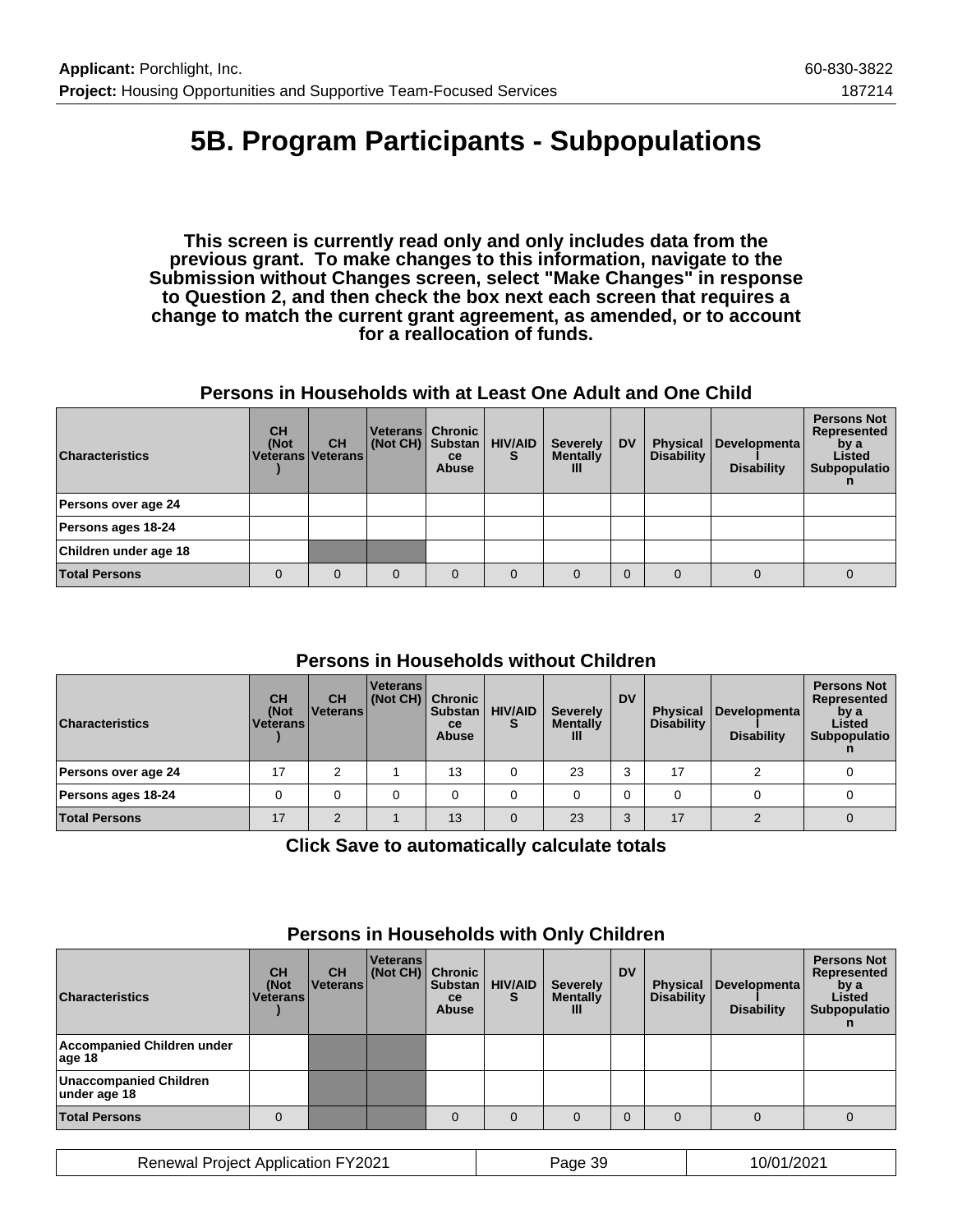## **6A. Funding Request**

| This screen is currently read only and only includes data from the<br>previous grant. To make changes to this information, navigate to the<br>Submission without Changes screen, select "Make Changes" in response<br>to Question 2, and then check the box next each screen that requires a<br>change to match the current grant agreement, as amended, or to account<br>for a reallocation of funds. |        |  |  |  |  |  |
|--------------------------------------------------------------------------------------------------------------------------------------------------------------------------------------------------------------------------------------------------------------------------------------------------------------------------------------------------------------------------------------------------------|--------|--|--|--|--|--|
| 1. Do any of the properties in this project Yes<br>have an active restrictive covenant?                                                                                                                                                                                                                                                                                                                |        |  |  |  |  |  |
| 2. Was the original project awarded as either Yes<br>a Samaritan Bonus or Permanent Housing<br><b>Bonus project?</b>                                                                                                                                                                                                                                                                                   |        |  |  |  |  |  |
| 3. Does this project propose to allocate funds No<br>according to an indirect cost rate?                                                                                                                                                                                                                                                                                                               |        |  |  |  |  |  |
| 4. Renewal Grant Term: This field is pre-<br>populated with a one-year grant term and<br>cannot be edited:                                                                                                                                                                                                                                                                                             | 1 Year |  |  |  |  |  |
| 5. Select the costs for which funding is<br>requested:                                                                                                                                                                                                                                                                                                                                                 |        |  |  |  |  |  |
| <b>Leased Units</b>                                                                                                                                                                                                                                                                                                                                                                                    |        |  |  |  |  |  |
| <b>Leased Structures</b>                                                                                                                                                                                                                                                                                                                                                                               |        |  |  |  |  |  |
| <b>Rental Assistance</b>                                                                                                                                                                                                                                                                                                                                                                               |        |  |  |  |  |  |
| <b>Supportive Services</b>                                                                                                                                                                                                                                                                                                                                                                             | X      |  |  |  |  |  |
| <b>Operating</b>                                                                                                                                                                                                                                                                                                                                                                                       | X      |  |  |  |  |  |

**HMIS**

| <b>Renewal Project Application FY2021</b> | Page 40 | 10/01/2021 |
|-------------------------------------------|---------|------------|
|-------------------------------------------|---------|------------|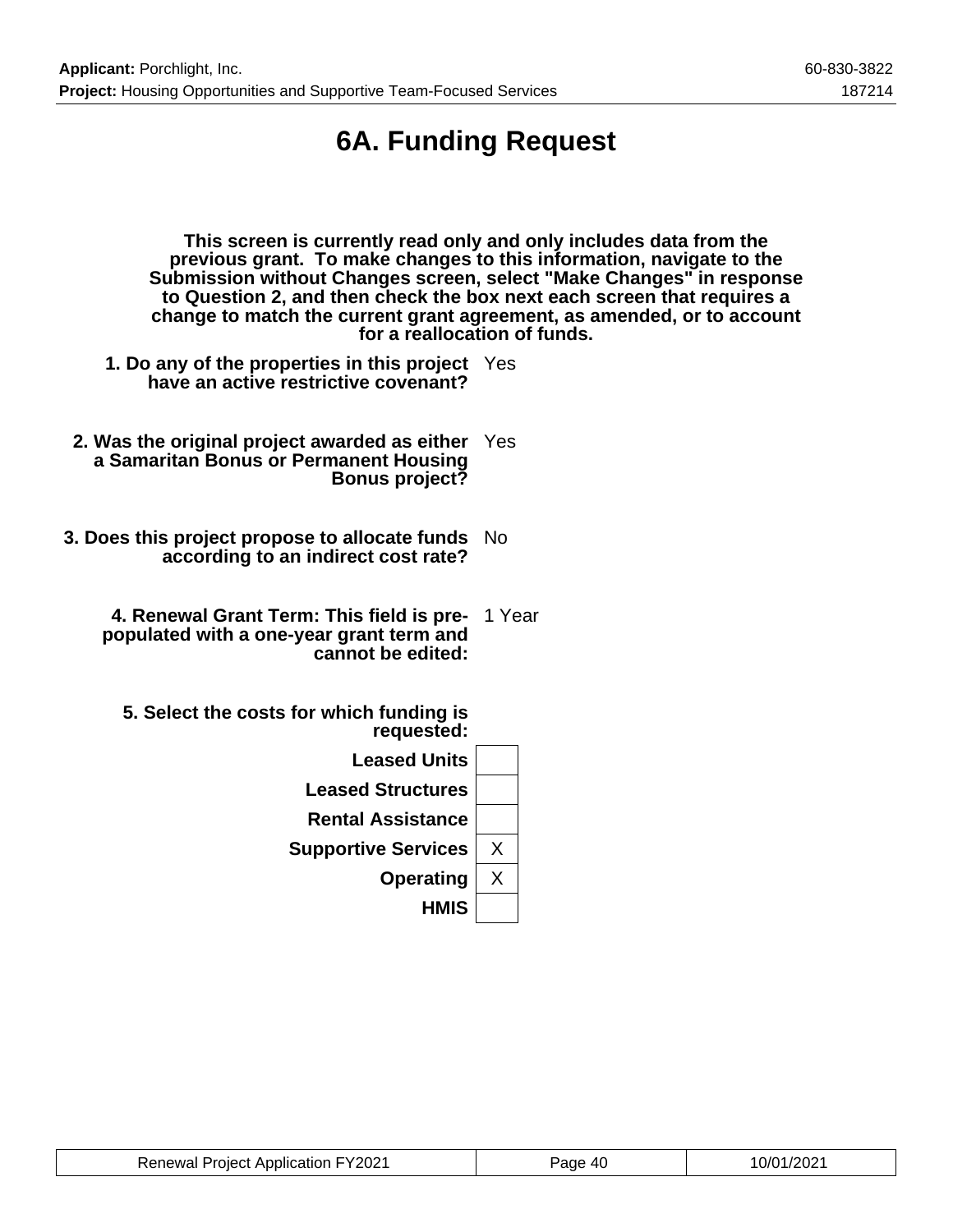## **6D. Sources of Match**

**The following list summarizes the funds that will be used as Match for this project. To add a Match source to the list, select the icon. To view or update a Match source already listed, select the icon.**

### **Summary for Match**

| <b>Total Value of Cash Commitments:</b>    | \$55.100 |
|--------------------------------------------|----------|
| <b>Total Value of In-Kind Commitments:</b> | \$0      |
| <b>Total Value of All Commitments:</b>     | \$55,100 |

#### **1. Will this project generate program income described in 24 CFR 578.97 to use as Match for this project?** Yes

### **1a. Briefly describe the source of the program income:**

#### Rental income from tenants

#### **1b. Estimate the amount of program income** \$55,100  **that will be used as Match for this project:**

| <b>Type</b> | <b>Source</b> | <b>Contributor</b> | <b>Value of Commitments</b> |
|-------------|---------------|--------------------|-----------------------------|
| Cash        | Private       | program income     | \$55,100                    |

| <b>Renewal Project Application FY2021</b> | Page 41 | 10/01/2021 |
|-------------------------------------------|---------|------------|
|                                           |         |            |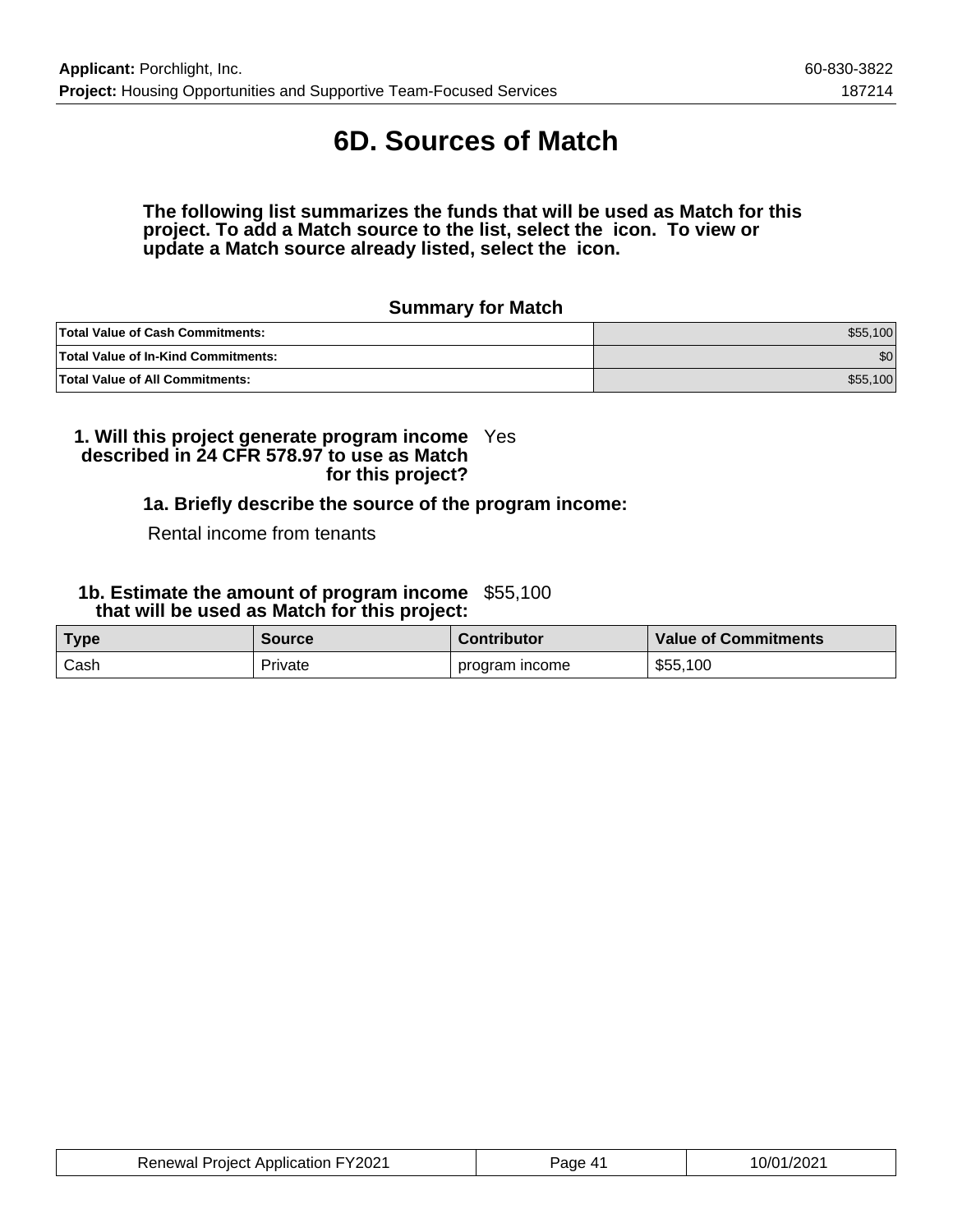## **Sources of Match Detail**

| 1. Type of Match Commitment: Cash                                                                                                 |  |
|-----------------------------------------------------------------------------------------------------------------------------------|--|
| 2. Source: Private                                                                                                                |  |
| <b>3. Name of Source:</b> program income<br>(Be as specific as possible and include the<br>office or grant program as applicable) |  |
| 4. Amount of Written Committment: \$55,100                                                                                        |  |

| <b>Renewal Project Application FY2021</b> | Page 42 | 10/01/2021 |
|-------------------------------------------|---------|------------|
|-------------------------------------------|---------|------------|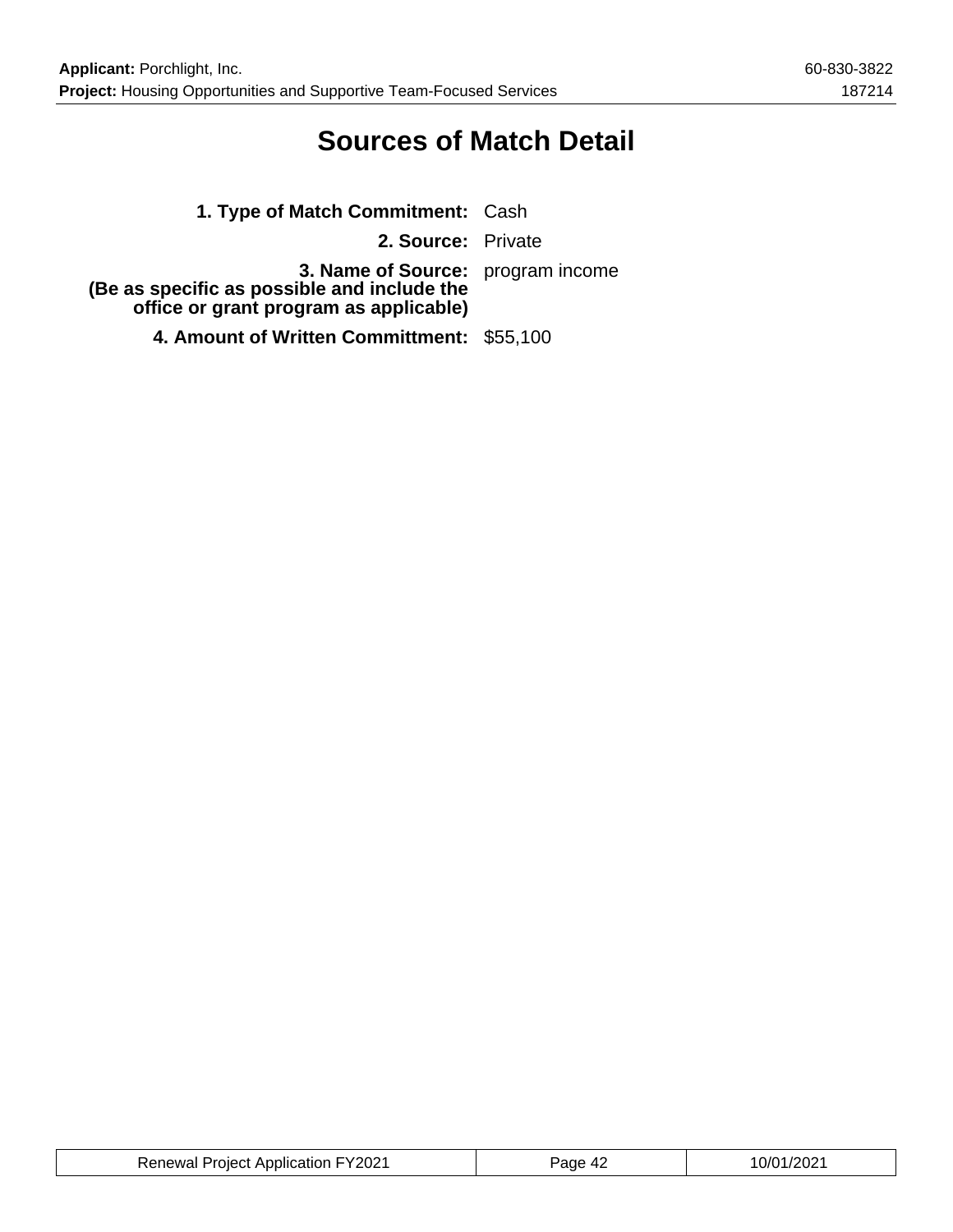## **6E. Summary Budget**

**The following information summarizes the funding request for the total term of the project. Budget amounts from the Leased Units, Rental Assistance, and Match screens have been automatically imported and cannot be edited. However, applicants must confirm and correct, if necessary, the total budget amounts for Leased Structures, Supportive Services, Operating, HMIS, and Admin. Budget amounts must reflect the most accurate project information according to the most recent project grant agreement or project grant agreement amendment, the CoC's final HUD-approved FY 2018 GIW or the project budget as reduced due to CoC reallocation. Please note that, new for FY 2018, there are no detailed budget screens for Leased Structures, Supportive Services, Operating, or HMIS costs. HUD expects the original details of past approved budgets for these costs to be the basis for future expenses. However, any reasonable and eligible costs within each CoC cost category can be expended and will be verified during a HUD monitoring.**

| <b>Eligible Costs</b>                       | <b>Total Assistance</b><br><b>Requested</b><br>for 1 year<br><b>Grant Term</b><br>(Applicant) |
|---------------------------------------------|-----------------------------------------------------------------------------------------------|
| 1a. Leased Units                            | \$0                                                                                           |
| 1b. Leased Structures                       | \$0                                                                                           |
| 2. Rental Assistance                        | \$0                                                                                           |
| 3. Supportive Services                      | \$127,070                                                                                     |
| 4. Operating                                | \$86,972                                                                                      |
| 5. HMIS                                     | \$0                                                                                           |
| 6. Sub-total Costs Requested                | \$214,042                                                                                     |
| 7. Admin<br>(Up to 10%)                     | \$6,047                                                                                       |
| 8. Total Assistance<br>plus Admin Requested | \$220,089                                                                                     |
| 9. Cash Match                               | \$55,100                                                                                      |
| 10. In-Kind Match                           | \$0                                                                                           |
| 11. Total Match                             | \$55,100                                                                                      |
| 12. Total Budget                            | \$275,189                                                                                     |

| <b>Renewal Project Application FY2021</b> | Page 43 | 10/01/2021 |
|-------------------------------------------|---------|------------|
|-------------------------------------------|---------|------------|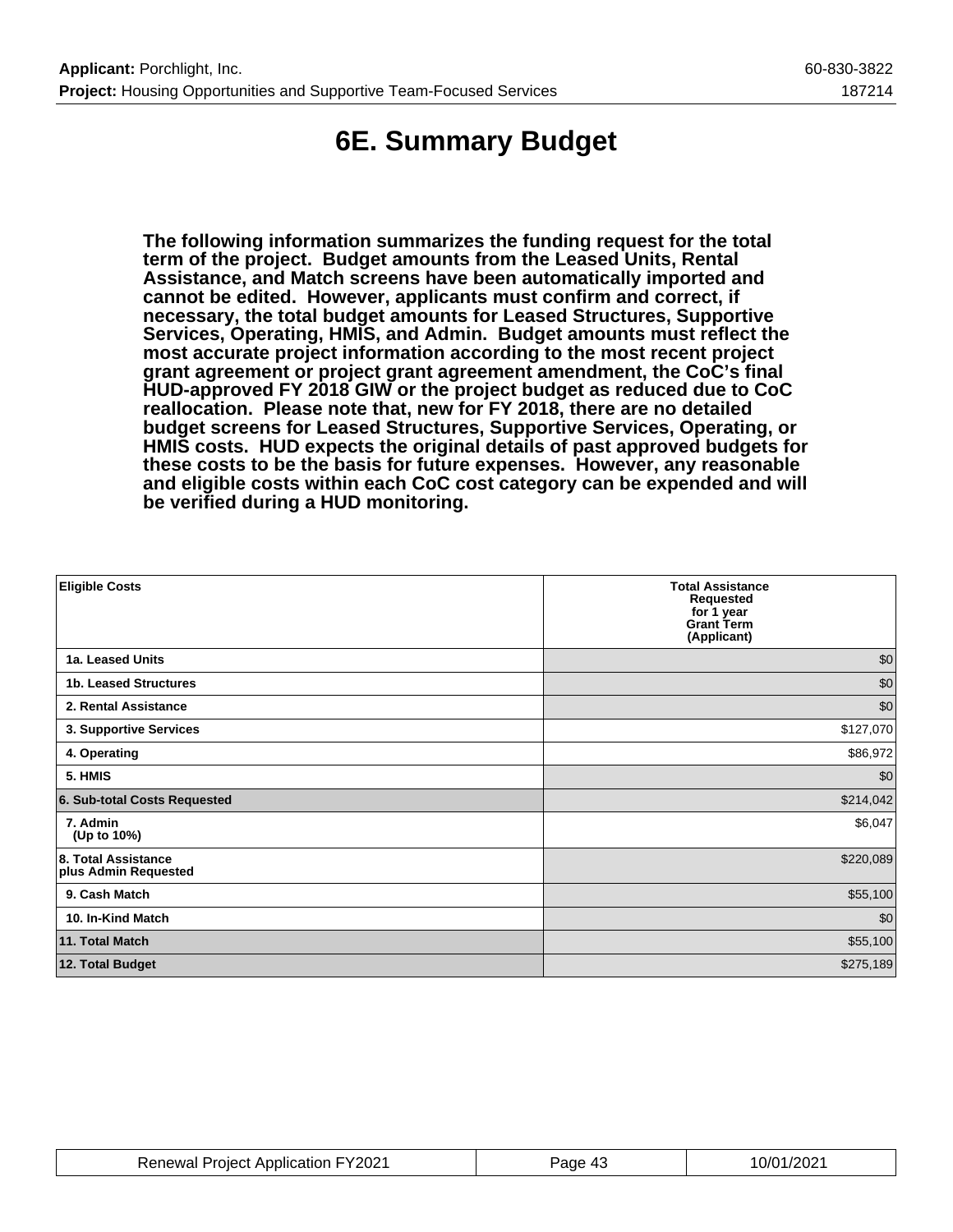## **7A. Attachment(s)**

| <b>Document Type</b>                       | <b>Required?</b> | <b>Document Description</b> | Date Attached |
|--------------------------------------------|------------------|-----------------------------|---------------|
| 1) Subrecipient Nonprofit<br>Documentation | No               | IRS Letter 501c3            | 08/23/2017    |
| 2) Other Attachment                        | No               | 50070 - HOSTS               | 09/28/2021    |
| 3) Other Attachment                        | No               |                             |               |

| <b>Renewal Project Application FY2021</b> | Paqe 44 | 10/01/2021 |
|-------------------------------------------|---------|------------|
|-------------------------------------------|---------|------------|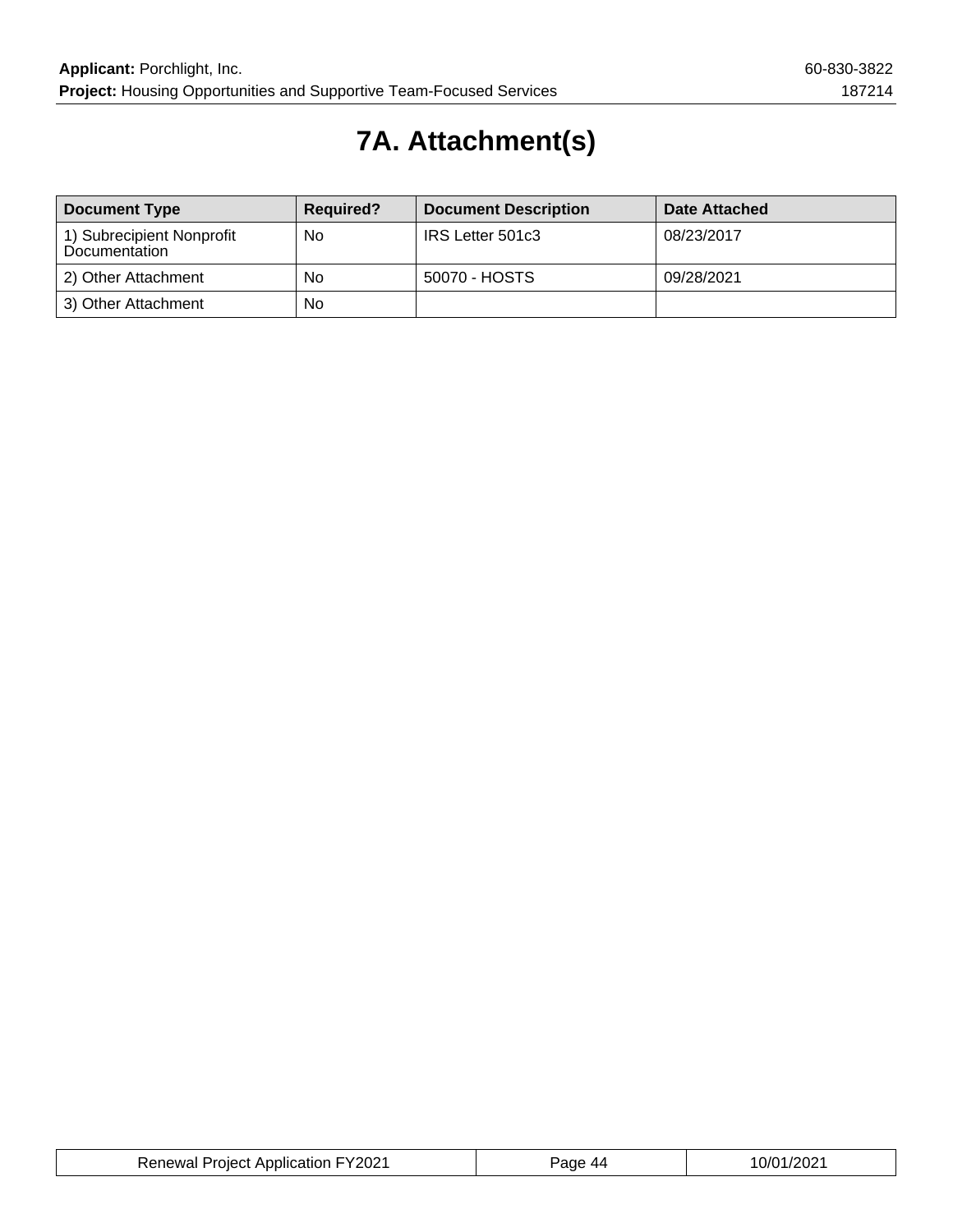## **Attachment Details**

**Document Description:** IRS Letter 501c3

## **Attachment Details**

**Document Description:** 50070 - HOSTS

## **Attachment Details**

**Document Description:**

| <b>Renewal Project Application FY2021</b> | Page 45 | 10/01/2021 |
|-------------------------------------------|---------|------------|
|                                           |         |            |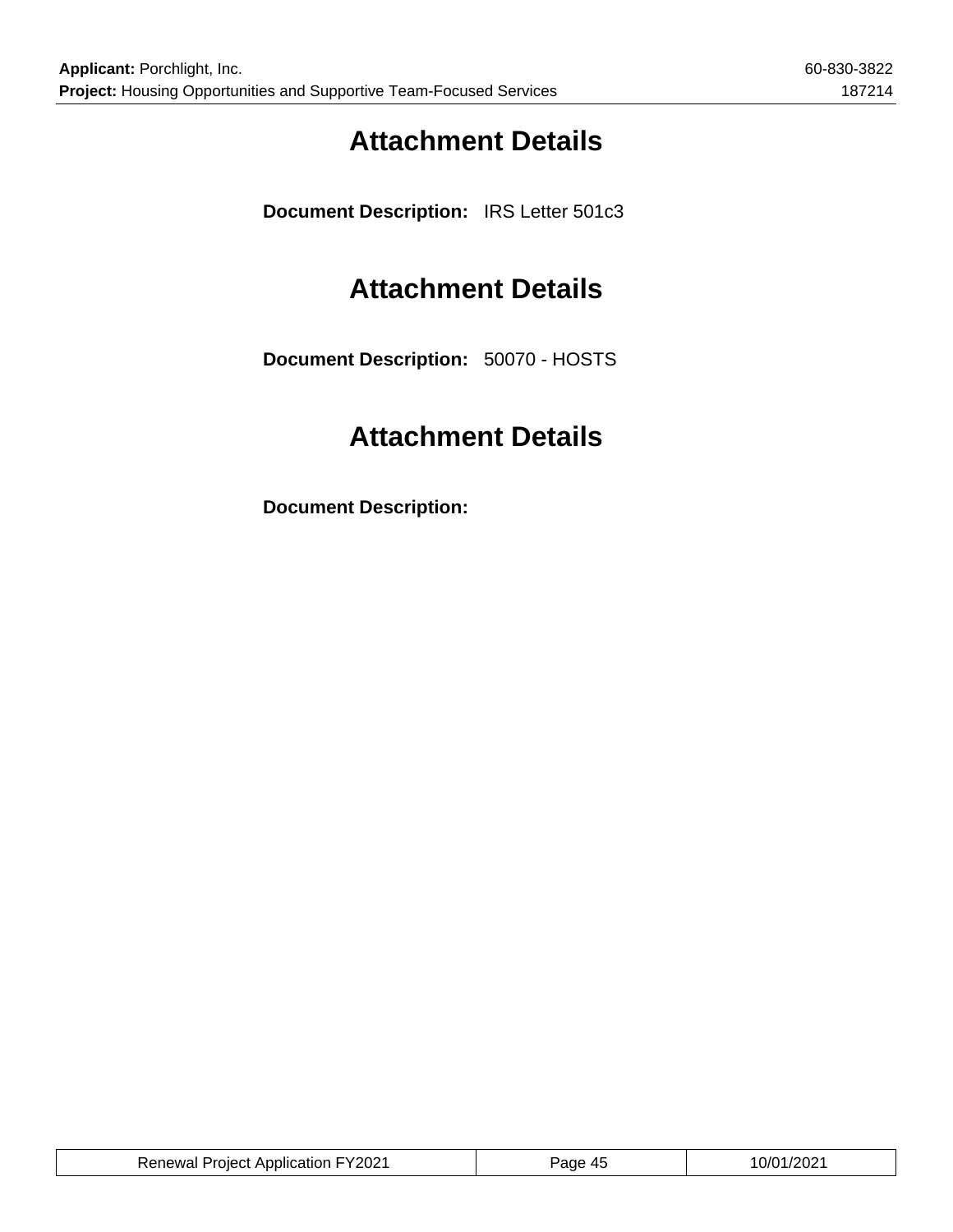## **7B. Certification**

## **A. For all projects: Fair Housing and Equal Opportunity**

It will comply with Title VI of the Civil Rights Act of 1964 (42 U.S.C. 2000(d)) and regulations pursuant thereto (Title 24 CFR part I), which state that no person in the United States shall, on the ground of race, color or national origin, be excluded from participation in, be denied the benefits of, or be otherwise subjected to discrimination under any program or activity for which the applicant receives Federal financial assistance, and will immediately take any measures necessary to effectuate this agreement. With reference to the real property and structure(s) thereon which are provided or improved with the aid of Federal financial assistance extended to the applicant, this assurance shall obligate the applicant, or in the case of any transfer, transferee, for the period during which the real property and structure(s) are used for a purpose for which the Federal financial assistance is extended or for another purpose involving the provision of similar services or benefits.

It will comply with the Fair Housing Act (42 U.S.C. 3601-19), as amended, and with implementing regulations at 24 CFR part 100, which prohibit discrimination in housing on the basis of race, color, religion, sex, disability, familial status or national origin.

It will comply with Executive Order 11063 on Equal Opportunity in Housing and with implementing regulations at 24 CFR Part 107 which prohibit discrimination because of race, color, creed, sex or national origin in housing and related facilities provided with Federal financial assistance.

It will comply with Executive Order 11246 and all regulations pursuant thereto (41 CFR Chapter 60-1), which state that no person shall be discriminated against on the basis of race, color, religion, sex or national origin in all phases of employment during the performance of Federal contracts and shall take affirmative action to ensure equal employment opportunity. The applicant will incorporate, or cause to be incorporated, into any contract for construction work as defined in Section 130.5 of HUD regulations the equal opportunity clause required by Section 130.15(b) of the HUD regulations.

It will comply with Section 3 of the Housing and Urban Development Act of 1968, as amended (12 U.S.C. 1701(u)), and regulations pursuant thereto (24 CFR Part 135), which require that to the greatest extent feasible opportunities for training and employment be given to lower-income residents of the project and contracts for work in connection with the project be awarded in substantial part to persons residing in the area of the project.

It will comply with Section 504 of the Rehabilitation Act of 1973 (29 U.S.C. 794), as amended, and with implementing regulations at 24 CFR Part 8, which prohibit discrimination based on disability in Federally-assisted and conducted programs and activities.

It will comply with the Age Discrimination Act of 1975 (42 U.S.C. 6101-07), as amended, and implementing regulations at 24 CFR Part 146, which prohibit discrimination because of age in projects and activities receiving Federal financial assistance.

| <b>Renewal Project Application FY2021</b> | Page 46 | 10/01/2021 |
|-------------------------------------------|---------|------------|
|-------------------------------------------|---------|------------|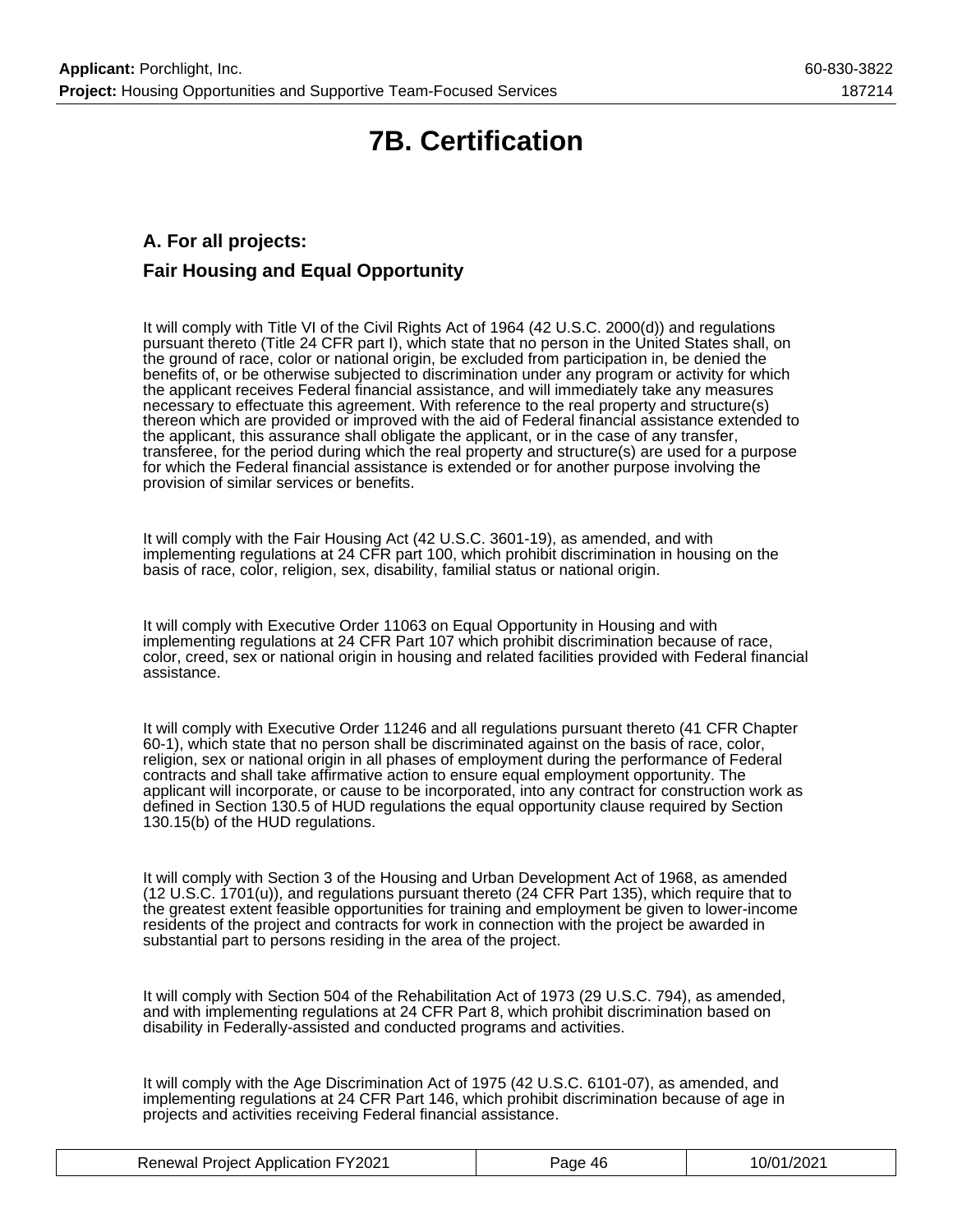It will comply with Executive Orders 11625, 12432, and 12138, which state that program participants shall take affirmative action to encourage participation by businesses owned and operated by members of minority groups and women.

If persons of any particular race, color, religion, sex, age, national origin, familial status, or disability who may qualify for assistance are unlikely to be reached, it will establish additional procedures to ensure that interested persons can obtain information concerning the assistance. It will comply with the reasonable modification and accommodation requirements and, as appropriate, the accessibility requirements of the Fair Housing Act and section 504 of the Rehabilitation Act of 1973, as amended.

### **Additional for Rental Assistance Projects:**

If applicant has established a preference for targeted populations of disabled persons pursuant to 24 CFR 578.33(d) or 24 CFR 582.330(a), it will comply with this section's nondiscrimination requirements within the designated population.

## **B. For non-Rental Assistance Projects Only.**

### **20-Year Operation Rule.**

Applicants receiving assistance for acquisition, rehabilitation or new construction: The project will be operated for no less than 20 years from the date of initial occupancy or the date of initial service provision for the purpose specified in the application.

## **15-Year Operation Rule – 24 CFR part 578 only.**

Applicants receiving assistance for acquisition, rehabilitation or new construction: The project will be operated for no less than 15 years from the date of initial occupancy or the date of initial service provision for the purpose specified in the application.

### **1-Year Operation Rule.**

For applicants receiving assistance for supportive services, leasing, or operating costs but not receiving assistance for acquisition, rehabilitation, or new construction: The project will be operated for the purpose specified in the application for any year for which such assistance is provided.

### **C. Explanation.**

Where the applicant is unable to certify to any of the statements in this certification, such applicant shall provide an explanation.

## **Name of Authorized Certifying Official** Karla Thennes

**Date:** 10/01/2021

**Title:** Executive Director

### **Applicant Organization:** Porchlight, Inc.

| <b>Renewal Project Application FY2021</b> | Page 47 | 10/01/2021 |
|-------------------------------------------|---------|------------|
|-------------------------------------------|---------|------------|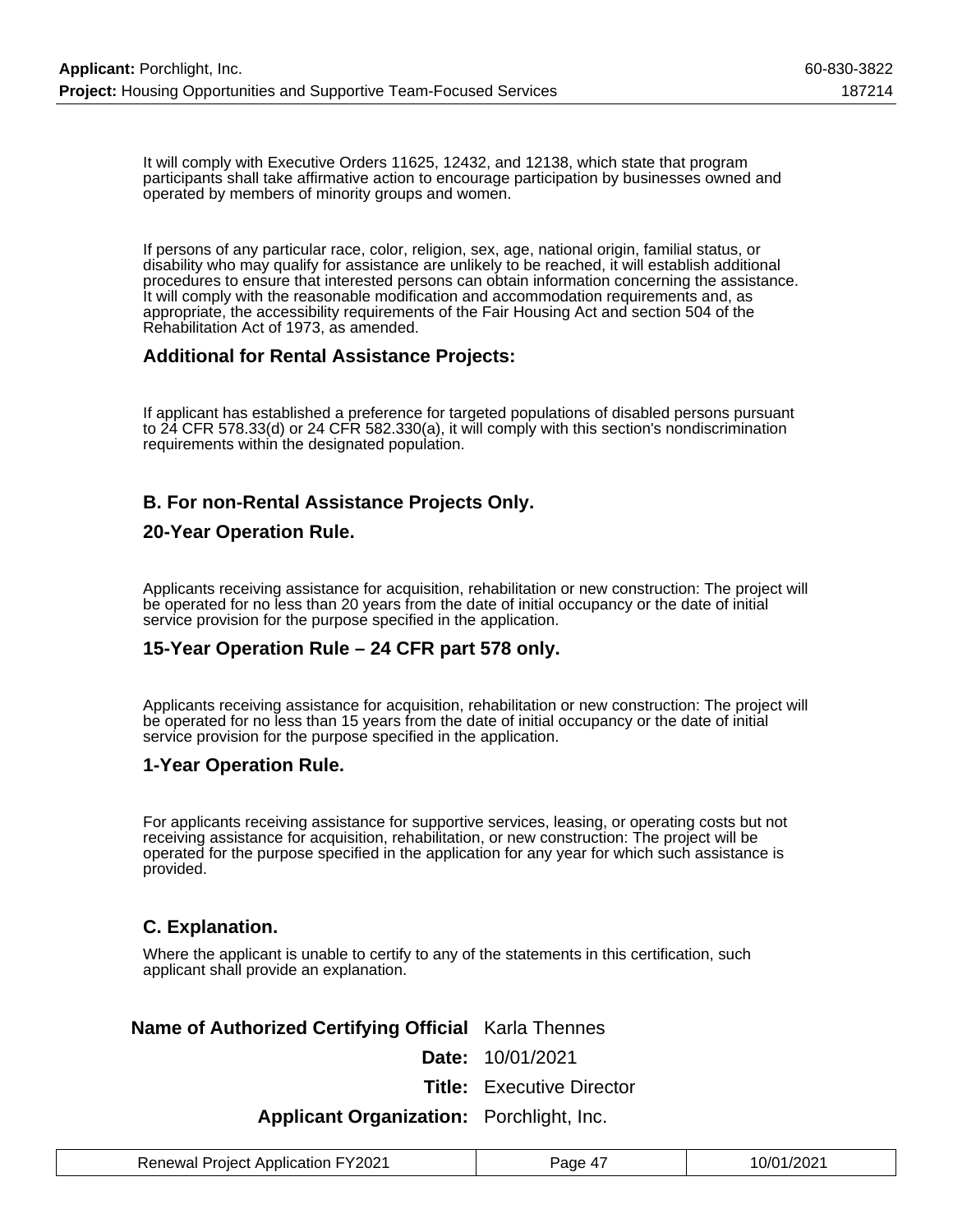## **PHA Number (For PHA Applicants Only):**

**I certify that I have been duly authorized by the applicant to submit this Applicant Certification and to ensure compliance. I am aware that any false, ficticious, or fraudulent statements or claims may subject me to criminal, civil, or administrative penalties . (U.S. Code, Title 218, Section 1001).** X

**Active SAM Status Requirement. I certify that our organization has an active System for Award Management (SAM) registration as required by 2 CFR 200.300(b) at the time of project application submission to HUD and will ensure this SAM registration will be renewed annually to meet this requirement.** X

| <b>Renewal Project Application FY2021</b> | Page 48 | 10/01/2021 |
|-------------------------------------------|---------|------------|
|-------------------------------------------|---------|------------|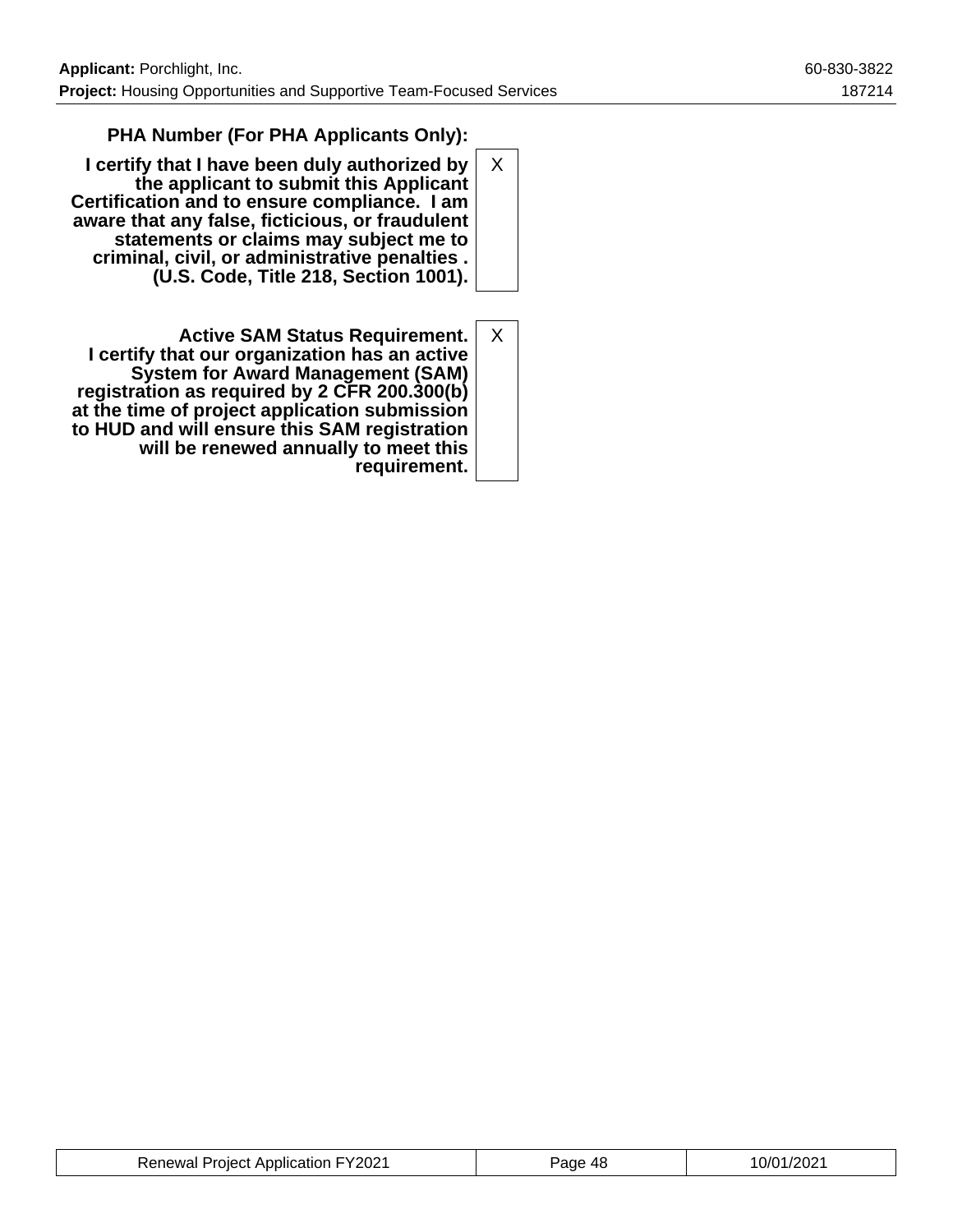## **8B Submission Summary**

| Page                                      | <b>Last Updated</b>   |  |  |
|-------------------------------------------|-----------------------|--|--|
|                                           |                       |  |  |
| 1A. SF-424 Application Type               | 09/28/2021            |  |  |
| 1B. SF-424 Legal Applicant                | No Input Required     |  |  |
| <b>1C. SF-424 Application Details</b>     | No Input Required     |  |  |
| 1D. SF-424 Congressional District(s)      | 09/28/2021            |  |  |
| <b>Renewal Project Application FY2021</b> | 10/01/2021<br>Page 49 |  |  |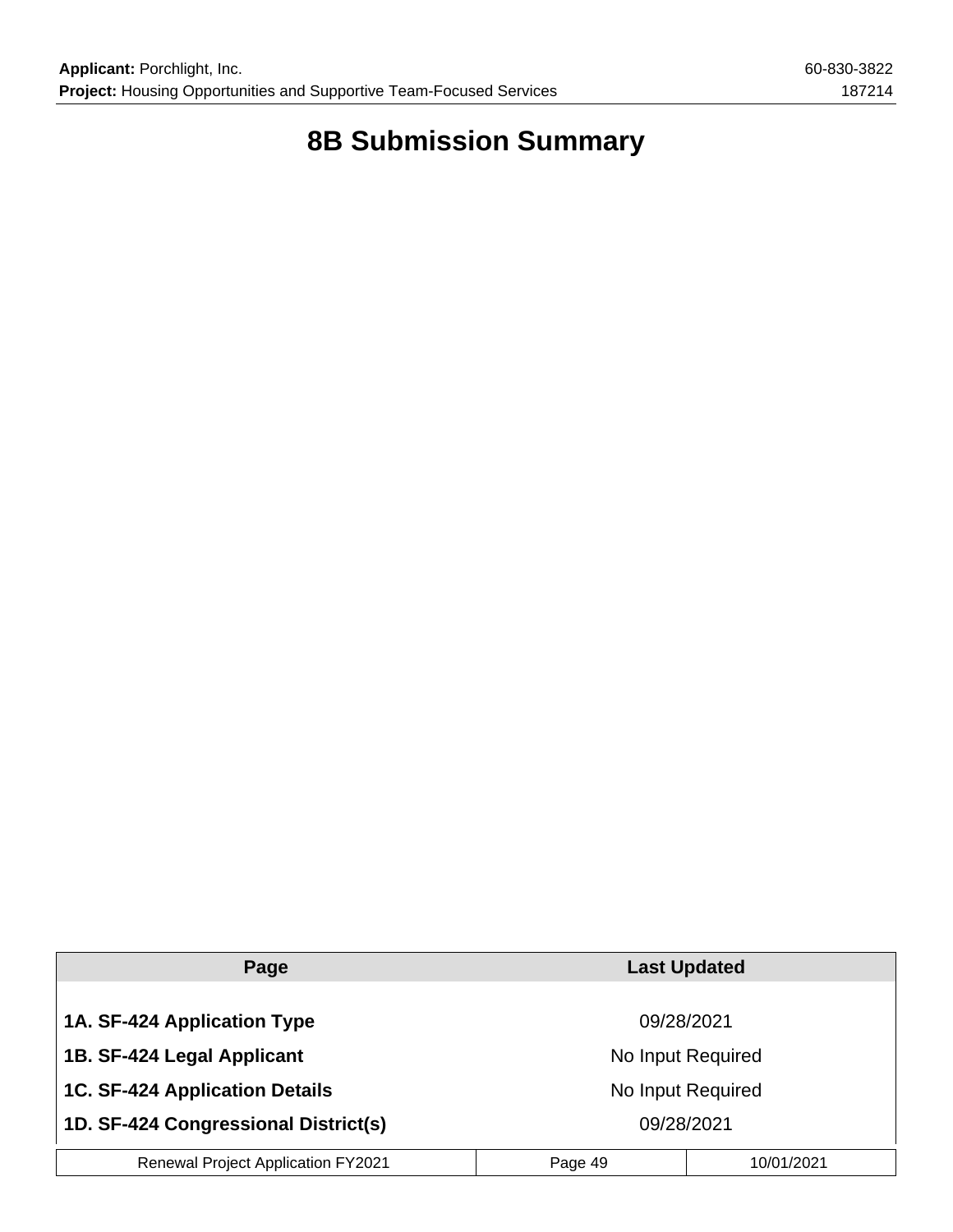| 1E. SF-424 Compliance                                                   | 09/28/2021        |
|-------------------------------------------------------------------------|-------------------|
| 1F. SF-424 Declaration                                                  | 09/28/2021        |
| 1G. HUD-2880                                                            | 09/28/2021        |
| 1H. HUD-50070                                                           | 09/28/2021        |
| 11. Cert. Lobbying                                                      | 09/28/2021        |
| 1J. SF-LLL                                                              | 09/28/2021        |
| <b>IK. SF-424B</b>                                                      | 09/28/2021        |
| <b>Submission Without Changes</b>                                       | 10/01/2021        |
| <b>Recipient Performance</b>                                            | 09/28/2021        |
| <b>Renewal Grant Consolidation or Renewal</b><br><b>Grant Expansion</b> | 09/28/2021        |
| <b>2A. Subrecipients</b>                                                | No Input Required |
| <b>3A. Project Detail</b>                                               | 09/28/2021        |
| <b>3B. Description</b>                                                  | 09/28/2021        |
| <b>3C. Dedicated Plus</b>                                               | 09/28/2021        |
| <b>4A. Services</b>                                                     | 09/28/2021        |
| <b>4B. Housing Type</b>                                                 | 10/01/2021        |
| <b>5A. Households</b>                                                   | 09/28/2021        |
| <b>5B. Subpopulations</b>                                               | No Input Required |
| <b>6A. Funding Request</b>                                              | 09/28/2021        |
| 6D. Match                                                               | 10/01/2021        |
| 6E. Summary Budget                                                      | No Input Required |
| 7A. Attachment(s)                                                       | 09/28/2021        |
| <b>7B. Certification</b>                                                | 10/01/2021        |
|                                                                         |                   |

| <b>Renewal Project Application FY2021</b> | Page 50 | 10/01/2021 |
|-------------------------------------------|---------|------------|
|-------------------------------------------|---------|------------|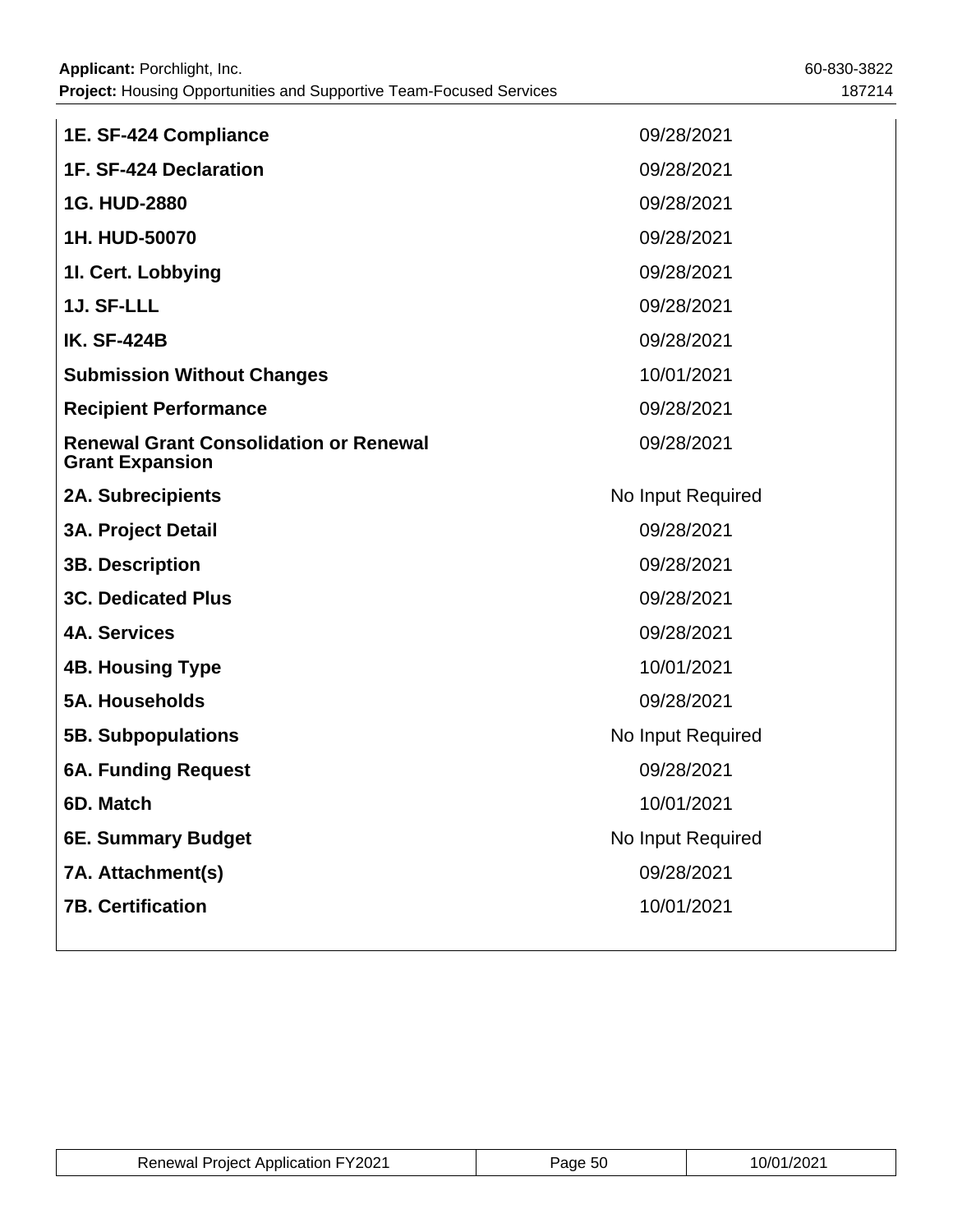OGDEN UT 84201-0038

In reply refer to: 0441846085 Apr. 26, 2011 LTR 4168C 0 39-1579521  $000000000$ 00029768 BODC: TE

PORCHLIGHT INC 306 N BROOKS ST MADISON WI 53715-1082

034013

Employer Identification Number: 39-1579521 Person to Contact: MS HOPKINS Toll Free Telephone Number: 1-877-829-5500

Dear Taxpayer:

This is in response to your Apr. 15, 2011, request for information regarding your tax-exempt status.

Our records indicate that you were recognized as exempt under section 501(c)(3) of the Internal Revenue Code in a determination letter issued in September 1987.

Our records also indicate that you are not a private foundation within the meaning of section 509(a) of the Code because you are described in  $section(s) 509(a)(1) and 170(b)(1)(A)(vi).$ 

Donors may deduct contributions to you as provided in section 170 of the Code. Bequests, legacies, devises, transfers, or gifts to you or for your use are deductible for Federal estate and gift tax purposes if they meet the applicable provisions of sections 2055, 2106, and 2522 of the Code.

Please refer to our website www.irs.gov/eo for information regarding filing requirements. Specifically, section 6033(j) of the Code provides that failure to file an annual information return for three consecutive years results in revocation of tax-exempt status as of the filing due date of the third return for organizations required to file. We will publish a list of organizations whose tax-exempt status was revoked under section 6033(j) of the Code on our website beginning in early 2011.